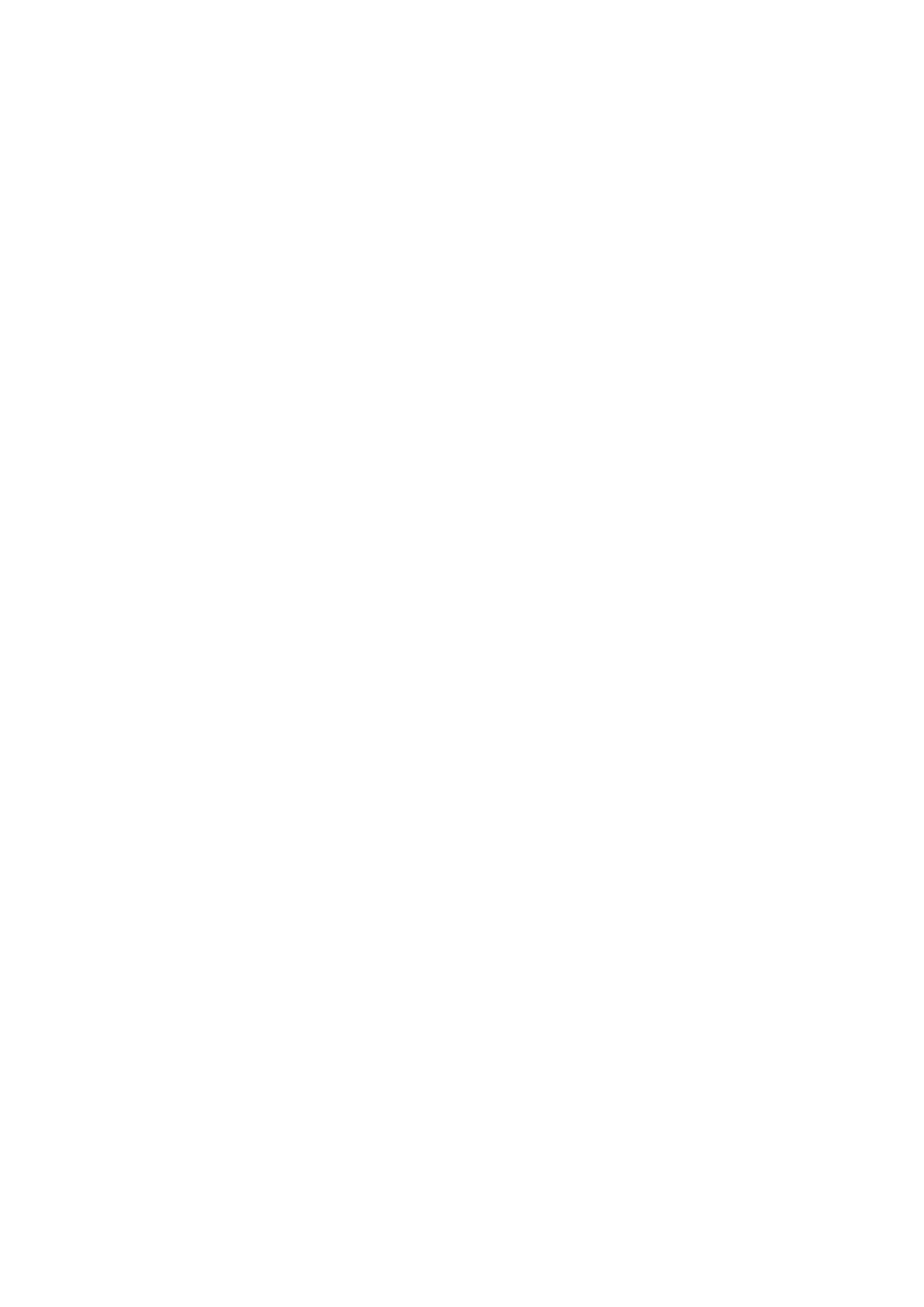## **Table of Contents**

|                |                                                                   | Pages          |
|----------------|-------------------------------------------------------------------|----------------|
| 1              | Introduction                                                      | 1              |
|                | 1.1<br>Purpose of this document                                   | 1              |
|                | 1.2<br><b>Structure</b>                                           | 1              |
| $\overline{2}$ | Introduction and Terms of Reference                               | 2              |
|                | 2.1<br>Overview                                                   | $\overline{2}$ |
|                | Specific comments<br>2.2                                          | $\overline{2}$ |
| 3              | <b>Site Description and Surroundings</b>                          | 3              |
|                | Overview<br>3.1                                                   | 3              |
| 4              | <b>Summary of Proposed Development</b>                            | 4              |
|                | Overview<br>4.1                                                   | 4              |
| 5              | <b>Pre-Application Process</b>                                    | 5              |
|                | Overview<br>5.1                                                   | 5              |
|                | Specific comments<br>5.2                                          | 5              |
| 6              | <b>Planning Policy Considerations</b>                             | 6              |
|                | 6.1<br>Overview                                                   | 6              |
|                | 6.2<br>Specific comments                                          | 6              |
| 7              | <b>Statement of Common Ground</b>                                 | 7              |
|                | 7.1<br>Overview                                                   | $\overline{7}$ |
| 8              | Assessment of Cumulative Effects of Other Projects                | 8              |
|                | 8.1<br>Overview                                                   | 8              |
|                | 8.2<br>Specific comments                                          | 8              |
| 9              | The Likely Environmental Effects of the Proposed Development      | 11             |
|                | 9.1<br>Overview                                                   | 11             |
|                | Specific comments<br>9.2                                          | 11             |
| 10             | Landscape and Visual Impacts                                      | 12             |
|                | 10.1<br>Overview                                                  | 12             |
|                | 10.2<br>Specific comments                                         | 12             |
| 11             | Historic Environment including Archaeology                        | 21             |
|                | 11.1<br>Overview                                                  | 21             |
|                | Specific comments<br>11.2                                         | 21             |
|                | 12 Access and Highways Considerations (including Route Selection) | 22             |
|                | 12.1<br>Overview                                                  | 22             |
|                | 12.2<br>Specific comments                                         | 22             |
| 13             | <b>Public Rights of Way</b>                                       | 34             |
|                | 13.1<br>Overview                                                  | 34             |
|                | Specific comments<br>13.2                                         | 34             |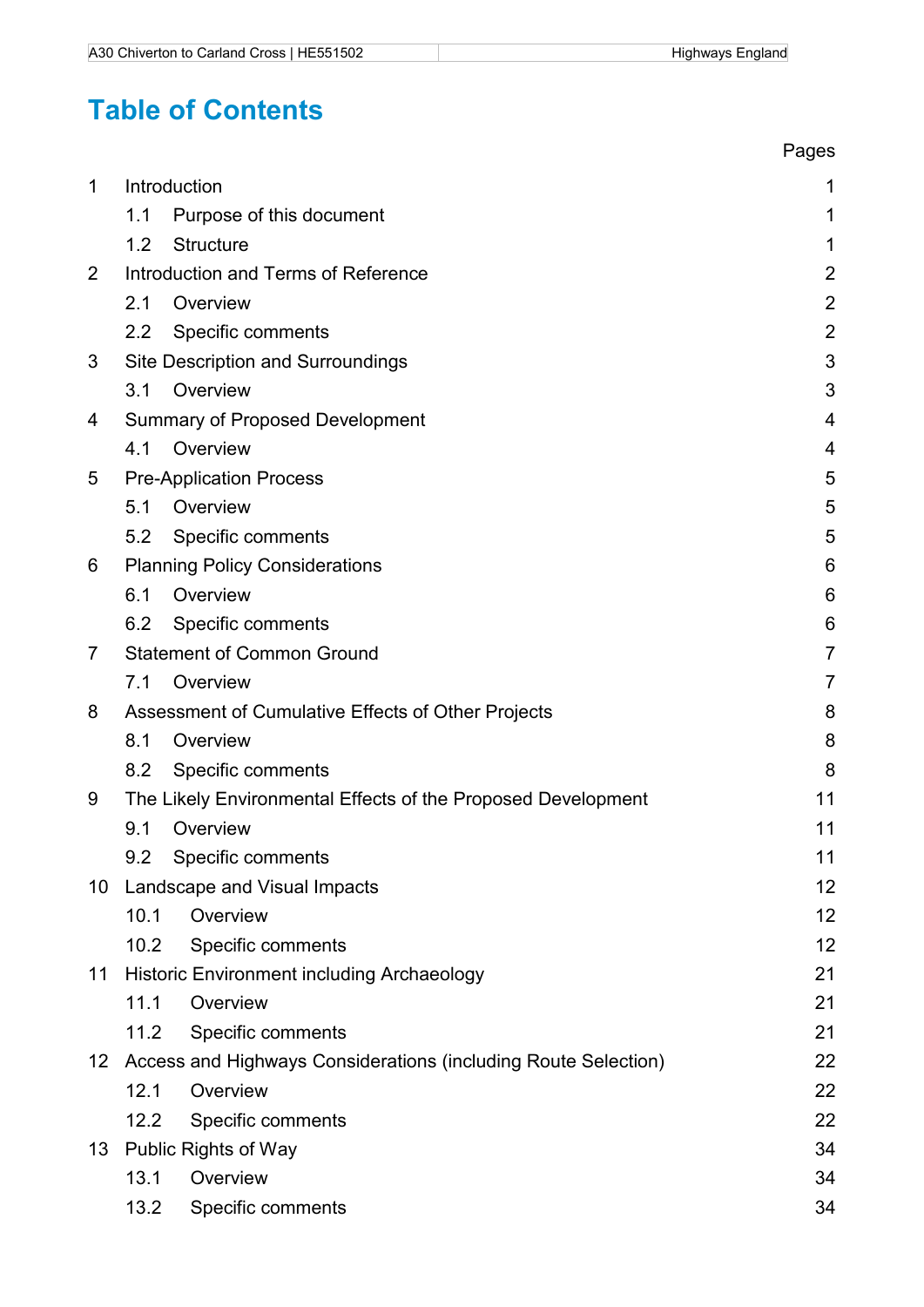|    |      | A30 Chiverton to Carland Cross   HE551502 | Highways England |
|----|------|-------------------------------------------|------------------|
|    |      |                                           |                  |
|    |      | 14 Surface Water Drainage                 | 35               |
|    | 14 1 | Overview                                  | 35               |
|    | 14.2 | Specific comments                         | 35               |
| 15 |      | <b>Minerals Safeguarding Issues</b>       | 36               |

|  | 15.1 | Overview               | 36 |
|--|------|------------------------|----|
|  |      | 15.2 Specific comments | 36 |
|  |      | 16 Scheme Benefits     | 38 |
|  |      | 16.1 Overview          | 38 |
|  |      | 16.2 Specific comments | 38 |

17 [Conclusion](#page-42-0) 39

### **Table of Tables**

| 12                                                                                                                                                                                                                                                                                                                                                                                                                                                                                                                                   |
|--------------------------------------------------------------------------------------------------------------------------------------------------------------------------------------------------------------------------------------------------------------------------------------------------------------------------------------------------------------------------------------------------------------------------------------------------------------------------------------------------------------------------------------|
| 16                                                                                                                                                                                                                                                                                                                                                                                                                                                                                                                                   |
| 20                                                                                                                                                                                                                                                                                                                                                                                                                                                                                                                                   |
| 21                                                                                                                                                                                                                                                                                                                                                                                                                                                                                                                                   |
|                                                                                                                                                                                                                                                                                                                                                                                                                                                                                                                                      |
| 22                                                                                                                                                                                                                                                                                                                                                                                                                                                                                                                                   |
| 34                                                                                                                                                                                                                                                                                                                                                                                                                                                                                                                                   |
| 36                                                                                                                                                                                                                                                                                                                                                                                                                                                                                                                                   |
| Table 10-1 Highways England comments on sections 9.2 and 9.3 of the LIR<br>Table 10-2 Highways England comments on sections 9.5 to 9.13 of the LIR<br>Table 10-3 Highways England comments on sections 9.15 to 9.17 of the LIR<br>Table 11-1 Highways England comments on section 10.1 of the LIR<br>Table 12-1 Highways England comments on access and highways considerations of the<br>Table 13-1 Highways England comments on section 12.1 of the LIR<br>Table 15-1 Highways England comments on section 14.1 to 14.4 of the LIR |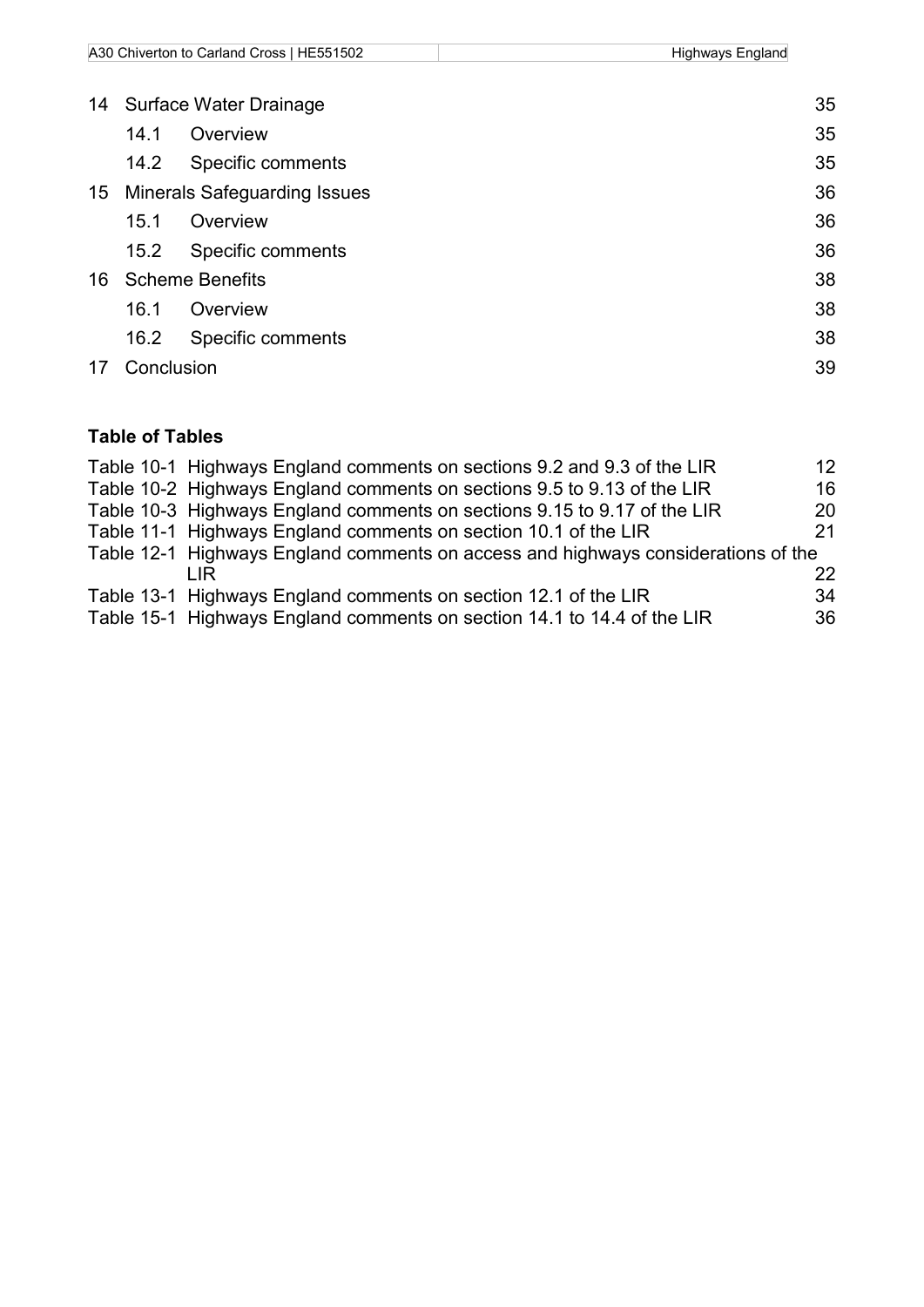## <span id="page-4-0"></span>**1 Introduction**

#### <span id="page-4-1"></span>**1.1 Purpose of this document**

- $1.1.1$ This document sets out Highways England's (the Applicant) comments on the Local Impact Report (LIR) submitted by Cornwall Council to the Examination of the A30 Chiverton to Carland Cross scheme (the scheme). The LIR was submitted to the Examining Authority (ExA) at 'Deadline 1', 19 February 2019.
- $1.1.2$ This document does not seek to respond to every element of the LIR but rather to focus on the pertinent points cited by Cornwall Council and respond to any important and relevant matters raised.

#### <span id="page-4-2"></span>**1.2 Structure**

- $1.2.1$ For ease of reference, this document is structured to replicate that of the LIR:
	- Introduction and Terms of Reference
	- Site Description and Surroundings
	- Summary of Proposed Development
	- Pre-Application Process
	- Planning Policy Considerations
	- Statement of Common Ground
	- Assessment of Cumulative Effects of Other Projects
	- The Likely Environmental Effects of the Proposed Development
	- Landscape and Visual Impacts
	- Historic Environment including Archaeology
	- Access and Highway Considerations (to include response to Appendix A Highways and Transport including Route Selection)
	- Public Rights of Way
	- Surface Water Drainage
	- Minerals Safeguarding Issues
	- Scheme Benefits
	- Conclusion
- $1.2.2$ This document makes reference to matters which are already set out in the DCO application documents and the documents submitted at Deadline 1 of the Examination, including the **Statement of Common Ground between Highways England and Cornwall Council** (Document Reference 7.4) [REP1-003] and Highways England's **Comments on Relevant Representations** (Document Reference 8.1) [REP1-004].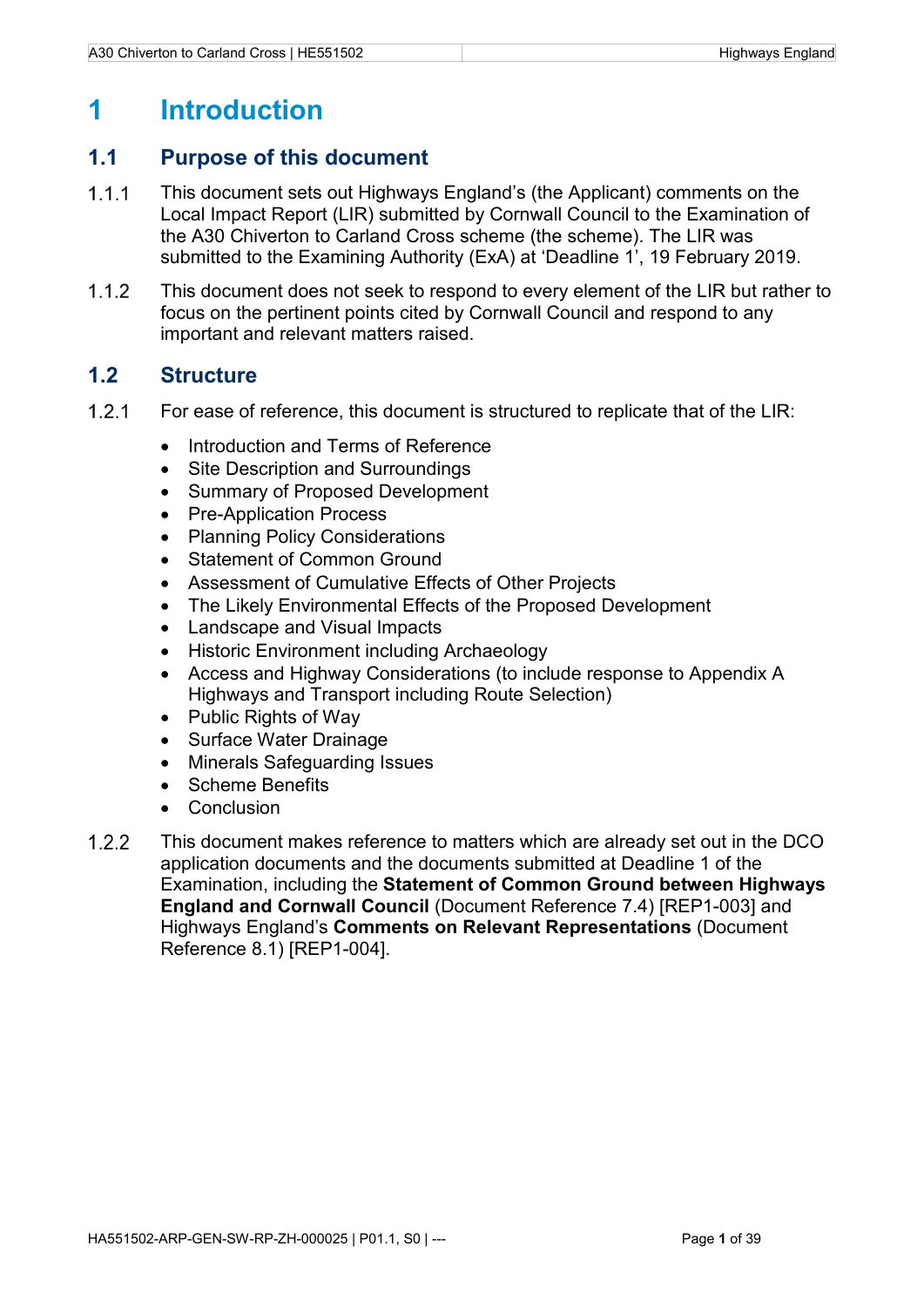### <span id="page-5-0"></span>**2 Introduction and Terms of Reference**

#### <span id="page-5-1"></span>**2.1 Overview**

 $2.1.1$ Highways England note the reference to the extensive pre-application consultation and the relatively few impacts considered to be subject to Examination as cited in paragraph 1.3 of the LIR.

#### <span id="page-5-2"></span>**2.2 Specific comments**

 $2.2.1$ Paragraph 1.2 of the LIR states:

> *"The Council understands Highways England will be the discharging authority for any conditions that may be imposed on the DCO although the Council understands it will become the Enforcement Authority for the scheme."*

 $2.2.2$ To clarify, the Secretary of State for Transport would be the discharging authority for any approval required by a requirement of the **draft DCO** (Document Reference 3.1(C)). The procedure for discharge of requirements is set out in Part 2 of Schedule 2 of the draft DCO.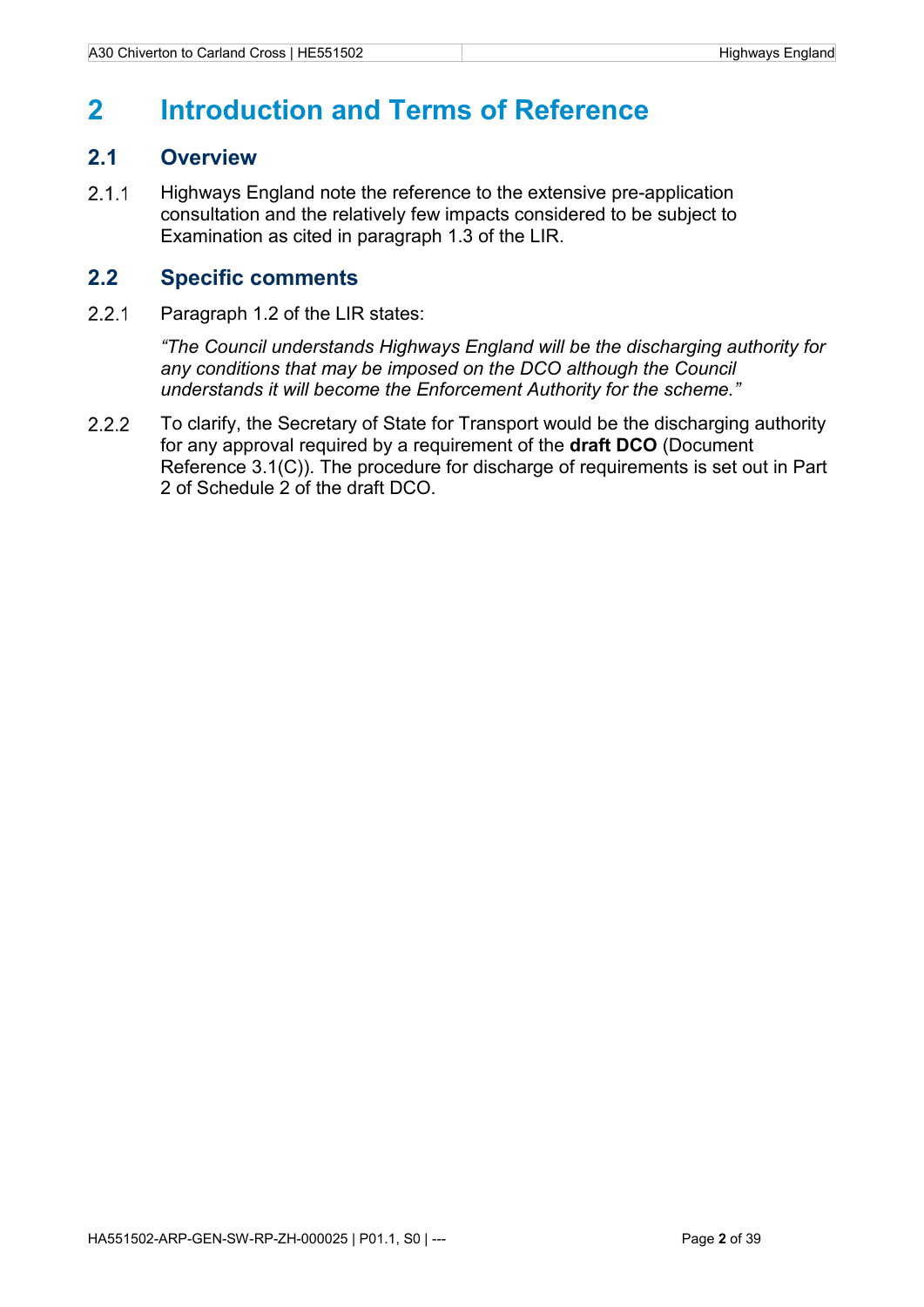## <span id="page-6-0"></span>**3 Site Description and Surroundings**

### <span id="page-6-1"></span>**3.1 Overview**

Highways England considers that Section 2 of the LIR provides an appropriate  $3.1.1$ summary of the site description and surroundings.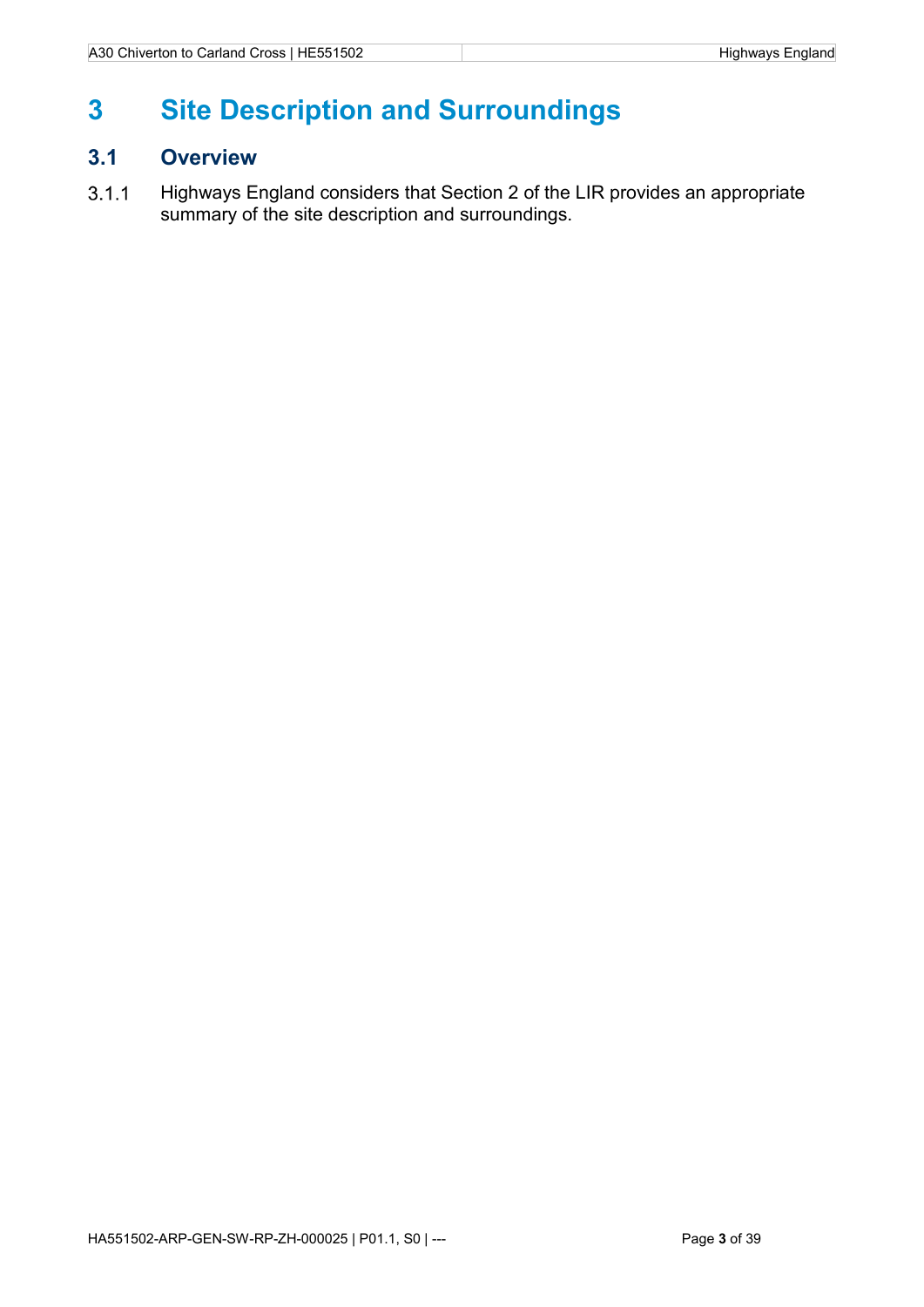## <span id="page-7-0"></span>**4 Summary of Proposed Development**

### <span id="page-7-1"></span>**4.1 Overview**

Highways England considers that Section 3 of the LIR provides an appropriate  $4.1.1$ summary of the proposed development.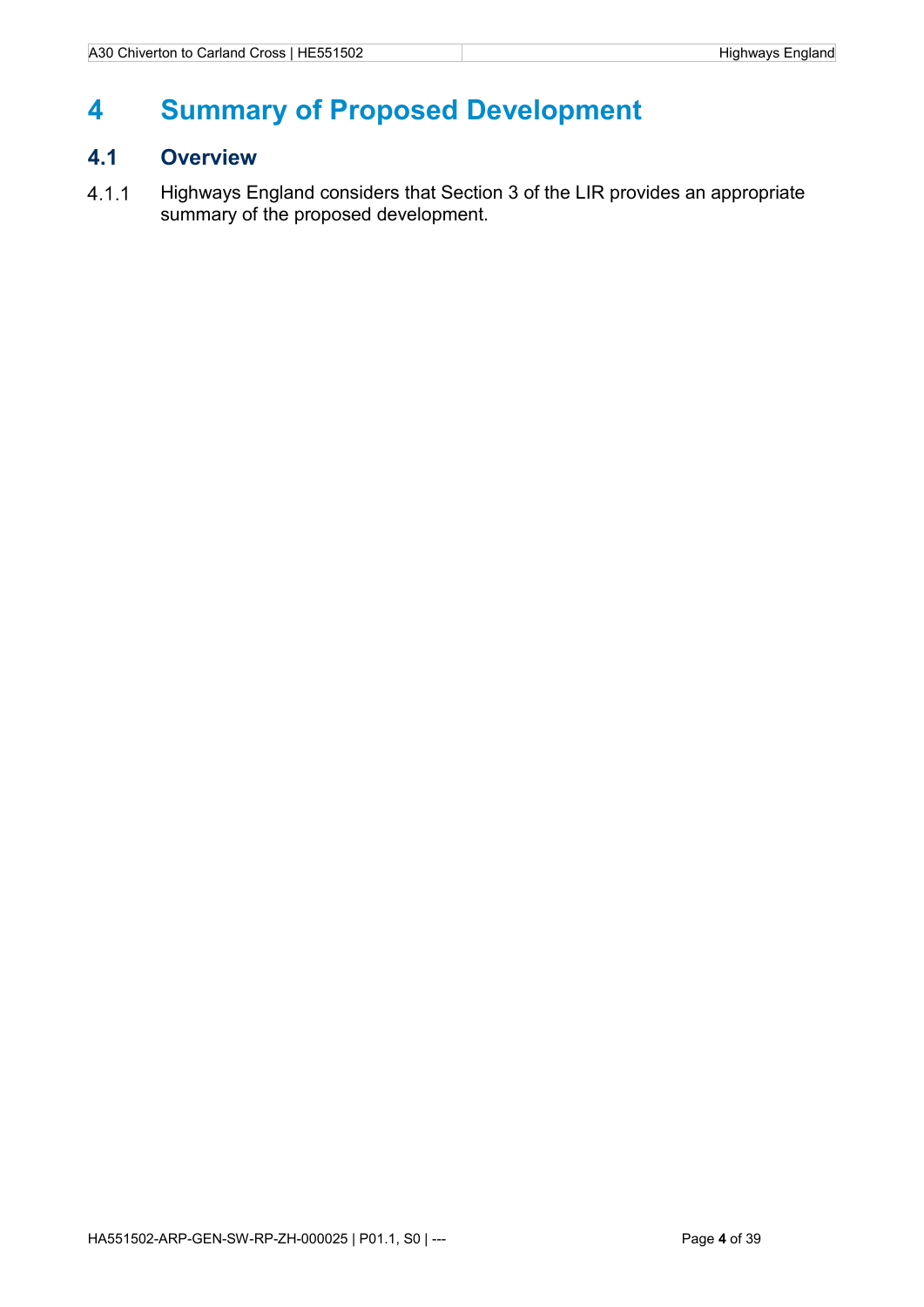## <span id="page-8-0"></span>**5 Pre-Application Process**

#### <span id="page-8-1"></span>**5.1 Overview**

 $5.1.1$ Highways England note and agree with the paragraph 4.1 of the LIR that:

> *"The Council has engaged positively with Highways England throughout the development of the project."*

 $5.1.2$ This is evidenced in Table 2-1 of Section 2 (Consultation) of the **Statement of Common Ground between Highways England and Cornwall Council** (Document Reference 7.4(A)) [REP1-003] submitted at Deadline 1.

### <span id="page-8-2"></span>**5.2 Specific comments**

 $521$ Paragraph 4.2 of the LIR refers to:

> *"Where there are any issues that are still outstanding, they have been identified in the Council's Written Representations."*

 $5.2.2$ Highways England is not aware of a Written Representation being submitted by Cornwall Council. As such, any points raised in the LIR (and Appendix) are addressed in this response by Highways England accordingly.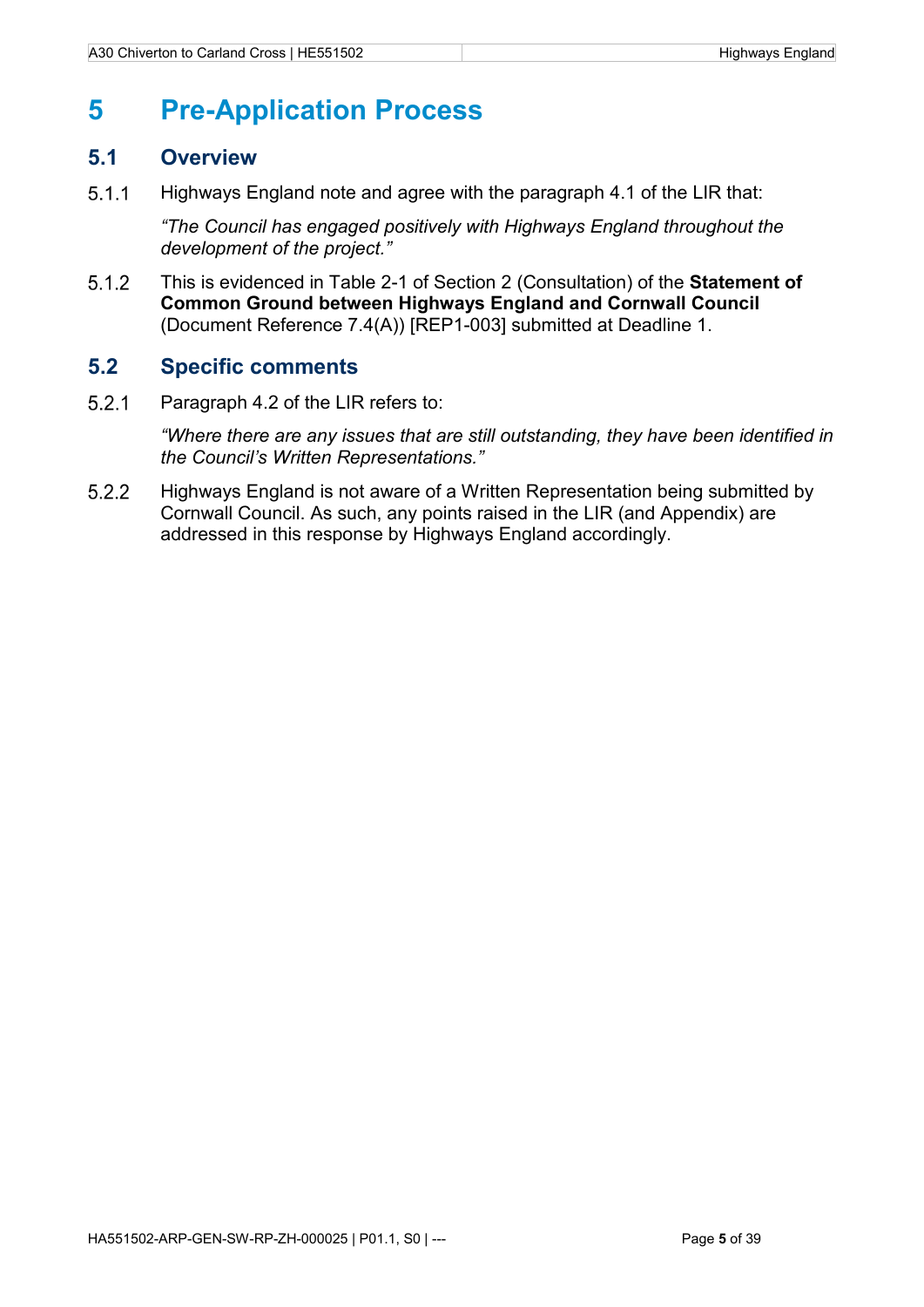## <span id="page-9-0"></span>**6 Planning Policy Considerations**

#### <span id="page-9-1"></span>**6.1 Overview**

 $6.1.1$ Highways England and Cornwall Council are agreed on the appropriate policy framework as set out in items 1.5 and 1.6 of the **Statement of Common Ground between Highways England and Cornwall Council** (Document Reference 7.4(A)) [REP1-003] submitted at Deadline 1.

### <span id="page-9-2"></span>**6.2 Specific comments**

- $6.2.1$ The National Planning Policy Framework (NPPF) was updated in February 2019, following the issue of the LIR. This is not considered to affect the assessment or consideration of the application; as in the previous version of the Framework (July 2018), it does not contain specific policies for nationally significant infrastructure projects (paragraph 5 of NPPF).
- $6.2.2$ As noted in paragraph 5.3 of the LIR, at the time of the preparation of the application, the Minerals Safeguarding DPD had not yet been adopted. See Section 15 of this document for the response to points made by Cornwall Council on minerals.
- $6.2.3$ In paragraph 5.4 of the LIR, it is stated that:

*"The Council is aware that for the purposes of the DCO process the National Policy Statement for National Networks (NPSNN) is relevant, and it understands the NPSNN and NPPF are consistent with each other insofar as this DCO application is concerned."* [emphasis added]

- $6.2.4$ The use of "is relevant" could be considered somewhat unclear. Section 104 of the Planning Act 2008 is clear, it establishes that:
	- a) In deciding an application the Examining Authority must have regard to:
		- any national policy statement;
		- any local impact report;
		- any matters prescribed in relation to development of the description to which the application relates; and
		- any other matters which the Panel or Council thinks are both important and relevant to its decision.
	- b) The Examining Authority must decide the application in accordance with any relevant National Policy Statement (NPS), except where a limited number of specific circumstances apply. Section 104 provides that the duty would not apply where "the adverse impact of the proposed development would outweigh its benefits" (Section 104 sub-section 7).
- 6.2.5 Notwithstanding the points of clarification noted above, Highways England considers that the LIR provides an appropriate summary of the context for the assessment of a nationally significant infrastructure project (NSIP).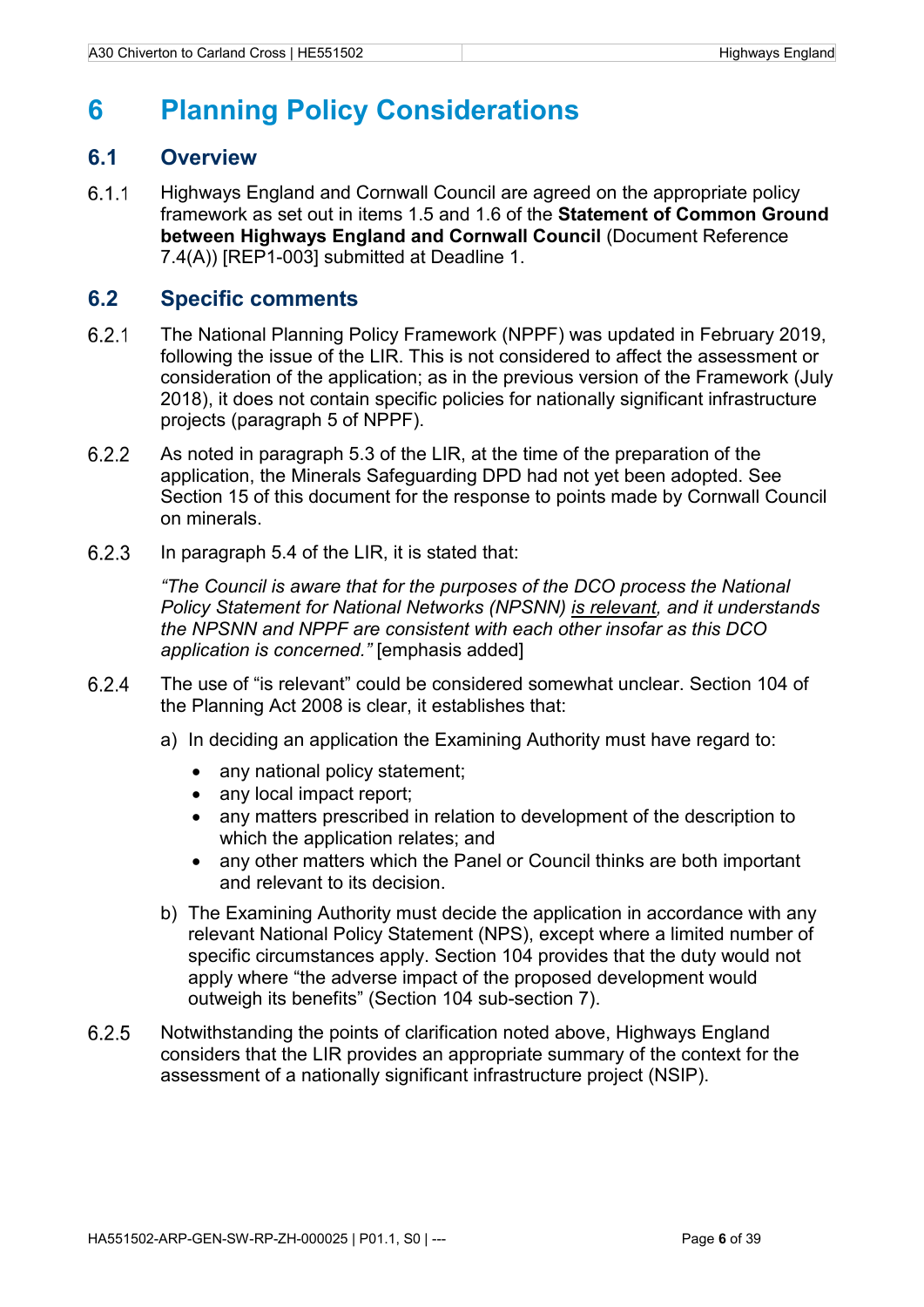## <span id="page-10-0"></span>**7 Statement of Common Ground**

### <span id="page-10-1"></span>**7.1 Overview**

- $7.1.1$ As referred to in paragraph 6.1 of the LIR, the **Statement of Common Ground between Highways England and Cornwall Council** (Document Reference 7.4(A)) [REP1-003] submitted at Deadline 1 (19 February 2019) represents the latest position between Highways England and Cornwall Council.
- $7.1.2$ As also noted in paragraph 6.1 of the LIR, both parties are continuing to review the matters that are still subject to negotiation. The SoCG will be reviewed and updated during the Examination to reflect any additional agreement achieved and submitted to the Examining Authority (ExA) at the appropriate deadline.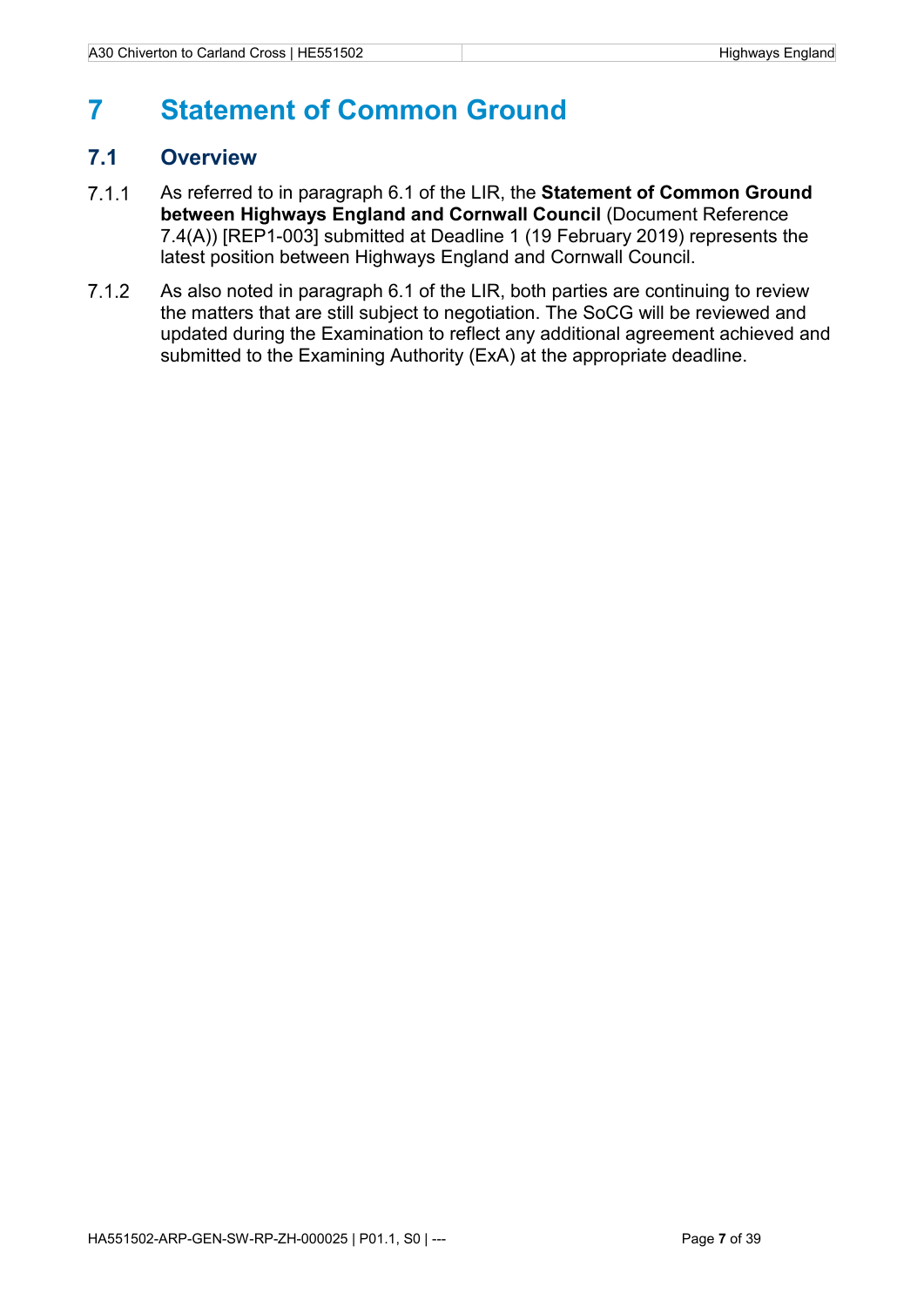## <span id="page-11-0"></span>**8 Assessment of Cumulative Effects of Other Projects**

#### <span id="page-11-1"></span>**8.1 Overview**

- $8.1.1$ Highways England discussed and agreed a list of projects to be scoped in and out of the assessment of cumulative effects as noted in paragraph 7.1 of the LIR.
- $8.1.2$ A review has been undertaken for the additional four other developments which have been approved by Cornwall Council since the DCO application (including the Environmental Statement) was submitted to the Planning Inspectorate in August 2018.

#### <span id="page-11-2"></span>**8.2 Specific comments**

 $8.2.1$ Each project is taken in turn below and assessed against the methodology set out in Section 15.4 of **Chapter 15 Consideration of Cumulative Effects** of the Environmental Statement (Document Reference 6.2) [APP-068].

#### **PA18/01865**

- 8.2.2 This application is for the temporary change of use of land use to a campsite for 'Tunes in the Dunes' festival on 8 June to 10 June, to include preparation and clearance of the site from 4 June to 15 June 2018. Following a search of Cornwall Council's planning website, this application was determined to be for a temporary use in June 2018. Highways England understands that this festival is also being held in 2019 although no planning application for the 2019 event was identified through a search of Cornwall Council's planning website. Construction for the A30 Chiverton to Carland Cross scheme is proposed to begin in March 2020. Therefore, it is considered that there would be no cumulative effects with the scheme for 2019.
- 8.2.3 Should the festival require planning application in 2020, due to the small scale of the festival, and its location approximately 4km north of the A30, it is not considered there would be potential for significant cumulative effects.

#### **PA17/11631**

- 8.2.4 This is a retrospective planning application for the retention of a building for use as an agricultural dealership to include workshops, storage, a display area, office space and a conference facility which was partially constructed near Trewaters Farm, Trispen. The application was approved in April 2018 and Highways England understands that the project has been completed and is in operation.
- The project is located approximately 1km south of Carland Cross from the 8.2.5 proposed development.
- 8.2.6 On consideration of the operational impacts of the project with the scheme, it is not considered that it would give rise to significant cumulative effects and therefore has not been considered further for assessment as part of cumulative effects assessment methodology. The reasons for this include that the scale of the project is not of a nature to have significant effects on the receiving environment; the site is not located in a sensitive area; and traffic movements are not considered to be significant with up to 50 car movements and 20 tractor movements a day.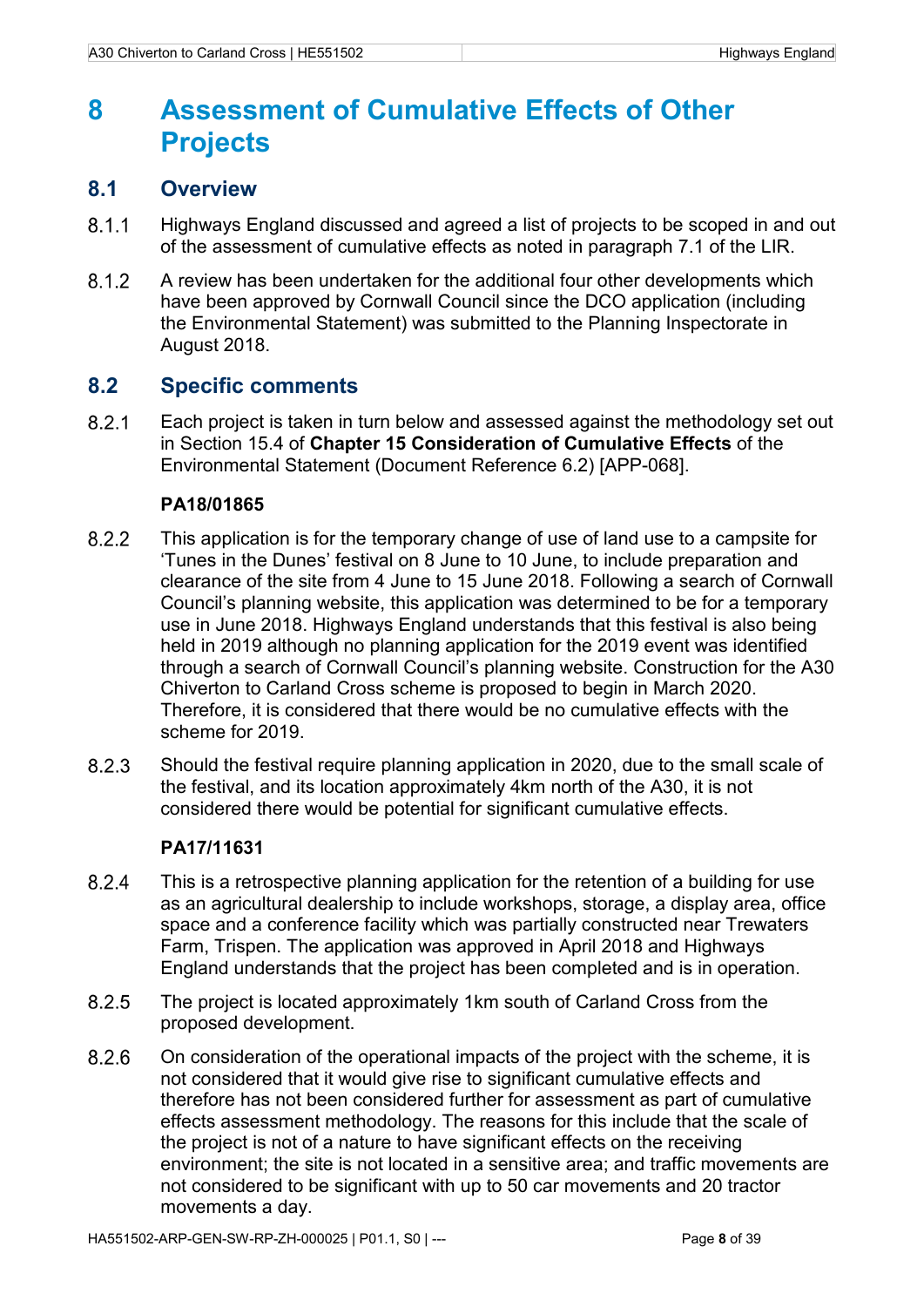#### **PA18/02740**

- 8.2.7 This application is for the change of use of land for the siting of 41 no. caravans/lodges, the conversion and extension of existing maintenance building to spa facility with outdoor hydro pool, erection of gym and treatment pods, new maintenance building, re-grading of land, provision of amenity and recreation areas, internal road layout and associated landscaping. The project is located at Goonhaven approximately 2km from the scheme and was approved in August 2018.
- 8.2.8 Due to its location and development on greenfield, this project has been assessed as part of the methodology for potential significant effects on Nature Conservation, Landscape & Visual, and People and Communities. These topics fall within the Zone of Influence for potential cumulative effects with the proposed development (Table 15-6 of **Chapter 15 Consideration of Cumulative Effects** (Document Reference 6.2) [APP-068] sets out the Zone of Influence for each topic).

#### *Nature Conservation*

- 8.2.9 The application proposes to create 41 caravans/ lodges within existing arable land, and creation of grassland, native woodland, Cornish bank and hedge planting and amenity green space. No hedgerows are proposed to be removed.
- The site is not located within any designated sites and no potential effects are 8.2.10 anticipated on European Designated sites located 2.5 km from the project. No cumulative effects during construction and operation on designated sites are anticipated.
- 8.2.11 The main loss of habitat of this project is arable land which has been defined as negligible ecological importance. Some loss of scrub, grassland and ruderal vegetation will be required however it is not considered as having a significant negative effect. Moderate adverse effects have been identified for habitat loss during construction, reducing to moderate beneficial once landscape planting has established. Based on the scale and nature of the caravan and spa project, and the distance from the A30 scheme, the cumulative effects are not considered to change from those identified in the A30 cumulative assessment during both construction and operation for habitats.
- 8.2.12 Bats have been identified foraging within the application site however no significant effects were identified. Moderate adverse significance of effect has been identified for bats during construction of the A30 due to the temporary severance and fragmentation of foraging and commuting features. If the construction stages of the two schemes do overlap, the overall cumulative effect is not likely to be more than a moderate adverse effect on bat populations from loss of foraging and commuting habitat.

#### *Landscape and Visual*

8.2.13 The project is an extension to an existing holiday park on the southeast edge of Goonhavern. It lies on land with a northerly aspect facing away from the scheme. This project would have no direct concurrent visual connection with the scheme. This project and the A30 scheme would be sequentially visible to road users at either end of a 2km journey along the B3285 between Boxheater junction and Perran Springs.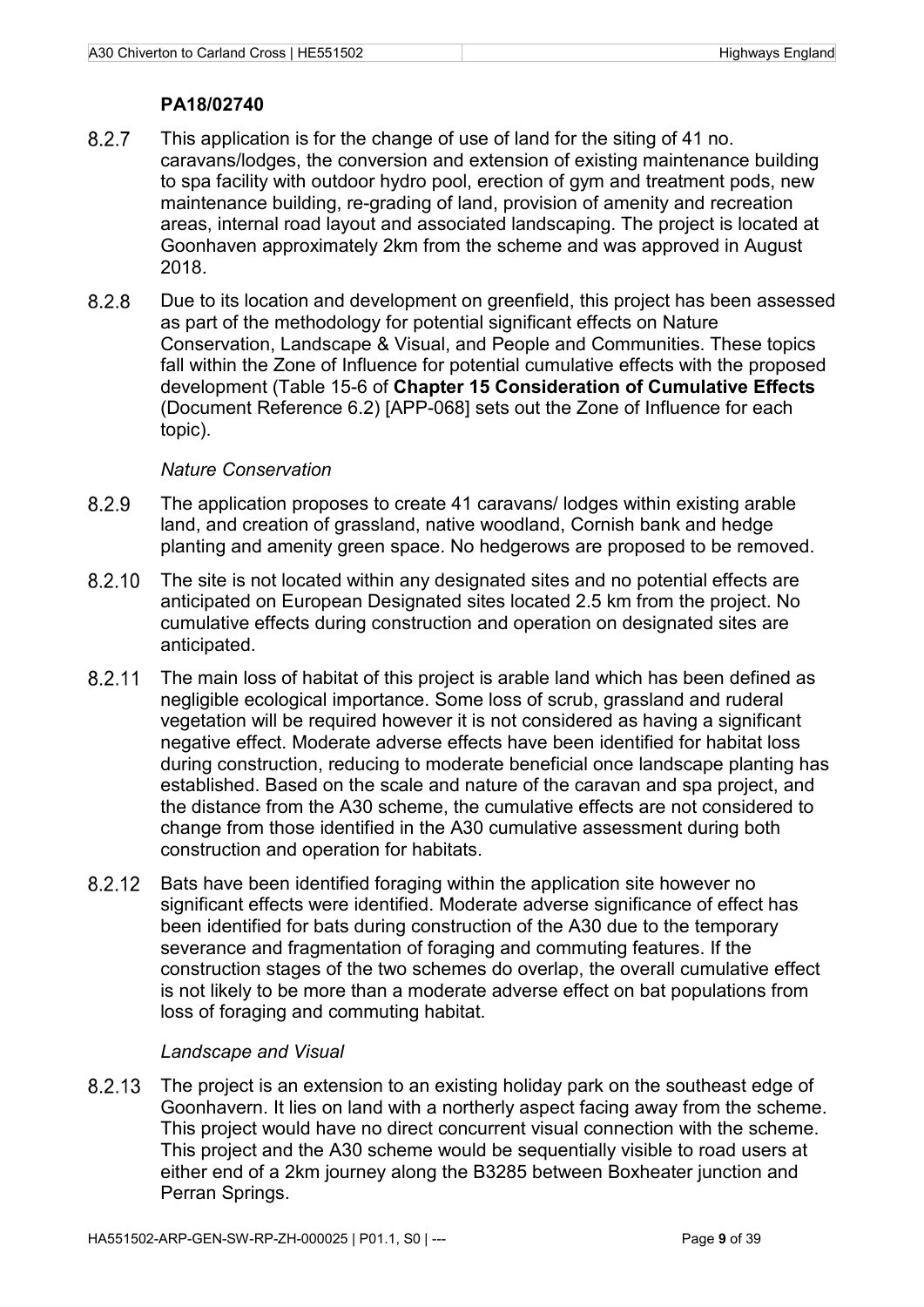This project sits 2km to the north of the scheme on the northern edge of the 8.2.14 Newlyn Downs Landscape Character Area, through which the scheme passes. In combination, this project and the A30 scheme would lead to a slight degradation to the otherwise rural character of this landscape. However, the project and the A30 scheme are visually separated, 2km apart and very different in form and nature. Any cumulative change to the character of the landscape would be indirect and low level. Low level change to a moderately sensitive landscape would therefore not result in significant cumulative landscape effects.

#### *People and Communities*

8.2.15 The nature of the project is unlikely to give rise to significant effects due to its small-scale expansion of an existing caravan park. The location of this project with the proposed development means that cumulative effects on all travellers are unlikely and should these occur it is considered they would not be significant. Similarly, no cumulative effects are predicted on any of the tourism and recreation receptors identified and considered as part of the Environmental Statement and therefore potential cumulative effects on land and property receptors of relevance are not considered to be significant.

#### **PA18/07626**

- This project is for the proposed erection of 13 dwellings, the formation of a new 8.2.16 vehicular access, the provision of an internal access road and the installation of a sewage treatment plant at Summercourt. The project is located approximately 5km north east of the proposed development and is pending approval.
- It is not considered that there would be potential for significant cumulative effects 8.2.17 for further assessment. The site is located within a brownfield site with existing hardstanding and bare ground. No ecological features were identified, and it is not within a sensitive area. The site is also within an existing settlement and adjacent to the dualled section of the A30, north of the scheme. It is not considered that there would be significant cumulative effects during construction and operation due to the small-scale nature of the housing development.

#### **Summary**

Overall, Highways England has reviewed and considered the major planning 8.2.18 applications that have been granted planning permission by Cornwall Council since the DCO was submitted in August 2018. It is considered that there would not be any cumulative effects arising.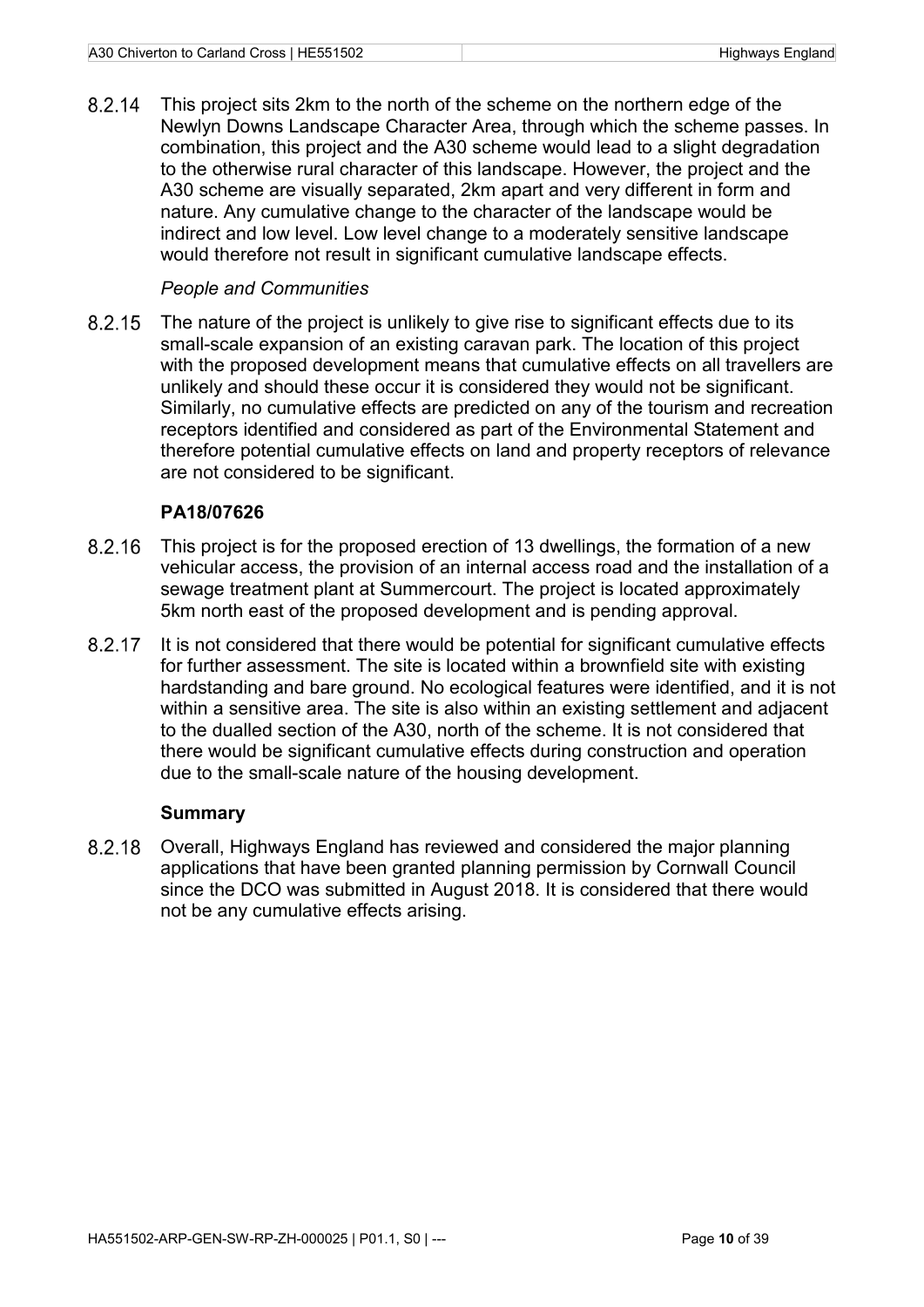## <span id="page-14-0"></span>**9 The Likely Environmental Effects of the Proposed Development**

#### <span id="page-14-1"></span>**9.1 Overview**

- $9.1.1$ Highways England note paragraph 8.2 of the LIR, in that Cornwall Council consider that for the following topics the issues and impacts have been satisfactorily addressed and proposed mitigation is adequate:
	- a) World Heritage Site
	- b) Biodiversity
	- c) Noise and Vibration
	- d) Air Quality
	- e) Contaminated land
	- f) Geology, Soils and Agricultural land
	- g) Socio-economic Impacts
- $9.1.2$ As such, there are no matters to respond to or comment on with regards to the topics above and they are not considered any further in this document.

### <span id="page-14-2"></span>**9.2 Specific comments**

- $9.2.1$ Highways England note paragraph 8.3 of the LIR and the request for further information and/or clarification of the following topics:
	- a) Landscape and Visual Impacts
	- b) Historic Environment including Archaeology
	- c) Access and Highway Considerations
	- d) Public Rights of Way
	- e) Surface Water Drainage
	- f) Cumulative Effects
	- g) Minerals Safeguarding Issues
- $9.2.2$ The points raised for each of the topics listed above is considered in turn within the remainder of this document. As noted in paragraph 8.4 of the LIR, Highways England will continue to progress and discuss the responses to these matters with Cornwall Council.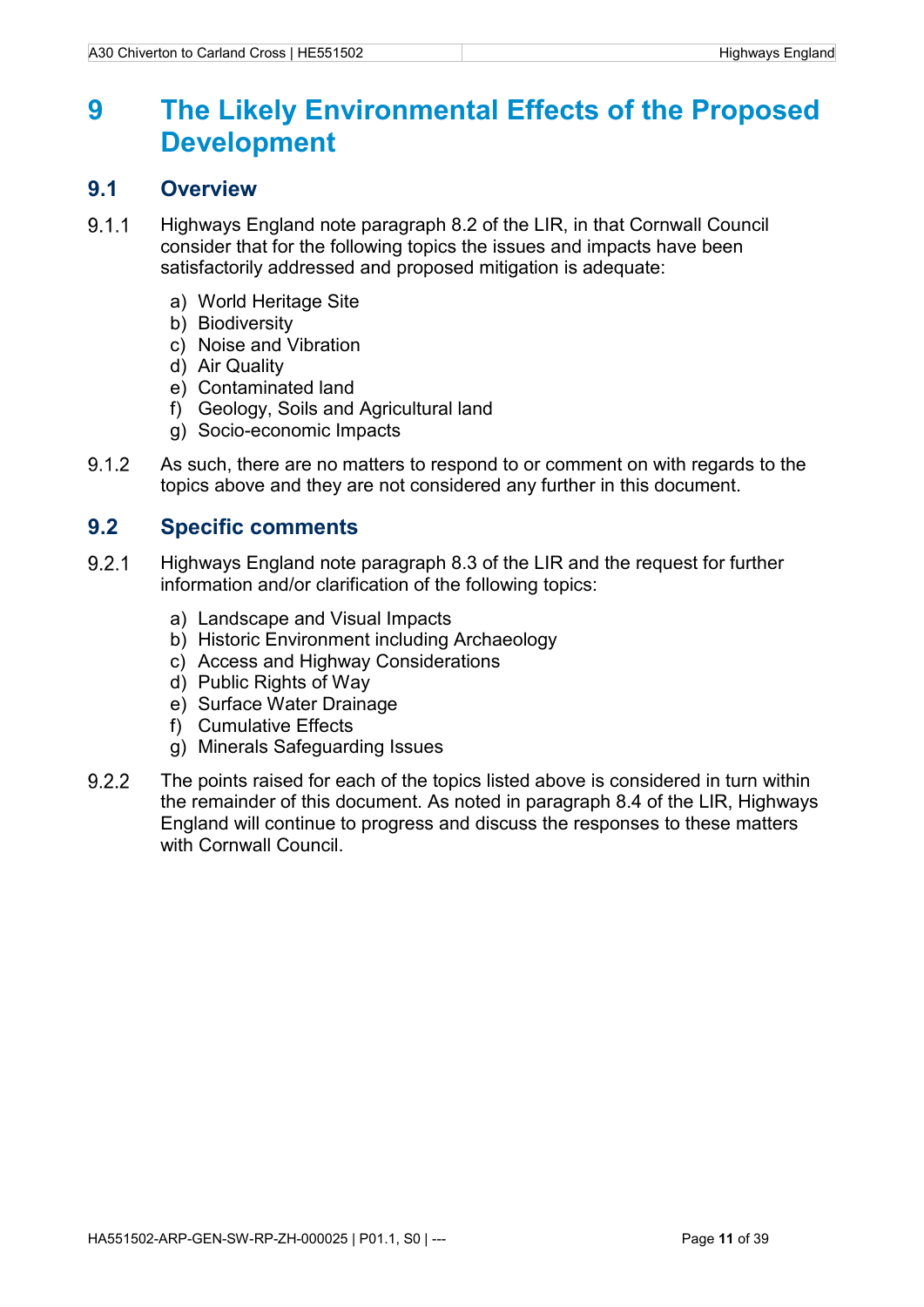### **10 Landscape and Visual Impacts**

#### **10.1 Overview**

 $10.1.1$ There are a number of landscape and visual matters agreed between Cornwall Council and Highways England as set out in references 8.1 – 8.5 of Table 4.1 (Matters agreed between Cornwall Council and Highways England) in the **Statement of Common Ground between Highways England and Cornwall Council** (Document Reference 7.4(A)) [REP1-003].

### **10.2 Specific comments**

#### **Landscape and Visual Impact Assessment**

For ease of reference, the Highways England comments on points raised by Cornwall Council in relation to Landscape and Visual Impacts have been tabulated below.

#### **Table 10-1 Highways England comments on sections 9.2 and 9.3 of the LIR**

<span id="page-15-3"></span><span id="page-15-2"></span><span id="page-15-1"></span><span id="page-15-0"></span>

| Paragraph | <b>Text from LIR</b>                                                                                                                                                                                           | <b>Highways England response</b>                                                                                                                                                                                                                                      |
|-----------|----------------------------------------------------------------------------------------------------------------------------------------------------------------------------------------------------------------|-----------------------------------------------------------------------------------------------------------------------------------------------------------------------------------------------------------------------------------------------------------------------|
| 9.2       | In terms of Chapter 7 of the ES at para 7.3.13 it is requested that<br>reference is made to the Cornwall Planning for Biodiversity Guide<br>October 2018 which supersedes the document referenced in the text. | Reference to the 2017 Guidance was correct at the time of carrying<br>out the baseline work. It was an oversight not to update this.<br>Reference will be made to the 2018 version and will be provided to<br>the Examination in an Environmental Statement Addendum. |
|           | At para 7.7.37 Table 7-5 it is questioned whether all Cornish hedges<br>would be closely flailed and that some will 'close grow' due to the<br>elevated exposed local topography.                              | The reference to Cornish hedges being 'mostly closely flailed' is<br>paraphrased from the 'Cornwall and Isles of Scilly Landscape<br>Character Study, Landscape Character Area Description for LCA 14<br>Newlyn Downs', which states under Biodiversity that:         |
|           |                                                                                                                                                                                                                | 'These semi-natural habitats are linked by a network of Cornish<br>hedges, which, in the more intensively farmed areas, are closely<br>flailed, and without mature trees in the more exposed parts'.                                                                  |
|           |                                                                                                                                                                                                                | Notwithstanding this, it is agreed that some of these hedges may not<br>be flailed but could be close grown due to the elevated exposed local<br>topography.                                                                                                          |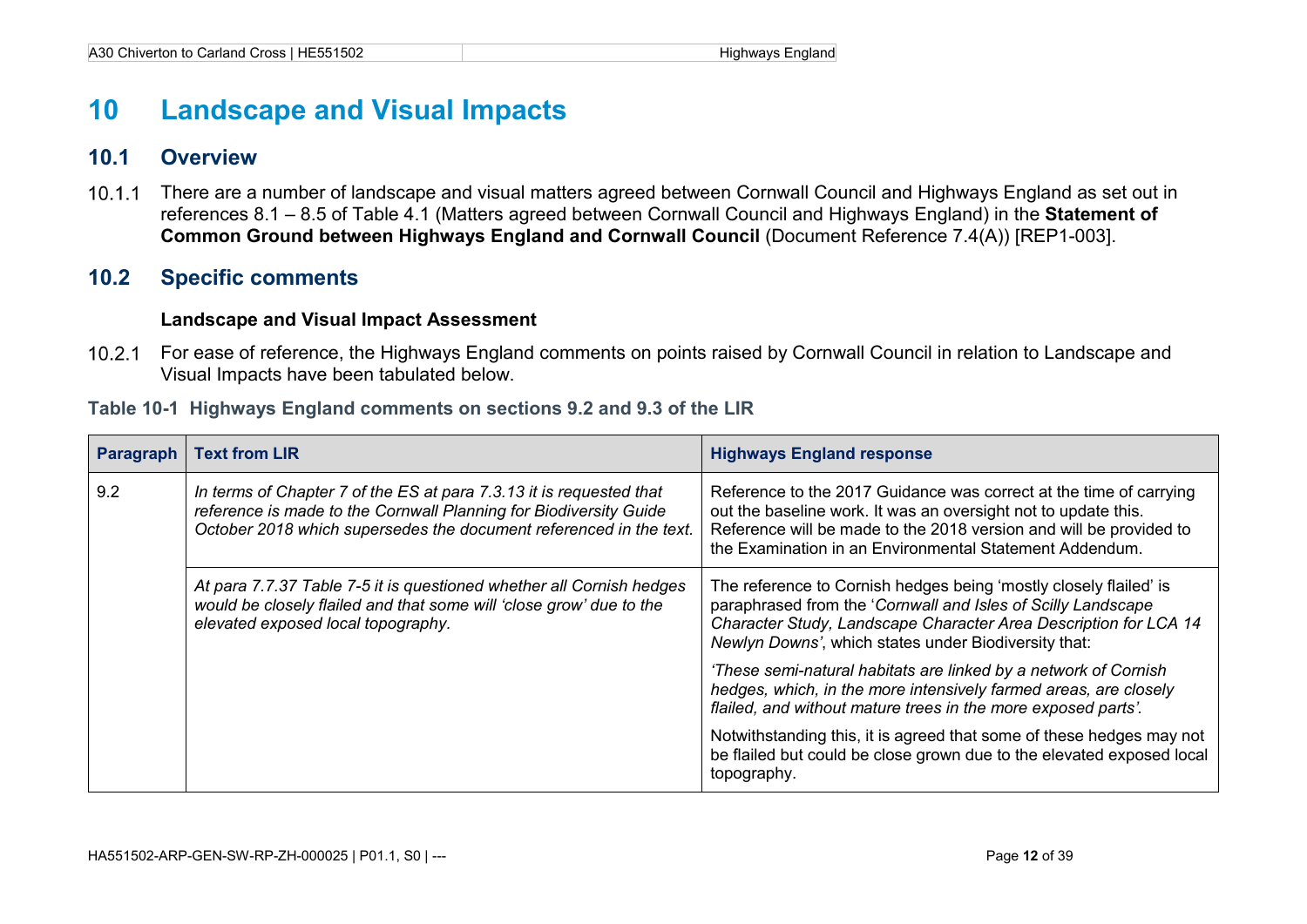| <b>Paragraph</b> | <b>Text from LIR</b>                                                                                                                                                                                                                                                                      | <b>Highways England response</b>                                                                                                                                                                                                                                                                                                                                                                                                                                                                                                |
|------------------|-------------------------------------------------------------------------------------------------------------------------------------------------------------------------------------------------------------------------------------------------------------------------------------------|---------------------------------------------------------------------------------------------------------------------------------------------------------------------------------------------------------------------------------------------------------------------------------------------------------------------------------------------------------------------------------------------------------------------------------------------------------------------------------------------------------------------------------|
|                  | At tables 7-2 to 7-5 further explanation is requested to clarify how the<br>value ratings have been created by the applicant, and whether or not<br>they are taken from the Landscape Character Assessment. Please<br>provide the criteria as to how the value ratings have been reached. | The value of these Character Areas was assessed using<br>professional judgement based on extensive field work and reference<br>to the relevant Landscape Character Area Descriptions and the<br>Landscape Description Units in the 'Cornwall and Isles of Scilly<br>Landscape Character Study'. These published studies do not define<br>the sensitivity or the value of the character areas.                                                                                                                                   |
|                  |                                                                                                                                                                                                                                                                                           | The value categories are described in the methodology section at<br>Para 7.6.6 of Chapter 7 Landscape of the Environmental Statement<br>(Document Reference 6.2) [APP-060].                                                                                                                                                                                                                                                                                                                                                     |
|                  |                                                                                                                                                                                                                                                                                           | Using professional judgement, in line with paragraphs 5.19 to 5.31 of<br>the Guidelines for Landscape and Visual Impact Assessment<br>(GLVIA3), the value of landscape (and visual) receptors has been<br>assessed on a receptor by receptor basis. As per Paragraphs 5.20<br>and 5.26 to 5.29 of GLVIA3, the assessment of value of landscape<br>receptors considered a range of factors. This is set out in Tables 7-2<br>to 7-5 of Chapter 7 Landscape of the Environmental Statement<br>(Document Reference 6.2) [APP-060]. |
|                  |                                                                                                                                                                                                                                                                                           | In line with paragraph 5.29 of GVLIA3, these factors were chosen<br>based on the assessor's experience, informed by the nature of the<br>local landscape and to an extent aligned to the categories in the<br>Landscape Character Area Descriptions in the 'Cornwall and Isles of<br>Scilly Landscape Character Study'.                                                                                                                                                                                                         |
| 9.3              | At para 7.7.90 it is questioned whether the attention of most of the<br>road users will be 'absorbed in navigating the roads'. This statement<br>does not allow for passengers in the vehicles and for the A30 and<br>other roads to be used by tourists and visitors to the area who may | The experience of people in cars is detached somewhat from the<br>landscape and views, by virtue of being enclosed within a car<br>travelling through the landscape along a busy or fast road, or a<br>country lane typically with tall hedges.                                                                                                                                                                                                                                                                                 |
|                  | have a greater interest in the landscape than those on their daily<br>commute.                                                                                                                                                                                                            | For this assessment it was assumed that the majority of car journeys<br>are made by the driver alone and are not made for recreational<br>purposes.                                                                                                                                                                                                                                                                                                                                                                             |
|                  |                                                                                                                                                                                                                                                                                           | This was not expressly stated in Chapter 7 Landscape of the<br>Environmental Statement (Document Reference 6.2) [APP-060] but<br>the typical visual sensitivity criteria for road users is provided at                                                                                                                                                                                                                                                                                                                          |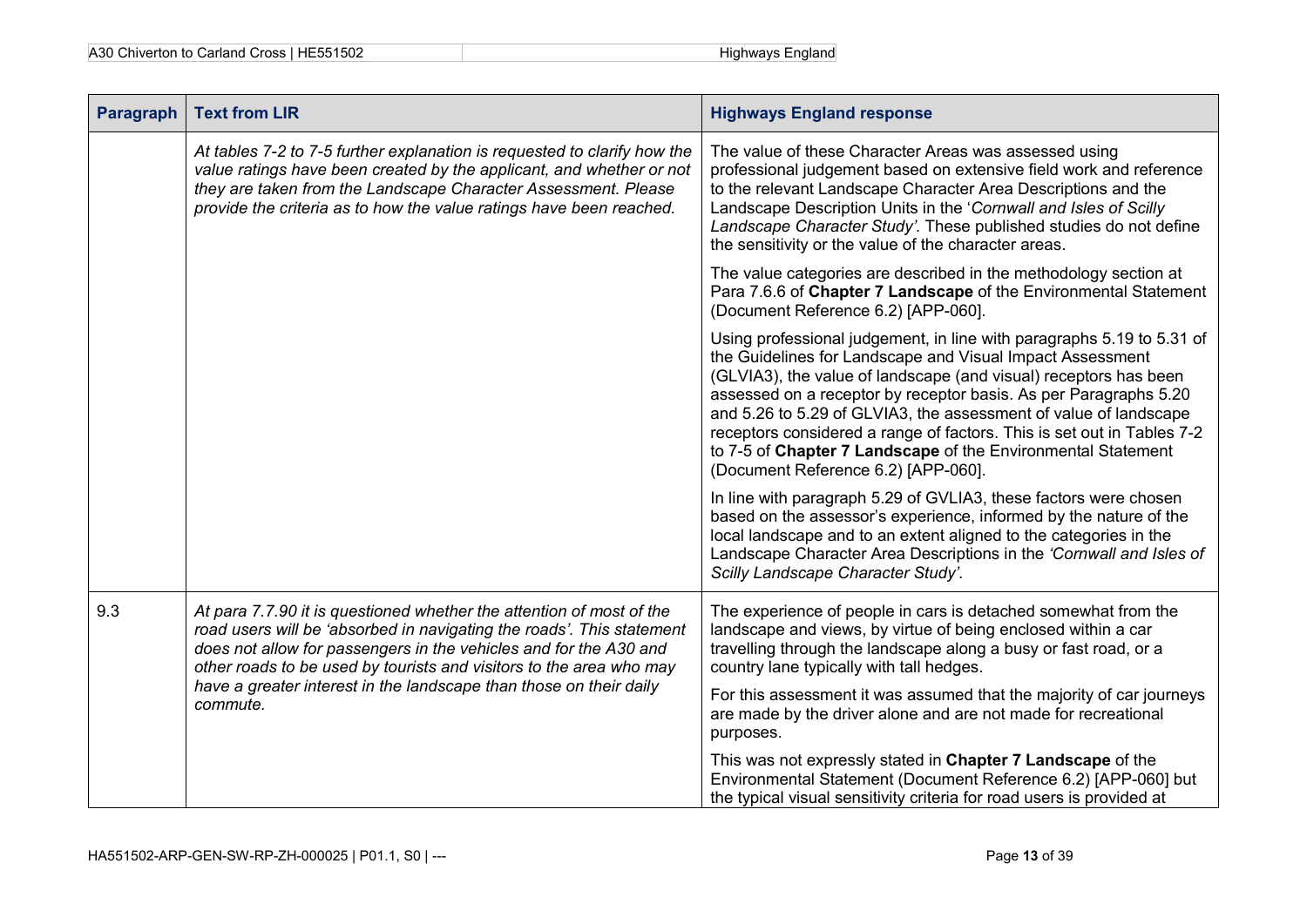| A30 Chiverton to Carland Cross   HE551502 | Highways England |
|-------------------------------------------|------------------|
|-------------------------------------------|------------------|

| <b>Paragraph</b> | <b>Text from LIR</b> | <b>Highways England response</b>                                                                                                                                                                                                                                                                                                                                                                                                                                                                                                                                                                                                                                   |
|------------------|----------------------|--------------------------------------------------------------------------------------------------------------------------------------------------------------------------------------------------------------------------------------------------------------------------------------------------------------------------------------------------------------------------------------------------------------------------------------------------------------------------------------------------------------------------------------------------------------------------------------------------------------------------------------------------------------------|
|                  |                      | Table 7-4 in Appendix 7.1 Landscape and Visual Assessment<br>Criteria (Document Reference 6.4) [APP-325] are:                                                                                                                                                                                                                                                                                                                                                                                                                                                                                                                                                      |
|                  |                      | "Medium - Users of scenic roads, railways or waterways or users of<br>designated tourist routes."                                                                                                                                                                                                                                                                                                                                                                                                                                                                                                                                                                  |
|                  |                      | "Low - Users of main roads (e.g. trunk roads) or passengers in public<br>transport on main arterial routes"                                                                                                                                                                                                                                                                                                                                                                                                                                                                                                                                                        |
|                  |                      | GVLIA3 states at paragraph 6.33 that:                                                                                                                                                                                                                                                                                                                                                                                                                                                                                                                                                                                                                              |
|                  |                      | 'travellers on road, rail or other transport routes tend to fall into an<br>intermediate category of moderate susceptibility to change. Where<br>travel involves recognised scenic routes awareness of views is likely<br>to be particularly high.'                                                                                                                                                                                                                                                                                                                                                                                                                |
|                  |                      | There are of course exceptions to the assumptions and typical<br>criteria above. For this assessment, the exception taken account of is<br>for people driving on quiet lanes, where there is more likely to be a<br>recreational element to their journey. These receptors are<br>represented by VPs 23 and 31 in Table 7-8 in Chapter 7 Landscape<br>of the Environmental Statement (Document Reference 6.2) [APP-<br>060]). In both of these cases, visual sensitivity is assessed as<br>moderate because although designated routes, views out of the<br>surrounding landscape are typically restricted to glimpses through<br>gaps in tall roadside hedgerows. |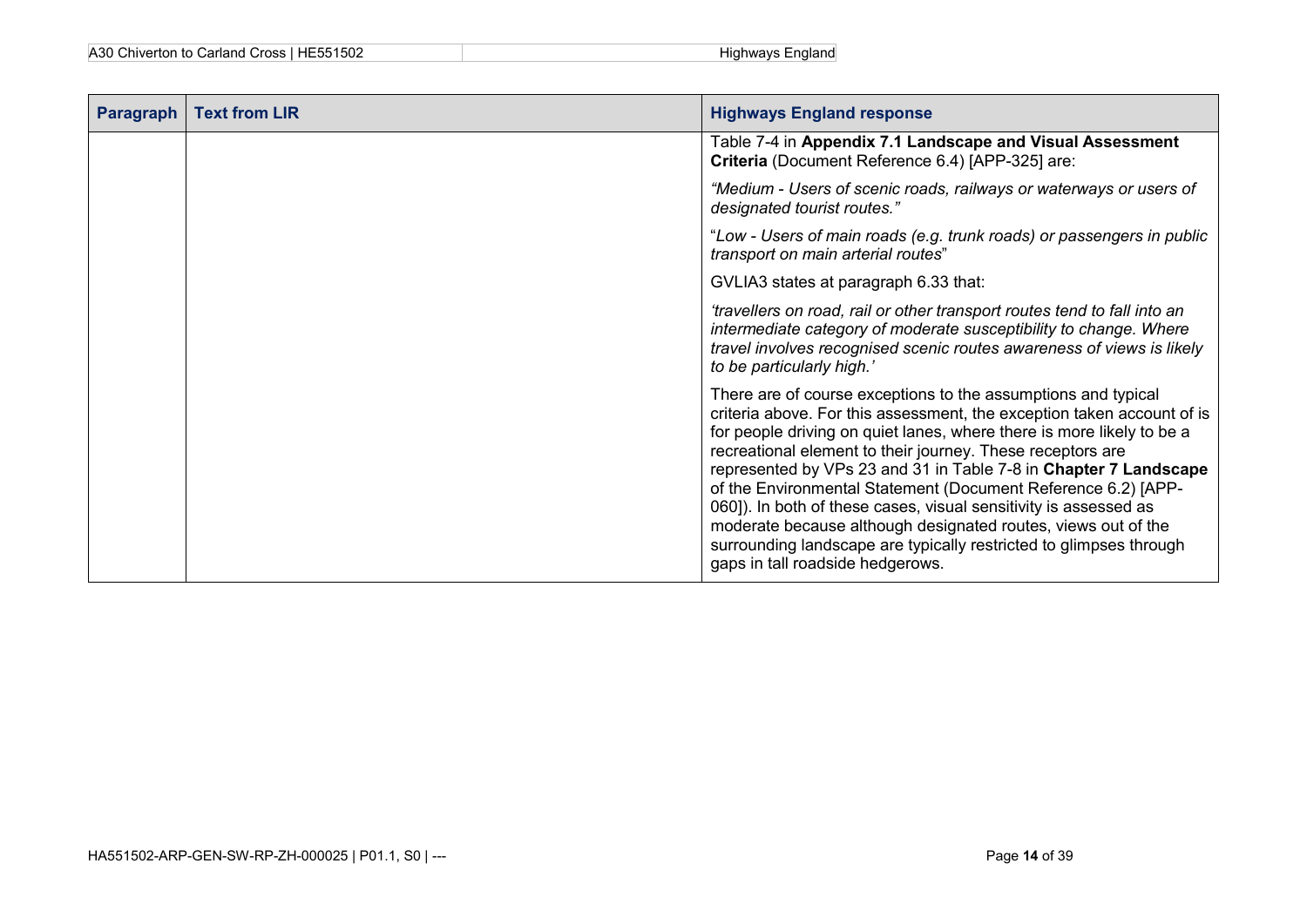#### **Viewpoints**

At paragraph 9.4 of the LIR, Cornwall Council provide comments on the visualisations presented in **Environmental Statement Figure 7.5 – Photosheets** (Document Reference 6.3) [APP-179]. It is stated at Paragraph 7.6.33 of **Chapter 7 Landscape** of the Environmental Statement (Document Reference 6.2) [APP-060] that:

*'the photographs provide an illustrative tool for assessment that can be compared with an actual view in the field.'*

- Visualisations are verified and dimensionally accurate, but the colouring and textural rendering is intended to give an indicative artists impression of how the scheme may look.
- For ease of reference, the Highways England comments on the points raised by Cornwall Council in relation to specific viewpoints have been tabulated below.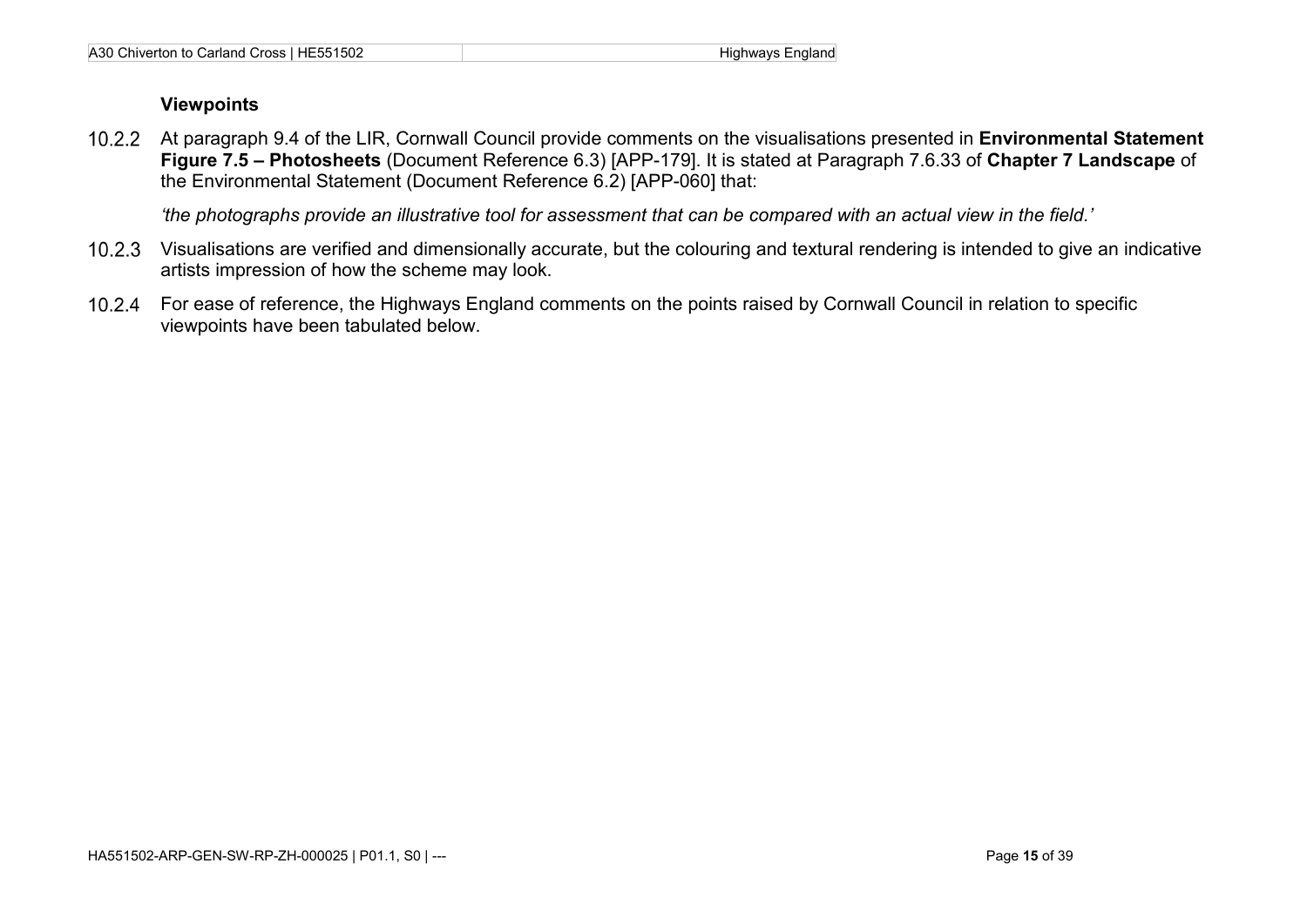| A30 Chiverton to Carland Cross   HE551502 | Highways England |
|-------------------------------------------|------------------|
|-------------------------------------------|------------------|

### **Table 10-2 Highways England comments on sections 9.5 to 9.13 of the LIR**

<span id="page-19-0"></span>

| <b>Paragraph</b> | <b>Text from LIR</b>                                                                                                                                                                                                                                                                                                                                                 | <b>Highways England Response</b>                                                                                                                                                                                                                                                                                                                                                                                                           |
|------------------|----------------------------------------------------------------------------------------------------------------------------------------------------------------------------------------------------------------------------------------------------------------------------------------------------------------------------------------------------------------------|--------------------------------------------------------------------------------------------------------------------------------------------------------------------------------------------------------------------------------------------------------------------------------------------------------------------------------------------------------------------------------------------------------------------------------------------|
| 9.5              | VP4 – at 1 and 15 years. It is queried if vehicles wold be able to be<br>seen from here. Please could they be superimposed onto these<br>scheme completion photos.                                                                                                                                                                                                   | In this view the proposed carriageway is in a slight cutting, just less<br>than 1m deep, between two proposed 1.2m high Cornish hedges.<br>The viewer might just be able to see the tops of car roofs and would<br>be able to see the upper half of lorries. High sided lorries might just<br>break the skyline between the wooded areas on the distant horizon.<br>It is not proposed to update these visualisations to include vehicles. |
| 9.6              | $VP6$ – winter view at year 15 – would the Cornish hedge in the right<br>of the picture not be planted with trees and shrubs, therefore these<br>would have grown on in this image? Please be advised for<br>clarification that Figure 7.6 Environmental Masterplan 6 appears to<br>show this boundary as a native species hedge (LE4.3) and not a<br>Cornish hedge. | The hedgerow to the right of this view is correctly shown as an<br>unplanted 1.2m Cornish hedgerow. When cross referring to the<br>Environmental Masterplan, the VP looks down the private<br>accommodation track to include the distant parts of the scheme:<br>EF A, B, D<br>LE 6.2<br>LE 1,8<br>EF B, D, E<br>LE 1,3<br>LE 4.6<br>EF A, B, D<br>LE 7.1.2<br>EF K.D<br>LE 2.4<br>LE 2.1.1<br>EF A, B, D<br>LE 2.2<br>EF A, B, D          |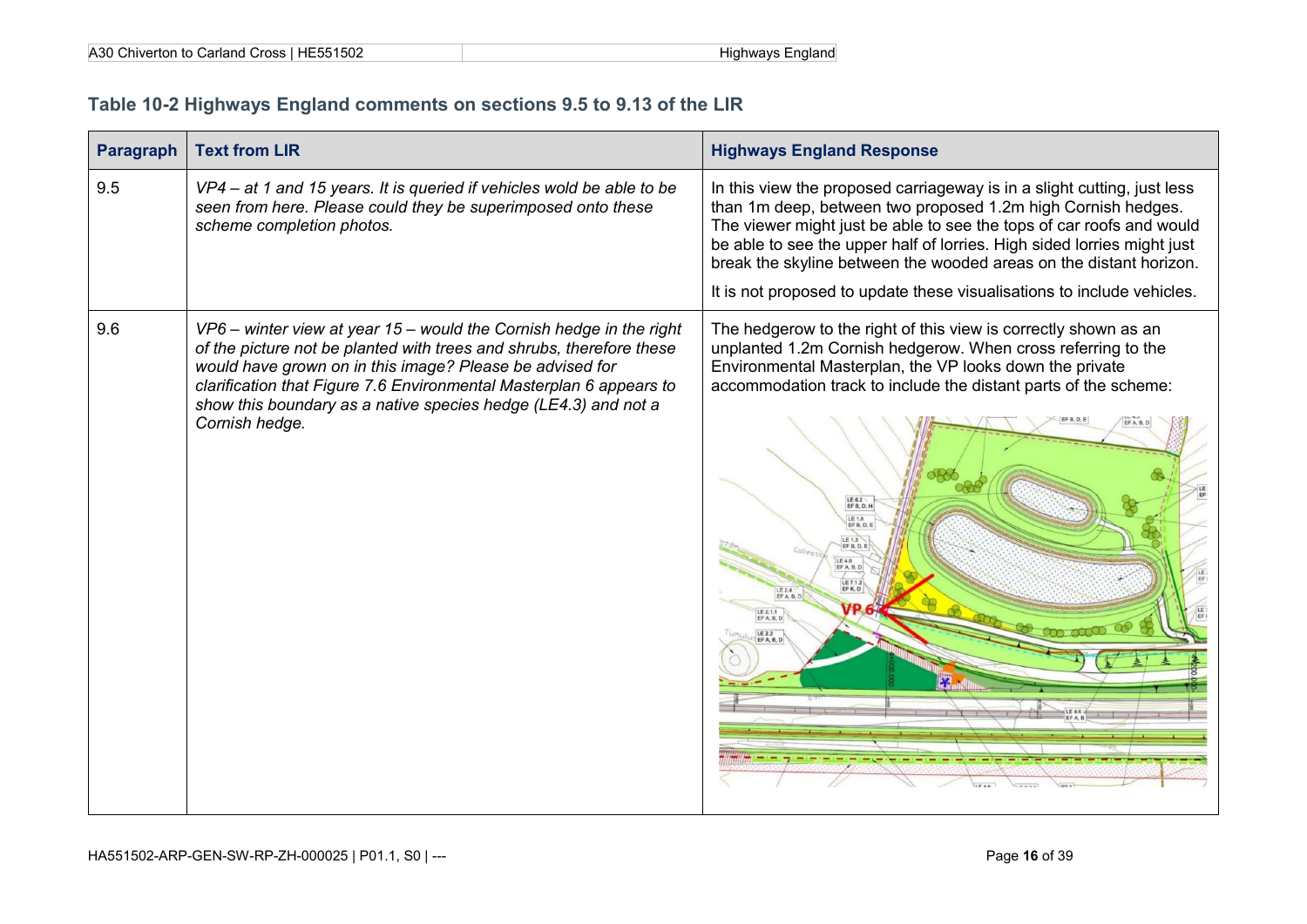| <b>Paragraph</b> | <b>Text from LIR</b>                                                                                                                                                                                                                                                                                                                                                                                                                                                                                                                | <b>Highways England Response</b>                                                                                                                                                                                                                                                                                                                                                                                                                                                                                                                                                      |
|------------------|-------------------------------------------------------------------------------------------------------------------------------------------------------------------------------------------------------------------------------------------------------------------------------------------------------------------------------------------------------------------------------------------------------------------------------------------------------------------------------------------------------------------------------------|---------------------------------------------------------------------------------------------------------------------------------------------------------------------------------------------------------------------------------------------------------------------------------------------------------------------------------------------------------------------------------------------------------------------------------------------------------------------------------------------------------------------------------------------------------------------------------------|
| 9.7              | $VP12$ – winter view year 1 – the Council questions whether close<br>board fencing is appropriate to the southern side of the road. A<br>planted Cornish hedge would be more appropriate in terms of<br>character and visual impact. For reference this boundary treatment is<br>also shown in VP13 winter year 1, and VP15 winter view year 1.                                                                                                                                                                                     | The choice of a 3m high close boarded fence to the south of the<br>scheme between Ch 6,800 and 7,500 was in order to provide noise<br>and visual screening at the top of the cutting slope for receptors to<br>the south. An alternative using a 1.8m Cornish hedge on a 1.2m<br>bund (false cutting) above the real cutting was previously considered<br>in this location. Through engagement with the affected landowner,<br>the more 'space-hungry' Cornish hedgerow option was discounted in<br>favour of the taller timber fence, in order to reduce land take from the<br>farm. |
|                  |                                                                                                                                                                                                                                                                                                                                                                                                                                                                                                                                     | The landscape mitigation design at Sheet 10 of the Environmental<br>Masterplans (Document Reference 6.3) [APP-190] shows the scrub<br>and woodland planting to the north of this fence and woodland to the<br>south, which is intended to break up, filter and eventually screen<br>views of the fence from receptors to the south, from Marazanvose<br>and the scheme to the north (see VP 12 and 13, Winter Yr 15).                                                                                                                                                                 |
|                  |                                                                                                                                                                                                                                                                                                                                                                                                                                                                                                                                     | It is considered that the proposed solution, comprising a fence with<br>landscape mitigation, offers the best balance between aesthetics and<br>mitigation function.                                                                                                                                                                                                                                                                                                                                                                                                                  |
| 9.8              | VP16 - winter view year 1 and year 15, the Council notes that it is<br>usual in Cornwall to have some form of boundary treatment to a<br>road, usually in rural areas a Cornish hedge or post and rail fence.                                                                                                                                                                                                                                                                                                                       | The nearest road in this view is a private lane way for access to<br>Chyverton Park. Where possible the existing overgrown roadside<br>hedgerow would be retained. The exact extent of this retention is not<br>known at this stage, so for caution this has been shown as removed<br>in the visualisation. The arrangement of boundaries in this location is<br>shown more legibly on Sheet 11 of the Environmental Masterplans<br>(Document Reference 6.3) [APP-190].                                                                                                               |
| 9.9              | VP24 - Would earth mounding as a minimum be beneficial along the<br>edge of the new road if the Historic Environment do not want Cornish<br>hedges? The Council had asked for the hedges to be moved to the<br>tops of the banks in its comments of 23 July 2018, emailed to Ben<br>Oakman (BO). It does not appear this has happened. The Council<br>had also requested further tree planting between the two roads<br>which would decrease as you moved nearer to the heathland<br>landscape character type around Carland Cross. | In this location the scheme is on embankment. Earth mounding at<br>the top of this embankment would considerably increase the footprint<br>of the scheme and the requirement for fill material.<br>A feature of this area is the open and expansive nature of views<br>southwards, the design intent here was to retain open views across<br>the landscape as much as possible from the existing A30 and from<br>dwellings to the north as well as from the proposed route. The<br>proposed hedges are used to delineate and visually rationalise the                                 |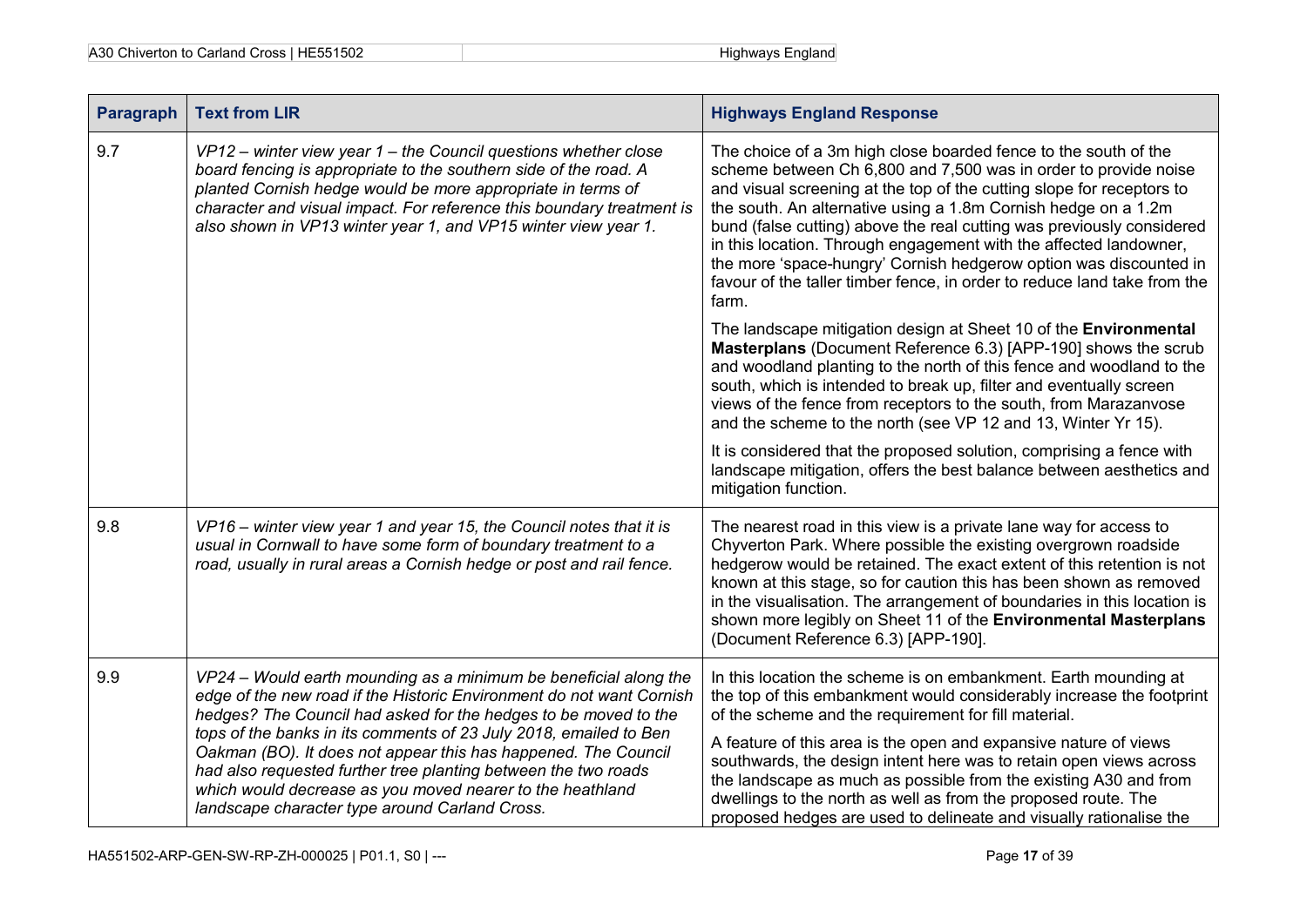| <b>Paragraph</b> | <b>Text from LIR</b>                                                                                                                                                                                                                                            | <b>Highways England Response</b>                                                                                                                                                                                                                                                                                                                                                                                                                                                                                                                                                                                                                                                                                                 |
|------------------|-----------------------------------------------------------------------------------------------------------------------------------------------------------------------------------------------------------------------------------------------------------------|----------------------------------------------------------------------------------------------------------------------------------------------------------------------------------------------------------------------------------------------------------------------------------------------------------------------------------------------------------------------------------------------------------------------------------------------------------------------------------------------------------------------------------------------------------------------------------------------------------------------------------------------------------------------------------------------------------------------------------|
|                  |                                                                                                                                                                                                                                                                 | extent of the highway soft estate and provide a maintenance<br>boundary. The scattered trees planting is to break up and soften<br>views of the road whilst retaining distant views.                                                                                                                                                                                                                                                                                                                                                                                                                                                                                                                                             |
| 9.10             | VP27 – winter view year 1 – please be advised that the Council does<br>not consider this is how a year one heathland would look, it would<br>not be lush and green like this. It is more likely to be bare earth with<br>some gorse and small tufts of heather. | Noted.                                                                                                                                                                                                                                                                                                                                                                                                                                                                                                                                                                                                                                                                                                                           |
|                  |                                                                                                                                                                                                                                                                 | As stated at paragraph 7.6.33 of Chapter 7 Landscape of the<br>Environmental Statement (Document Reference 6.2) [APP-060]:                                                                                                                                                                                                                                                                                                                                                                                                                                                                                                                                                                                                       |
|                  |                                                                                                                                                                                                                                                                 | 'the photographs provide an illustrative tool for assessment that can<br>be compared with an actual view in the field.'                                                                                                                                                                                                                                                                                                                                                                                                                                                                                                                                                                                                          |
|                  |                                                                                                                                                                                                                                                                 | Visualisations are verified and dimensionally accurate, but the<br>colouring and textural rendering is intended to give an indicative<br>artists impression of how the scheme may look.                                                                                                                                                                                                                                                                                                                                                                                                                                                                                                                                          |
| 9.11             | VP27 - winter view year 15 - the Council considers that unless there<br>is intensive management, the year 15 view would have gorse bushes<br>within the heather so it would not all be ground cover plants.                                                     | Noted.                                                                                                                                                                                                                                                                                                                                                                                                                                                                                                                                                                                                                                                                                                                           |
|                  |                                                                                                                                                                                                                                                                 | As stated at paragraph 7.6.33 of Chapter 7 Landscape of the<br>Environmental Statement (Document Reference 6.2) [APP-060]:                                                                                                                                                                                                                                                                                                                                                                                                                                                                                                                                                                                                       |
|                  |                                                                                                                                                                                                                                                                 | 'the photographs provide an illustrative tool for assessment that can<br>be compared with an actual view in the field.'                                                                                                                                                                                                                                                                                                                                                                                                                                                                                                                                                                                                          |
|                  |                                                                                                                                                                                                                                                                 | Visualisations are verified and dimensionally accurate, but the<br>colouring and textural rendering is intended to give an indicative<br>artists impression of how the scheme may look.                                                                                                                                                                                                                                                                                                                                                                                                                                                                                                                                          |
| 9.12             | VP27 - winter view year 1 and 15 - the Council considers that a<br>Cornish hedge with grass top would be preferable to a post and rail<br>fence.                                                                                                                | A badger fence is required in this location to prevent badgers<br>accessing the operational scheme. In addition to this, a wall would<br>affect the movement of invertebrates and would further interrupt the<br>visual setting of the Carland Cross barrow cemetery. The boundary<br>passes immediately adjacent to a scheduled barrow at Ch 12,880. A<br>retaining wall is proposed here to avoid direct effects on the barrow.<br>Adding a Cornish hedge to this arrangement would either directly<br>impact on the barrow or would require moving the main alignment<br>north, which worsens the conflict with the quarry pond at Ch 12,700<br>and would increase the height of the embankment approaching<br>Carland Cross. |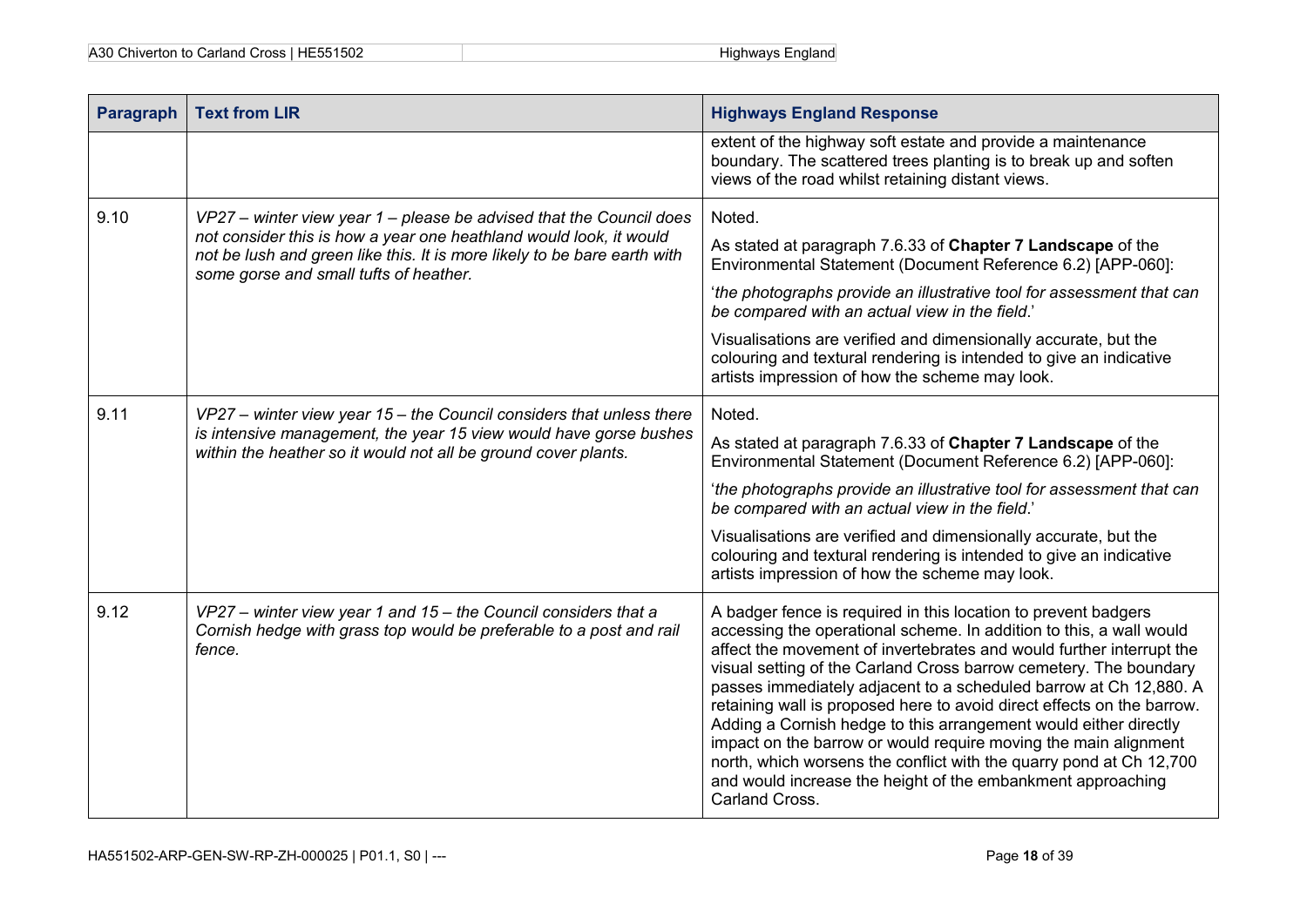| Paragraph | <b>Text from LIR</b>                                                                                                                                                                                                                                                                                                                                                                                                                                | <b>Highways England Response</b>                                                                                                                                                                                                                               |
|-----------|-----------------------------------------------------------------------------------------------------------------------------------------------------------------------------------------------------------------------------------------------------------------------------------------------------------------------------------------------------------------------------------------------------------------------------------------------------|----------------------------------------------------------------------------------------------------------------------------------------------------------------------------------------------------------------------------------------------------------------|
| 9.13      | VP30 – drawing Figure 7.6 Environmental Masterplan 2 of 20 shows<br>a Cornish hedge which would be planted (LE 4.8). Therefore the 15<br>year winter view should not then show a flat topped hedge, as<br>vegetation would obscure this. Figure 7.6 Environmental Masterplan<br>2 of 20 also shows woodland edge scrub to the slope below the<br>hedge, so after 15 years the hedge would more than likely be<br>completely obscured from this view | Both the year 1 and the year 15 visualisations show a planted hedge<br>with whips in year 1 and with a scrubby hedge in year 15. These are<br>both winter views and so the vegetation is shown out of leaf and thus<br>only filters rather than screens views. |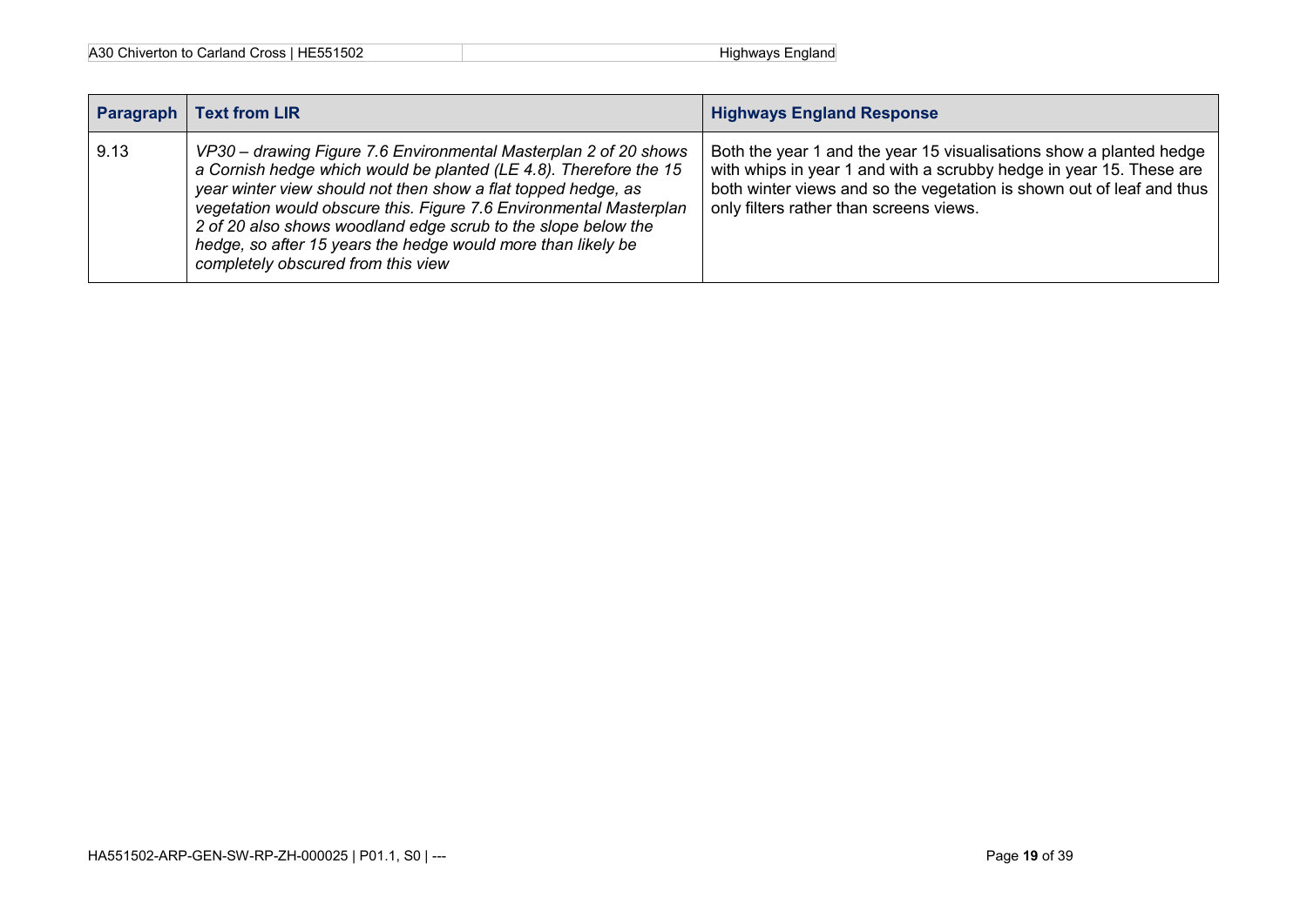#### **Landscape Design**

For ease of reference, the Highways England comments on the points raised by Cornwall Council in relation to landscape design, as depicted in the **Environmental Masterplans** (Document Reference 6.3) [APP-180-200], have been tabulated below.

**Table 10-3 Highways England comments on sections 9.15 to 9.17 of the LIR**

<span id="page-23-0"></span>

| <b>Paragraph</b> | <b>Text from LIR</b>                                                                                                                                                                                                                                                                                                                                                                                                                     | <b>Highways England Response</b>                                                                                                                                                                                                                                                                                                                                                                                                                                                                      |
|------------------|------------------------------------------------------------------------------------------------------------------------------------------------------------------------------------------------------------------------------------------------------------------------------------------------------------------------------------------------------------------------------------------------------------------------------------------|-------------------------------------------------------------------------------------------------------------------------------------------------------------------------------------------------------------------------------------------------------------------------------------------------------------------------------------------------------------------------------------------------------------------------------------------------------------------------------------------------------|
| 9.15             | Plan 1 - the Council requests that vegetation on the 'old'<br>roundabouts be retained so far as practicable in terms of providing<br>landscape benefits but also in providing an interpretative 'link' in<br>understanding the previous road layout. For areas where vegetation<br>is proposed to be lost the relevant areas should be shown as an<br>extension of the proposed native deciduous woodland with a<br>woodland edge scrub. | The red cross hatch on the northern third of the existing Chiverton<br>Cross roundabout indicates vegetation to be protected and retained.<br>The scheme's main line carriageway and a slight cutting (1.5 m<br>deep) mean that unfortunately the southern two thirds of this<br>vegetation would need to be removed. A line of woodland and scrub<br>along the scheme's northern cutting slope ties into this remnant<br>roundabout woodland and would provide screening in views from the<br>north. |
| 9.16             | Plan 2 - the Council notes that tree planting has been removed from<br>the areas between roads to the south east of the multi species<br>crossing. Deciduous native planting is requested here.                                                                                                                                                                                                                                          | It is assumed this reference is to the crossing at Ch 1,200 and to the<br>area of species rich grassland to the east and north east (north point<br>not vertical up the page). This area could not be planted due to a<br>forward visibility splay required for the A390 slip road.                                                                                                                                                                                                                   |
| 9.17             | Plan 3 - the Council considers that post and rail fences on the top of<br>elevated banks are not encouraged and would give rise to a<br>landscape and visual impact and should be replaced with a suitable<br>alternative.                                                                                                                                                                                                               | Sheet 3 of 20 of the <b>Environmental Masterplans</b> (Document<br>Reference 6.3) [APP-183] shows only one short length of badger<br>fencing at the top of an embankment along the off-slip to the east of<br>Ch 1,600. This embankment is less than 1m in height and in reality,<br>through detailed design would be graded out gently to tie into the<br>landscape north of Trevissome Park.                                                                                                        |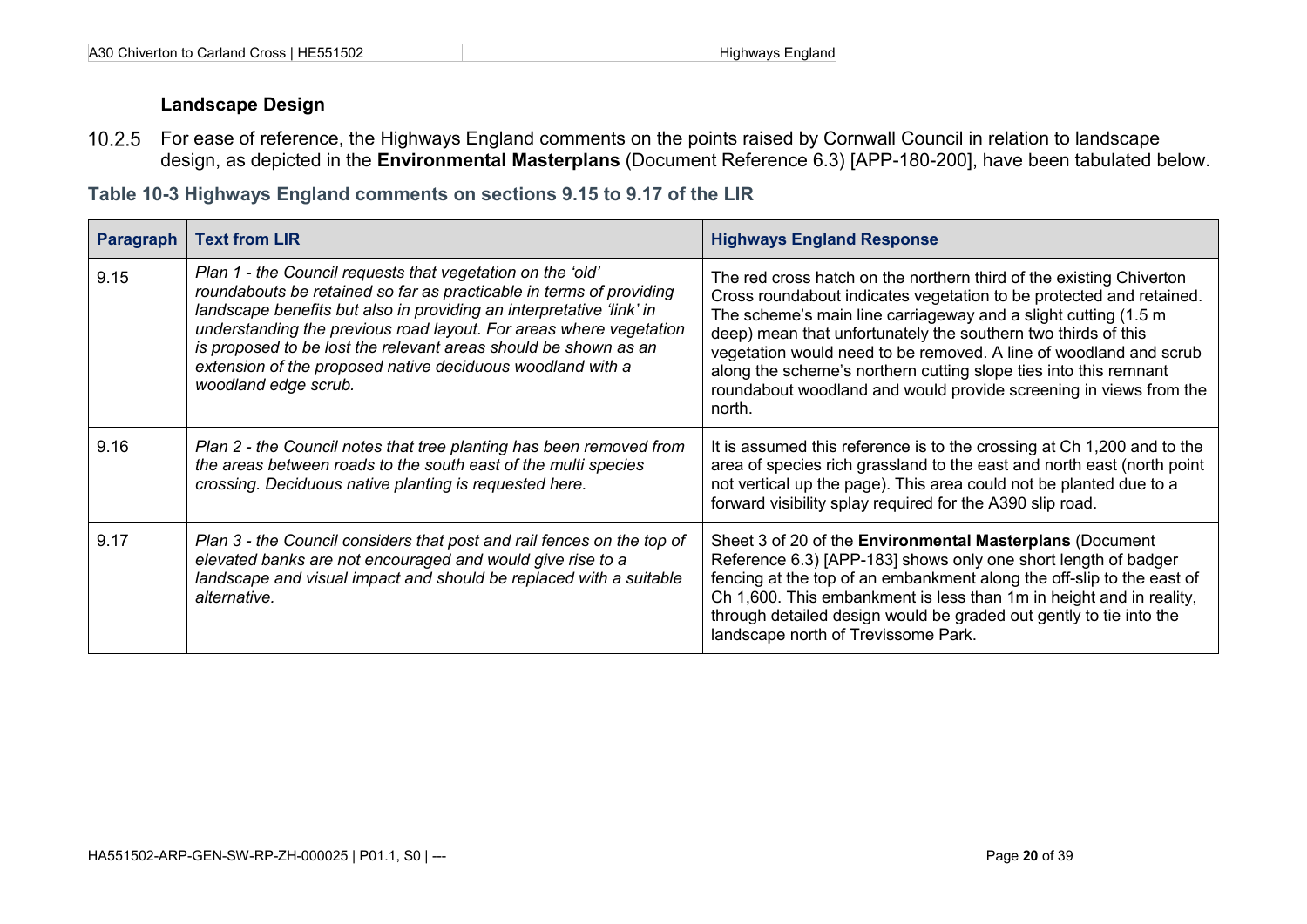## **11 Historic Environment including Archaeology**

### **11.1 Overview**

 $11.1.1$ A response to the points raised in paragraph 10.1 of the LIR can be addressed by references to documents submitted with the application.

### **11.2 Specific comments**

 $11.2.1$ For ease of reference, the Highways England comments on the points raised by Cornwall Council have been tabulated below.

#### **Table 11-1 Highways England comments on section 10.1 of the LIR**

<span id="page-24-3"></span><span id="page-24-2"></span><span id="page-24-1"></span><span id="page-24-0"></span>

| Paragraph | <b>Text from LIR</b>                                                                                                                                                                                   | <b>Highways England Response</b>                                                                                                                                                                                                                                                                                                                                            |
|-----------|--------------------------------------------------------------------------------------------------------------------------------------------------------------------------------------------------------|-----------------------------------------------------------------------------------------------------------------------------------------------------------------------------------------------------------------------------------------------------------------------------------------------------------------------------------------------------------------------------|
| 10.1      | That a standard archaeological recording Condition be<br>imposed along the easement of the new A30, in accordance<br>with the evidence provided in the ES and assessments                              | Requirement 9 of the draft DCO (Document Reference 3.1(C)) secures a<br>scheme for the investigation and mitigation of areas of archaeological<br>interest, reflecting the mitigation measures included in Chapter 6 Cultural<br>Heritage of the Environmental Statement (Document Reference 6.2) [APP-<br>059]. This is required prior to the commencement of development. |
| 10.1      | That a Method Statement be provided describing the removal<br>and reinstatement of milestones on the old A30 alignment<br>where necessary, also in accordance with the evidence<br>provided in the ES. | Annex J of the <b>Outline CEMP Annexes</b> includes a Milestone Protection<br>Management Plan (Document Reference 6.4) [APP-376], which provides a<br>detailed methodology to protect the two historic carved milestones which<br>would be affected by the A30 Chiverton to Carland Cross scheme.                                                                           |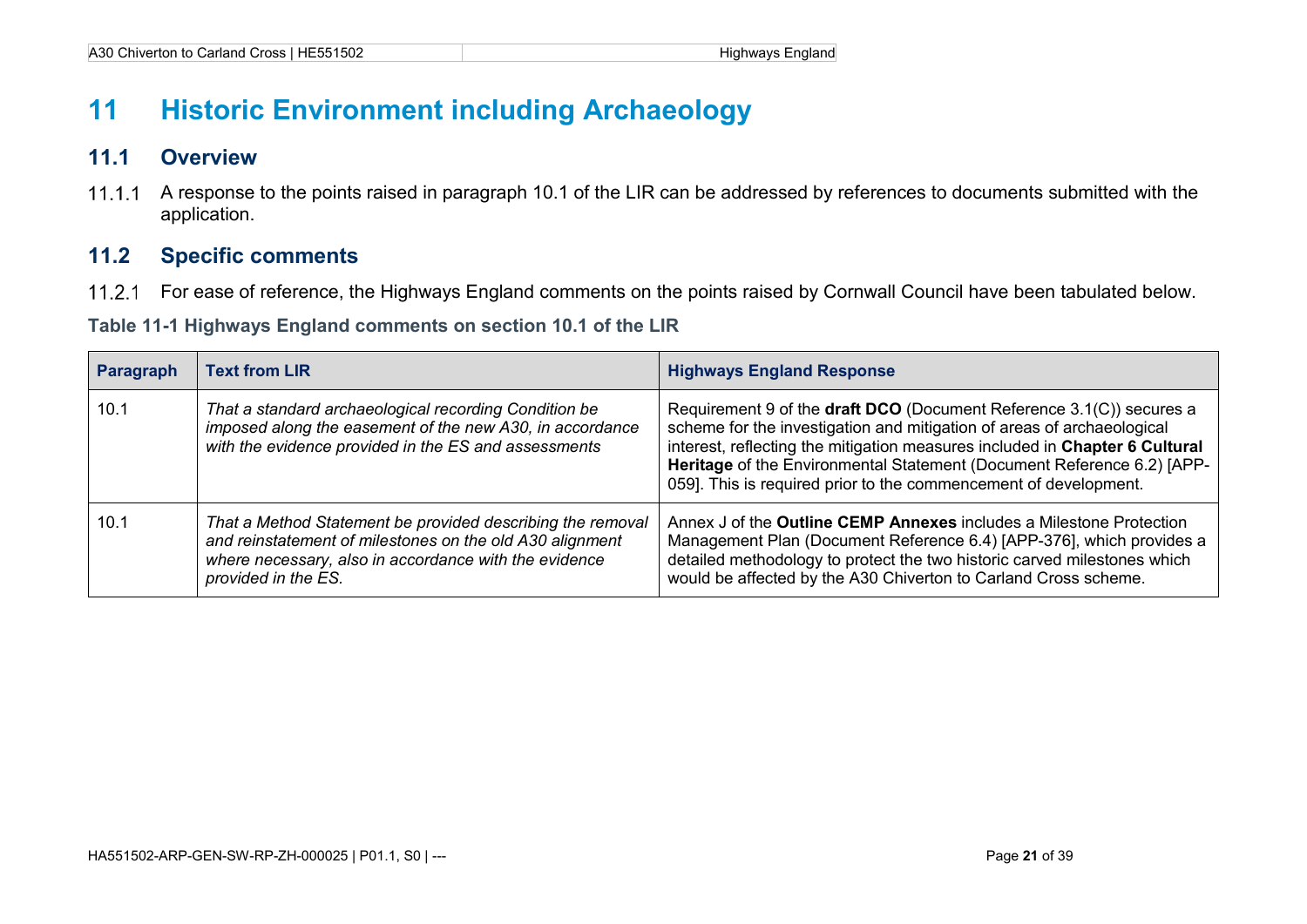## **12 Access and Highways Considerations (including Route Selection)**

### **12.1 Overview**

 $12.1.1$ The section provides a response to Section 11 (Access and Highways considerations) and Appendix A (Highways and Transport including Route Selection) of the LIR.

### **12.2 Specific comments**

- 12.2.1 Sections A1 'Cornwall Council Policies' and A2.1 A2.14 'Key Local Issues' of the LIR are noted.
- 12.2.2 For ease of reference, the Highways England comments on the remainder points raised by Cornwall Council have been tabulated below:

|  |  |  | Table 12-1 Highways England comments on access and highways considerations of the LIR |
|--|--|--|---------------------------------------------------------------------------------------|
|--|--|--|---------------------------------------------------------------------------------------|

<span id="page-25-3"></span><span id="page-25-2"></span><span id="page-25-1"></span><span id="page-25-0"></span>

| <b>Paragraph</b> | <b>Text from LIR</b>                                                                                                                                                                                                                                                                                                                                                                                                                                                                                           | <b>Highways England Response</b>                                                                                                                                                                                                                                                                                                                                                                                                                                                                                                        |
|------------------|----------------------------------------------------------------------------------------------------------------------------------------------------------------------------------------------------------------------------------------------------------------------------------------------------------------------------------------------------------------------------------------------------------------------------------------------------------------------------------------------------------------|-----------------------------------------------------------------------------------------------------------------------------------------------------------------------------------------------------------------------------------------------------------------------------------------------------------------------------------------------------------------------------------------------------------------------------------------------------------------------------------------------------------------------------------------|
| A2. 15.          | <b>Shortlanesend</b><br>With the provision of a grade separate junction at<br>Chybucca, albeit with only west facing slips, the B3284<br>will become a more attractive route into central Truro<br>for many commuters using the A30 from the west of<br>Chiverton. As illustrated in Figure A2.1 below [see LIR<br>for figure] the strategic traffic modelling indicates there<br>will be a significant increase in traffic levels on the<br>B3284 through Shortlanesend.                                      | As noted in the LIR, the scheme does result in a significant increase in traffic<br>passing through Shortlanesend, as this becomes a more attractive route to<br>the centre of Truro due to journey time savings. The route via Shortlanesend<br>provides an alternative to the A390 for those travelling from the west of<br>Chiverton to Truro.<br>Although there is an increase in traffic through Shortlanesend, the overall<br>benefits of the scheme, both locally and strategically, are significant. These<br>benefits include: |
| A2. 16.          | The chart shows that for the busiest afternoon peak<br>period the current 2 way flows of around 750 vehicles<br>per hour (vph) through Shortlanesend would increase<br>to 1150vph (55% increase) at scheme opening, rising<br>further to 1300vph (74% increase) by 2038. Whilst<br>these future predicted flows are within the theoretical<br>link capacity for the B3284, it is the Council's view that<br>this level of increase will have a significant detrimental<br>impact on the centre of the village. | reduced traffic flow on the existing A30 and other local roads;<br>a)<br>reduced east-west journey times on the A30 between Chiverton and<br>b)<br>Carland Cross (of up to seven minutes in 2038);<br>reduced north-south journey times (e.g. between Truro and Newquay);<br>C)<br>improved journey time reliability; and<br>d)<br>reduced number of accidents.<br>e)<br>All of these benefits combined would result in reduced congestion and would<br>have a positive impact on the wider economics of the area.                      |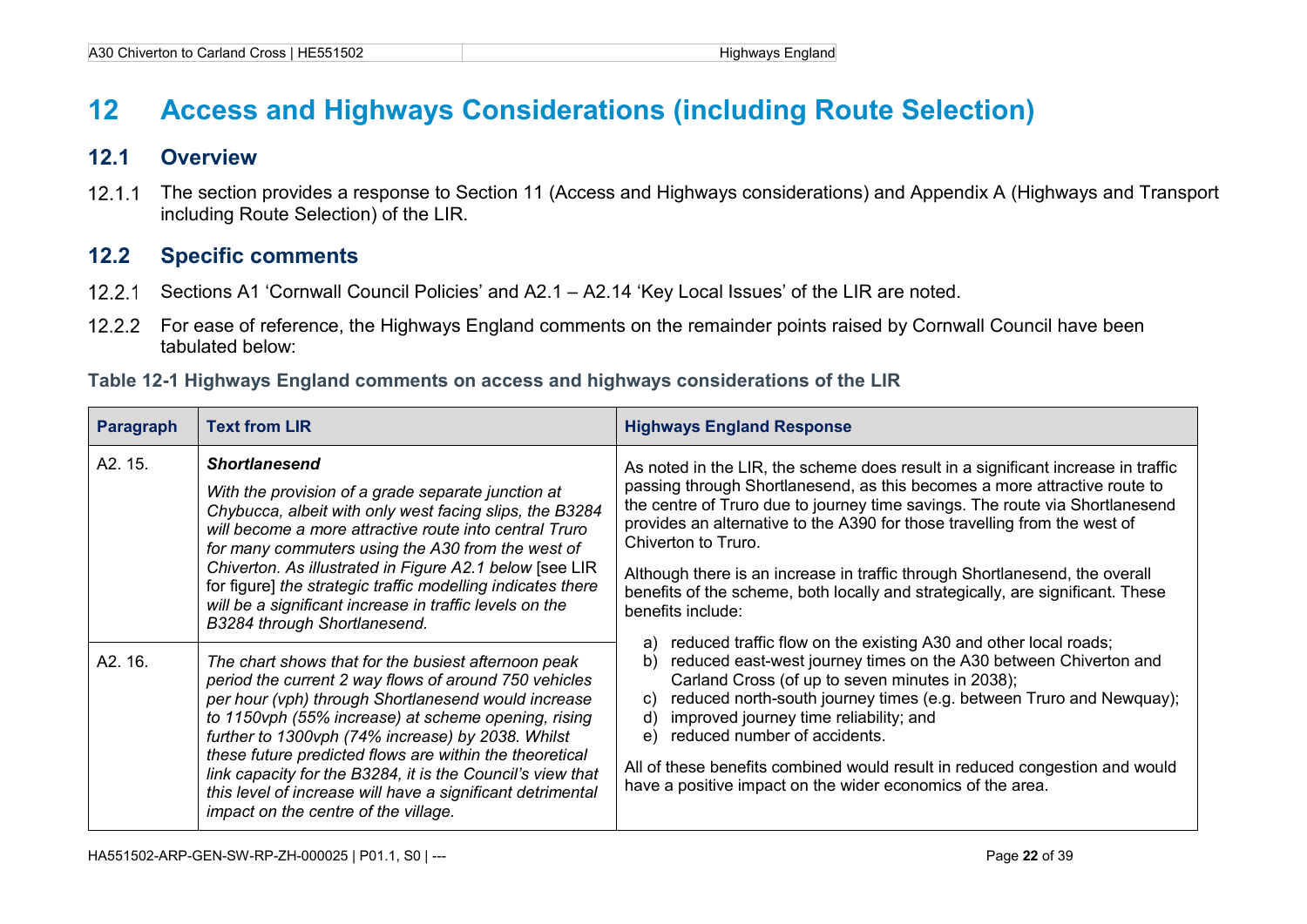| <b>Paragraph</b> | <b>Text from LIR</b>                                                                                                                                                                                                                                                                                                                                                                                                                                                                                                                                                                                                                             | <b>Highways England Response</b>                                                                                                                                                                                                                                                                                                                                                                                                                                                                                                                                                                                                                                                                                                                                                                                                                                                                                         |
|------------------|--------------------------------------------------------------------------------------------------------------------------------------------------------------------------------------------------------------------------------------------------------------------------------------------------------------------------------------------------------------------------------------------------------------------------------------------------------------------------------------------------------------------------------------------------------------------------------------------------------------------------------------------------|--------------------------------------------------------------------------------------------------------------------------------------------------------------------------------------------------------------------------------------------------------------------------------------------------------------------------------------------------------------------------------------------------------------------------------------------------------------------------------------------------------------------------------------------------------------------------------------------------------------------------------------------------------------------------------------------------------------------------------------------------------------------------------------------------------------------------------------------------------------------------------------------------------------------------|
| A2.17            | The section of the B3284 through Shortlanesend<br>already benefits from range of traffic management<br>measures, including controlled and uncontrolled<br>pedestrian crossings, junction improvements and<br>speed activated signs to reinforce the 30mph limit<br>through the village.<br>These measures have to a large degree addressed<br>previous road safety and speeding issues; however the<br>predicted increase in traffic levels could lead to an<br>increase in the number of accidents and community<br>severance.                                                                                                                  | As part of the economic appraisal, COBA-LT road traffic accident analysis<br>was undertaken of the highway network to assess the impact the scheme has<br>on accidents. The B3284 through Shortlanesend was included in the<br>assessment. It showed that with the increase in the traffic levels at<br>Shortlanesend, there would be an increase in the number of accidents as a<br>result of the scheme. However, the main increase would be in 'damage only'<br>accidents where no person suffers an injury for which they can be admitted to<br>hospital for treatment.                                                                                                                                                                                                                                                                                                                                              |
| A2. 18.          | The Council have requested that Highways England<br>fund monitoring of the traffic flows through<br>Shortlanesend, prior to and during construction and<br>post scheme opening. Further work and ongoing<br>consultation is required to identify appropriate<br>mitigation measures to address these future potential<br>impacts. This includes a review of the Truro Transport<br>strategy to take into account the strategic and practical<br>implications of the new scheme, alongside other major<br>changes to west and central Truro and the wider<br>highway network that could have a bearing on traffic<br>flows through Shortlanesend. | As noted in the LIR, Shortlanesend already benefits from a range of traffic<br>management measures, such as controlled and uncontrolled pedestrian<br>crossings, junction improvements and speed activated signs to reinforce the<br>speed limit through the village. As stated in the LIR, the measures are<br>considered by Cornwall Council to have addressed previous road safety and<br>speed issues and they are considered by Highways England to remain<br>appropriate for the increased future traffic levels predicted with the scheme.<br>Highways England agree to fund monitoring of traffic through Shortlanesend<br>to inform any further measures required. This is recorded in reference 19.3 in<br>Table 4.1 'Matters Agreed' of the Statement of Common Ground between<br>Highways England and Cornwall Council (Document Reference 7.4(A))<br>[REP1-003] submitted at Deadline 1 (19 February 2019). |
| A2. 19.          | The triggers for further measures are still to be agreed<br>but the Council is seeking that any appropriate<br>measures to reduce traffic levels and speeds through<br>the village, and improve the crossing facilities for local<br>residents, would be funded by Highways England.                                                                                                                                                                                                                                                                                                                                                             | It is proposed that the B3284 through Shortlanesend is monitored for a period<br>prior to construction starting, for the period during construction and then for a<br>12-month period once the scheme is open to traffic. Undertaking a 12-month<br>monitoring exercise post-construction would mean that traffic flow data is<br>collected across all seasons and would therefore provide information on the<br>seasonal variation of traffic flows, as well as variations between weekdays<br>and weekends.                                                                                                                                                                                                                                                                                                                                                                                                            |
|                  |                                                                                                                                                                                                                                                                                                                                                                                                                                                                                                                                                                                                                                                  | Any further measures funded by Highways England would be limited to within<br>the existing B3284 corridor and could include improvement to the gateways to<br>the village to further attempt to slow traffic, such as narrowing the                                                                                                                                                                                                                                                                                                                                                                                                                                                                                                                                                                                                                                                                                      |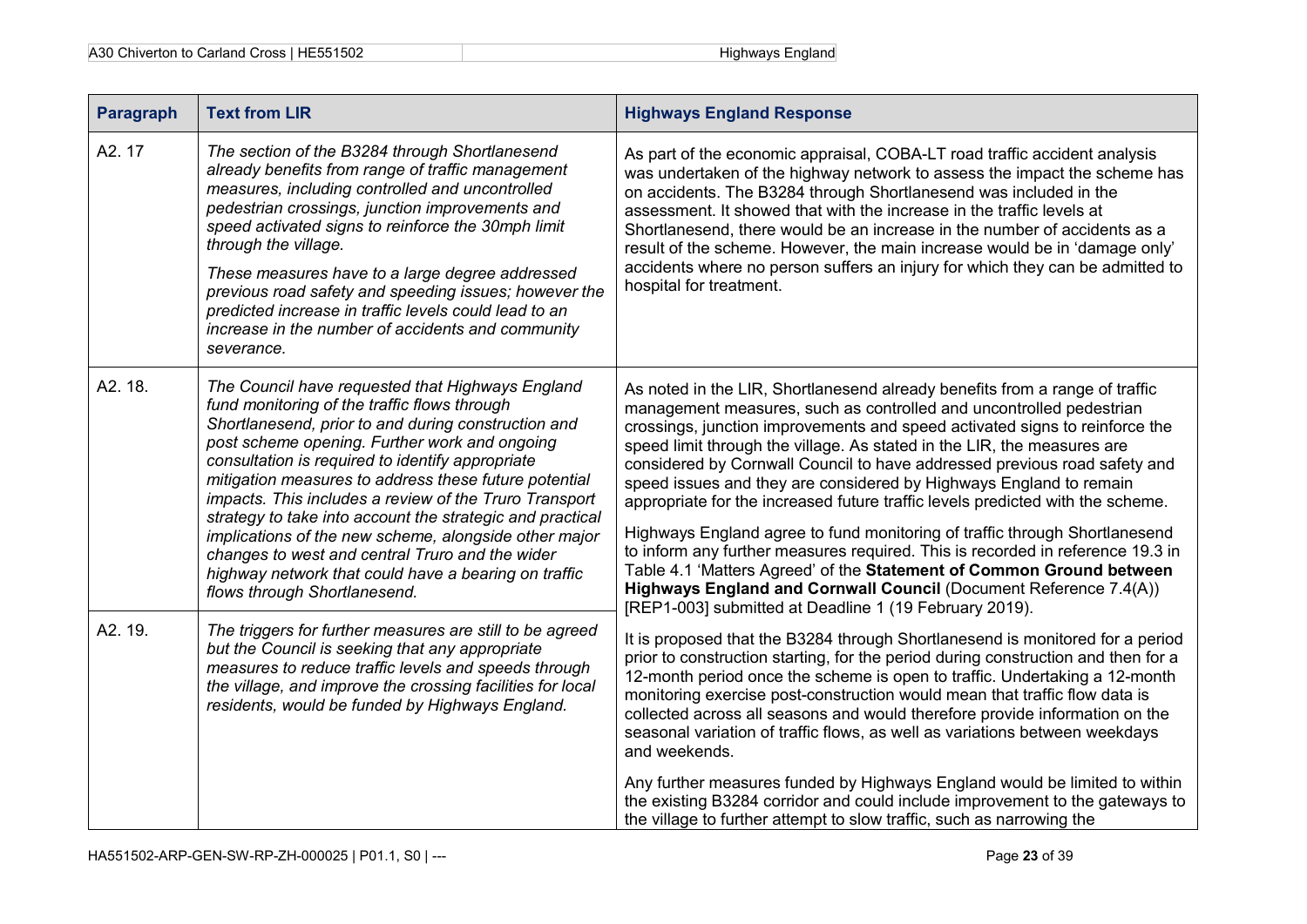| <b>Paragraph</b> | <b>Text from LIR</b>                                                                                                                                                                                                                                                                                                                                                                                                                                                                                                                                                                                                                              | <b>Highways England Response</b>                                                                                                                                                                                                                                                                                                                                                                                                                                                                                                                                                                                              |
|------------------|---------------------------------------------------------------------------------------------------------------------------------------------------------------------------------------------------------------------------------------------------------------------------------------------------------------------------------------------------------------------------------------------------------------------------------------------------------------------------------------------------------------------------------------------------------------------------------------------------------------------------------------------------|-------------------------------------------------------------------------------------------------------------------------------------------------------------------------------------------------------------------------------------------------------------------------------------------------------------------------------------------------------------------------------------------------------------------------------------------------------------------------------------------------------------------------------------------------------------------------------------------------------------------------------|
|                  |                                                                                                                                                                                                                                                                                                                                                                                                                                                                                                                                                                                                                                                   | carriageway, additional road markings and/or rumble strips. This is also<br>recorded in reference 19.3 in Table 4.1 'Matters Agreed' of the Statement of<br><b>Common Ground between Highways England and Cornwall Council</b><br>(Document Reference 7.4(A)) [REP1-003].                                                                                                                                                                                                                                                                                                                                                     |
| A2.20.           | <b>Henver Lane</b><br>Henver Lane has the potential to become a rat run as a<br>link from the B3285 to the existing A30 at Zelah which<br>in turn could encourage through traffic to use<br>inappropriate back lanes through to Shortlanesend.                                                                                                                                                                                                                                                                                                                                                                                                    | Highways England understands the concern of Cornwall Council and<br>residents of Henver Lane. However, traffic modelling undertaken for the<br>scheme shows a substantial decrease in traffic on the existing A30; two-way<br>Annual Average Daily Traffic (AADT) on the existing A30 in 2038 would<br>decrease from 27,849 vehicles (without the scheme) to 1,703 vehicles (with<br>the scheme). This reduction in traffic will improve the ability of vehicles to join<br>the existing A30 at the B3285/A30 junction at Boxheater and remove a<br>significant amount of 'rat running' traffic on Henver Lane.               |
| A2.21            | It is recognised that Henver Lane should remain open<br>until the opening of the new scheme to facilitate<br>construction. Cornwall Council will monitor traffic<br>movements on Henver Lane before, during and after<br>construction of the scheme and will implement<br>measures (such as closure or partial closure)<br>depending on the outcome of this monitoring. This<br>includes consultation with local residents as required,<br>potential works to enable closure, and the statutory<br>process to implement necessary measures for<br>prohibiting vehicles. This process and associated works<br>would be funded by Highways England. | Highways England agree that Henver Lane should remain open until the<br>opening of the scheme to facilitate construction. Highways England agree to<br>fund monitoring of traffic flows on and through Henver Lane. This is recorded<br>in reference 19.2 in Table 4.1 'Matters Agreed' of the Statement of Common<br>Ground between Highways England and Cornwall Council (Document<br>Reference 7.4(A)) [REP1-003].<br>It is proposed that monitoring would be undertaken for a period pre-<br>construction, during construction and a 12-month post construction period to<br>capture seasonal variation of traffic flows. |
| A2.22            | Further analysis of the potential impact of this closure,<br>alongside measures outlined in the de-trunking strategy<br>below and on the wider network including Scotland<br>Road and the A3075 is being undertaken by the<br>Council. It is recognised that changes in one part of the<br>network will have knock on impacts elsewhere, and that<br>measures need to be considered holistically to<br>determine the appropriate way forward.                                                                                                                                                                                                     | Highways England recognises that Cornwall Council is undertaking further<br>analysis of the impact of closing Henver Lane. Highways England agree to<br>fund the total or partial closure of Henver Lane if deemed necessary by<br>Cornwall Council.<br>This is recorded in reference 19.2 in Table 4.1 'Matters Agreed' of the<br>Statement of Common Ground between Highways England and Cornwall<br>Council (Document Reference 7.4(A)) [REP1-003].                                                                                                                                                                        |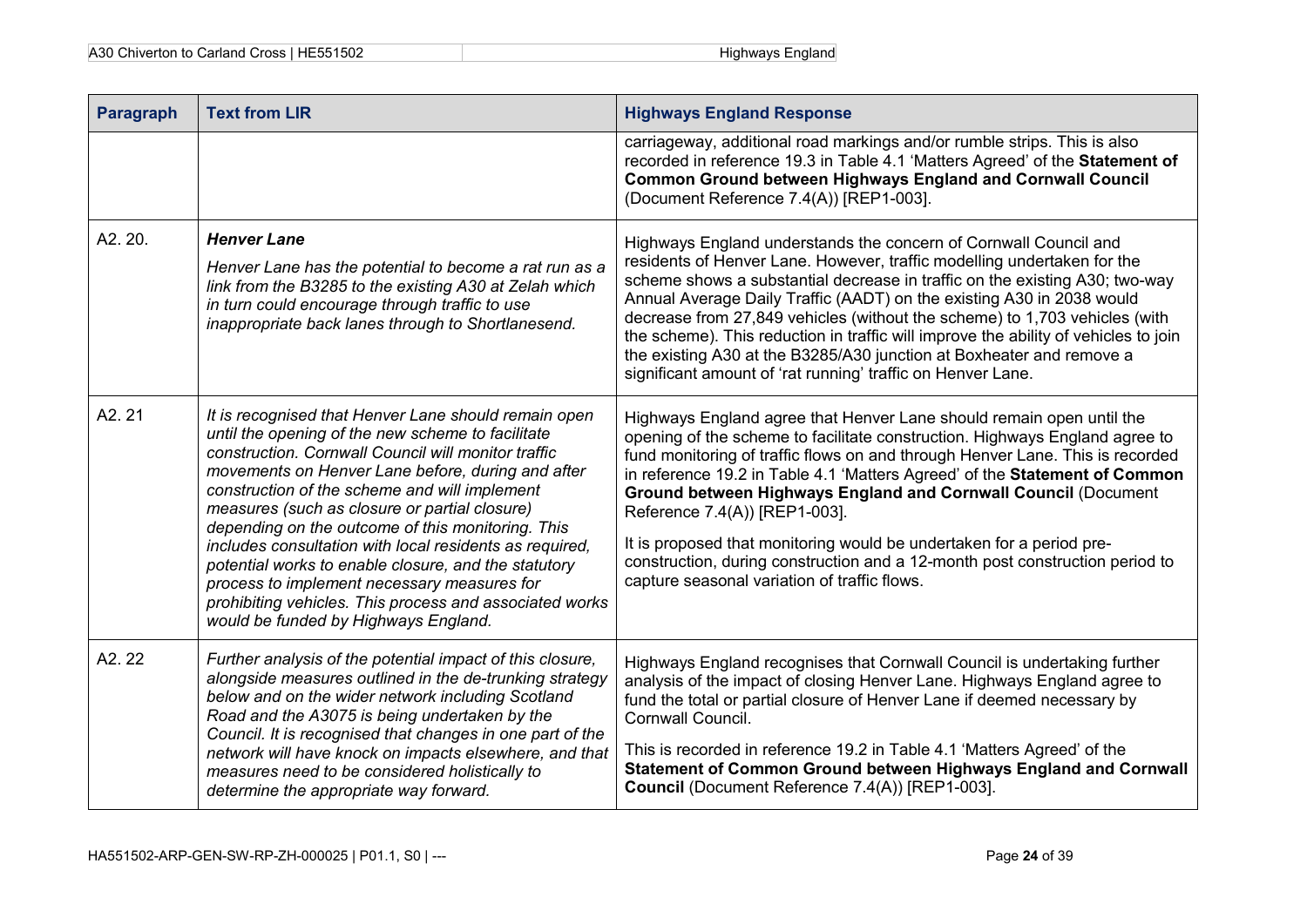| <b>Paragraph</b> | <b>Text from LIR</b>                                                                                                                                                                                                                                                                                                           | <b>Highways England Response</b>                                                                                                                                                                                                                                                                                                                                                                                                                                                                                  |
|------------------|--------------------------------------------------------------------------------------------------------------------------------------------------------------------------------------------------------------------------------------------------------------------------------------------------------------------------------|-------------------------------------------------------------------------------------------------------------------------------------------------------------------------------------------------------------------------------------------------------------------------------------------------------------------------------------------------------------------------------------------------------------------------------------------------------------------------------------------------------------------|
| A2.23.           | <b>Penstraze Lane</b><br>Under the current proposals Penstraze Lane provides a<br>potential rat run from the proposed Chiverton junction<br>to the A390. Therefore Penstraze Lane will need to be<br>monitored before, during and after the opening of the<br>scheme.                                                          | Highways England agree to fund monitoring of traffic flows on Penstraze<br>Lane. This is recorded in reference 19.1 in Table 4.1 'Matters Agreed' of the<br>the Statement of Common Ground between Highways England and<br>Cornwall Council (Document Reference 7.4(A)) [REP1-003].<br>It is proposed that monitoring would be undertaken for a period pre-<br>construction, during construction and for a 12-month period following the<br>opening of the scheme to capture seasonal variation of traffic flows. |
| A2.24.           | Depending on the outcome of the monitoring and future<br>consultation with residents and stakeholders it may be<br>necessary to restrict access from Penstraze Lane to<br>the existing A30 for all vehicles other than for access to<br>residential properties and walkers, cyclist and horse<br>riders (WCH) users.           | No works on Penstraze Lane are planned as part of the A30 scheme.<br>Highways England will fund works to stop up Penstraze Lane if deemed<br>necessary by Cornwall Council. This is recorded in reference 19.1 in Table 4.1<br>'Matters Agreed' of the Statement of Common Ground between Highways<br>England and Cornwall Council (Document Reference 7.4(A)) [REP1-003].                                                                                                                                        |
| A2.25            | The monitoring and any resultant works (including<br>consultation with local residents as required, potential<br>works to enable closure, and the statutory process to<br>implement necessary measures for prohibiting<br>vehicles) will be carried out by Cornwall Council funded<br>by Highways England if deemed necessary. |                                                                                                                                                                                                                                                                                                                                                                                                                                                                                                                   |
| A2.26.           | <b>Walking, Cycling and Horse riders (WCH) provision</b><br>for new scheme<br>Cornwall Council accepts in principle that cyclists<br>should not be permitted on the new scheme, and the<br>number of WCH crossings of the new A30 at Chiverton<br>junction, Marazanvose, Tolgroggan Farm and Church<br>Lane is sufficient.     | Noted. This agreement is captured in references 2.8 and 19.13 in Table 4.1<br>'Matters Agreed' of the Statement of Common Ground between Highways<br>England and Cornwall Council (Document Reference 7.4(A)) [REP1-003].                                                                                                                                                                                                                                                                                         |
| A2.27            | The WCH provision at Chiverton has been the source<br>of much discussion between the Council, Highways<br>England and a local Cycle campaign group who have<br>raised concerns over the approx. 70m underpass<br>provided for WCH in the proposed Chiverton junction                                                           | Highways England consider that the proposed walking, cycling and horse<br>riding underpass at Chiverton is the most appropriate grade separated<br>crossing facility for the new A30 scheme at Chiverton junction. It is not<br>considered by Highways England to be the 'minimum adequate facility' as<br>described by Cornwall Council. It allows better connection between the other                                                                                                                           |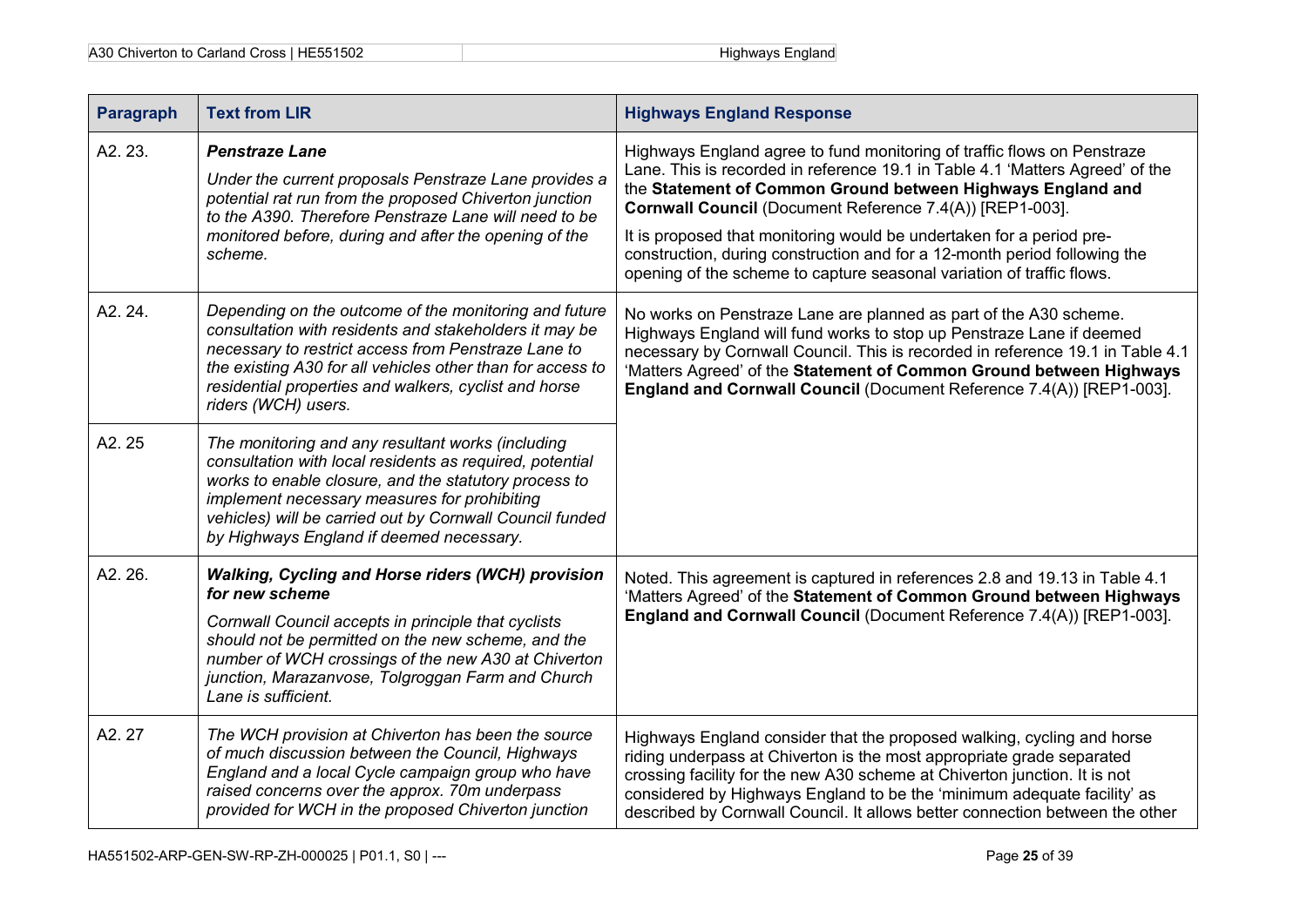| <b>Paragraph</b> | <b>Text from LIR</b>                                                                                                                                                                                                                                                                                                                                                                                                                                                                                                                           | <b>Highways England Response</b>                                                                                                                                                                                                                                                                                                                                                                                                                                                                                                                                                                                                                                                                                                                                                                                                                                                                                                                                                                                                                                                                                              |
|------------------|------------------------------------------------------------------------------------------------------------------------------------------------------------------------------------------------------------------------------------------------------------------------------------------------------------------------------------------------------------------------------------------------------------------------------------------------------------------------------------------------------------------------------------------------|-------------------------------------------------------------------------------------------------------------------------------------------------------------------------------------------------------------------------------------------------------------------------------------------------------------------------------------------------------------------------------------------------------------------------------------------------------------------------------------------------------------------------------------------------------------------------------------------------------------------------------------------------------------------------------------------------------------------------------------------------------------------------------------------------------------------------------------------------------------------------------------------------------------------------------------------------------------------------------------------------------------------------------------------------------------------------------------------------------------------------------|
| A2.28            | The Council position is that we accept the underpass<br>as the minimum adequate facility for WCH users that is<br>an improvement over the existing situation, whilst also<br>supporting the provision of a cycle footway bridge<br>linking the B3277 to the A390 for the St Agnes to Truro<br>cycle scheme being progressed separately to the main<br>scheme.                                                                                                                                                                                  | side roads at the junction as well as the B3277 and A390, and it is also the<br>most appropriate facility for all three users: walkers, cyclists and horse riders.<br>Whilst this is not what was specifically requested by other parties such as<br>Truro Cycling Campaign, the provision of an underpass ensures that cyclists<br>would be able to cross the new main A30 carriageway without having to<br>negotiate the new Chiverton junction and also link into the A3075 and the<br>existing A30. Furthermore, the provision of a crossing for walkers, cyclists and<br>horse riders away from the new Chiverton junction allows for the junction not<br>to be lit. This minimises effects to the adjacent landowners, the local ecology<br>and critical landscape and cultural heritage viewpoints across the junction.<br>The location and design of the crossing has been discussed and agreed with<br>Cornwall Council, as is set out in reference 2.10 in Table 4.1 'Matters Agreed'<br>of the Statement of Common Ground between Highways England and<br>Cornwall Council (Document Reference 7.4(A)) [REP1-003]. |
| A2.29.           | This separate scheme will be progressed by Cornwall<br>Council and 90% funded by Highways England as part<br>of their Cycling, Safety and Integration (CSI)<br>Designated funds programme. This funding has been<br>secured with the remaining 10% contribution from<br>Cornwall Council and will be formally announced at<br>media launch event on 20 February 2019. As this<br>funding is essentially in place the Council is content to<br>proceed with the cycle/ pedestrian bridge without any<br>further obligations on the main scheme. | Noted.                                                                                                                                                                                                                                                                                                                                                                                                                                                                                                                                                                                                                                                                                                                                                                                                                                                                                                                                                                                                                                                                                                                        |
| A2.30            | As part of the design process we will be developing<br>bridge design options to cover both scenarios, with and<br>without the main scheme in place. Depending upon<br>technical design considerations, the costs and how the<br>forthcoming approvals for DCO and bridge planning<br>permission fall into line the Council would then<br>progress with the optimum option.                                                                                                                                                                     | Noted.                                                                                                                                                                                                                                                                                                                                                                                                                                                                                                                                                                                                                                                                                                                                                                                                                                                                                                                                                                                                                                                                                                                        |
| A2.31            | <b>Lighting</b>                                                                                                                                                                                                                                                                                                                                                                                                                                                                                                                                |                                                                                                                                                                                                                                                                                                                                                                                                                                                                                                                                                                                                                                                                                                                                                                                                                                                                                                                                                                                                                                                                                                                               |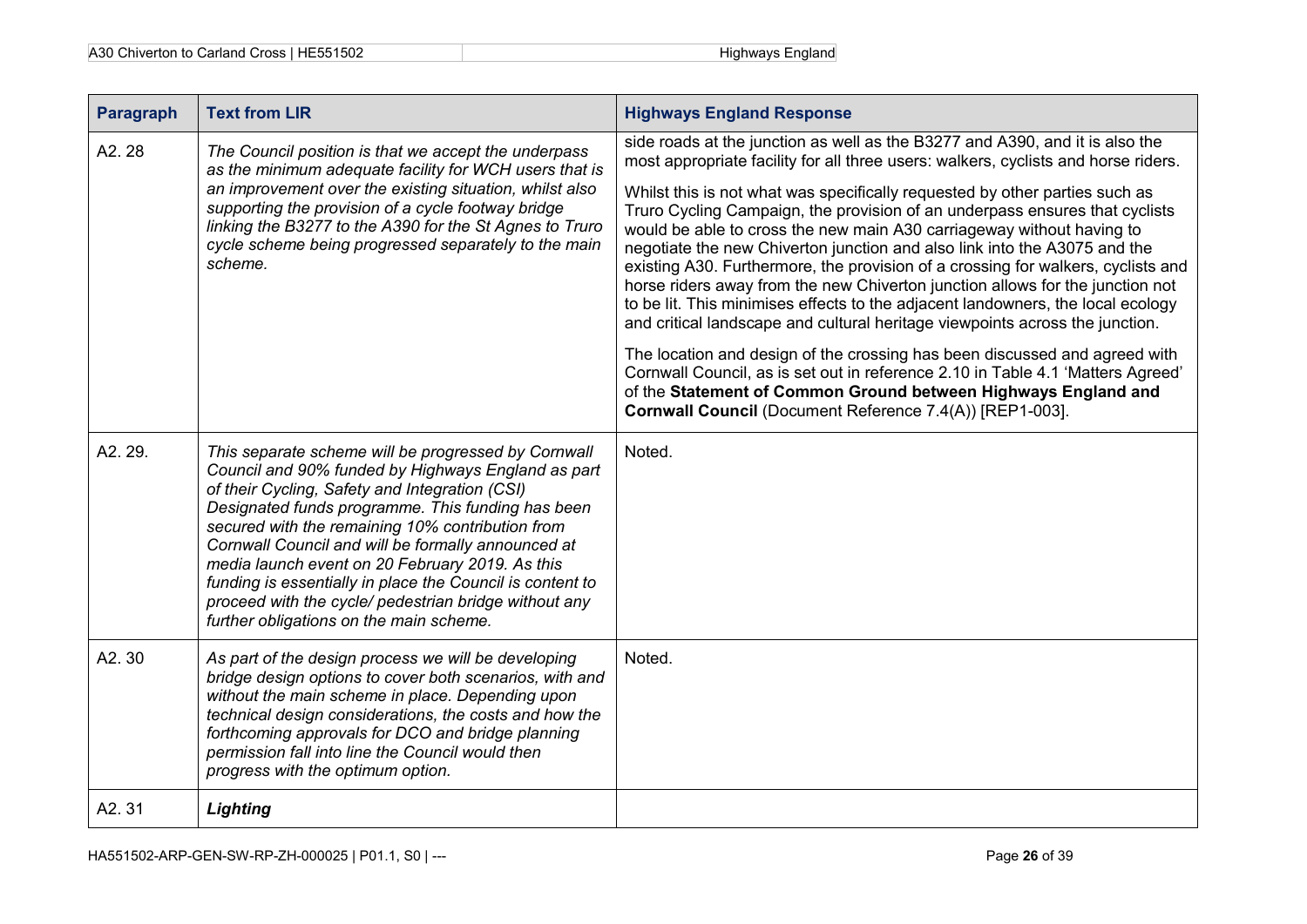| A30 Chiverton to Carland Cross   HE551502 | Highways England |
|-------------------------------------------|------------------|
|-------------------------------------------|------------------|

| <b>Paragraph</b> | <b>Text from LIR</b>                                                                                                                                                                                                                                                                                                                        | <b>Highways England Response</b>                                                                                                                                                                                                                                                                                                                                                                                                                                                                                                                                                                                                                                                                                                                                                                                                             |
|------------------|---------------------------------------------------------------------------------------------------------------------------------------------------------------------------------------------------------------------------------------------------------------------------------------------------------------------------------------------|----------------------------------------------------------------------------------------------------------------------------------------------------------------------------------------------------------------------------------------------------------------------------------------------------------------------------------------------------------------------------------------------------------------------------------------------------------------------------------------------------------------------------------------------------------------------------------------------------------------------------------------------------------------------------------------------------------------------------------------------------------------------------------------------------------------------------------------------|
|                  | The Council supports the approach the HE design team<br>have taken to minimise the street lighting of the new<br>scheme, and will work with the team in detailed design<br>phase to rationalise street lighting at the interface<br>between the trunk road and County Highway network.                                                      | The lighting strategy for the new A30 and local road and walking, cycling and<br>horse riding network have been agreed with Cornwall Council.<br>This is recorded in reference 2.4 in Table 4.1 'Matters Agreed' of the in the<br>Statement of Common Ground between Highways England and Cornwall                                                                                                                                                                                                                                                                                                                                                                                                                                                                                                                                           |
| A2.32            | The provision of activated pedestrian lighting for the<br>Chiverton WCH underpass is supported.                                                                                                                                                                                                                                             | Council (Document Reference 7.4(A)) [REP1-003].                                                                                                                                                                                                                                                                                                                                                                                                                                                                                                                                                                                                                                                                                                                                                                                              |
| A2.33            | <b>Signage for main scheme</b><br>Signage at the proposed Carland Cross from<br>westbound approach will include a route to Perranporth<br>and Goonhavern incorporating using the existing A30.<br>This will be carried out by Highways England as part of<br>the construction of the main scheme.                                           | Highways England agrees that the new A30 scheme destination signage for<br>westbound traffic at the Carland Cross junction will include signage for<br>Perranporth and Goonhavern as part of the signage strategy.<br>This is recorded in reference 19.7 in Table 4.1 'Matters Agreed' of the in the<br>Statement of Common Ground between Highways England and Cornwall<br>Council (Document Reference 7.4 (A)) [REP1-003].                                                                                                                                                                                                                                                                                                                                                                                                                 |
| A2.34.           | In line with its policies on promoting the Cornish<br>language the Council has requested that junction<br>names on the 3 main junction map signs on the new<br>ssare provided in both English and Cornish as follows:<br>o Chiverton (Cross) = (Krowsfordh) Chi war Donn<br>o Chybucca = Chibogh<br>o Carland (Cross) = (Krowsfordh) Bowdir | Traffic signs must either be prescribed by Traffic Signs Regulation and<br>General Direction (TSRGD) or specially authorised by the Department for<br>Transport (DfT). Signs that are neither prescribed or authorised are<br>obstructions on the highway and would be removed. Bilingual signs<br>incorporating Cornish legends are not prescribed in TSRGD and the DfT has<br>confirmed that they will not authorise such signs going forward. On this basis,<br>Highways England cannot provide the junction names in the Cornish language<br>as well as English. If Cornwall Council would like Cornish language names<br>added to any signs on the Strategic Road Network or the local road network,<br>they will need to discuss this matter with DfT directly.<br>This is recorded in reference 13.2 in Section 5.2 'Specific Matters |
|                  |                                                                                                                                                                                                                                                                                                                                             | Outstanding' of the in the Statement of Common Ground between<br>Highways England and Cornwall Council (Document Reference 7.4(A))<br>[REP1-003].                                                                                                                                                                                                                                                                                                                                                                                                                                                                                                                                                                                                                                                                                            |
| A2.35            | <b>Traffic monitoring on new scheme</b>                                                                                                                                                                                                                                                                                                     | Four Automatic Number Plate Recognition (ANPR) cameras are being<br>provided as part of the new A30 scheme to replace the four ANPR cameras                                                                                                                                                                                                                                                                                                                                                                                                                                                                                                                                                                                                                                                                                                  |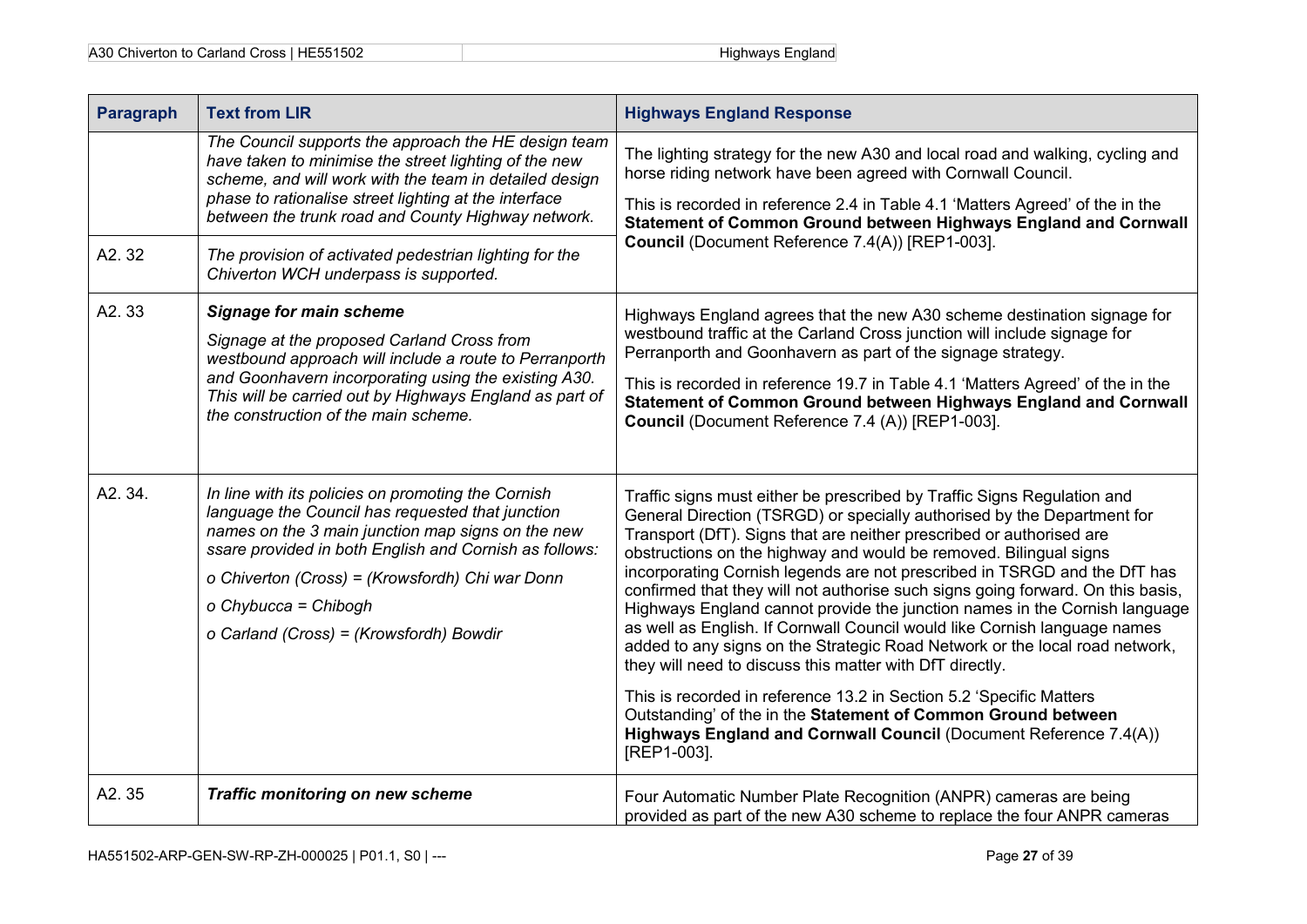| A30 Chiverton to Carland Cross   HE551502 | Highways England |
|-------------------------------------------|------------------|
|-------------------------------------------|------------------|

| <b>Paragraph</b> | <b>Text from LIR</b>                                                                                                                                                                                                                                                                                                                                                                                                                                                                                                                                                                | <b>Highways England Response</b>                                                                                                                                                                                                                           |
|------------------|-------------------------------------------------------------------------------------------------------------------------------------------------------------------------------------------------------------------------------------------------------------------------------------------------------------------------------------------------------------------------------------------------------------------------------------------------------------------------------------------------------------------------------------------------------------------------------------|------------------------------------------------------------------------------------------------------------------------------------------------------------------------------------------------------------------------------------------------------------|
|                  | Cornwall Council has requested monitoring of traffic<br>using Automatic Number Plate Recognition (ANPR)<br>cameras and for a period capturing seasonal<br>differences and traffic neutral months. The exact                                                                                                                                                                                                                                                                                                                                                                         | on the existing A30 through this section. They are proposed to be located at<br>the two public lay-bys between the Chiverton and Chybucca junctions and at<br>the two public lay-bys at Maranzanvose, between the Chybucca and Carland<br>Cross junctions. |
|                  | locations of sites, parameters and funding are to be<br>agreed. ANPR cameras will be installed by Highways<br>England on the new A30 as part of the construction of<br>the scheme.                                                                                                                                                                                                                                                                                                                                                                                                  | Following installation, the ANPR cameras will be maintained and operated as<br>a Cornwall Council asset.                                                                                                                                                   |
|                  |                                                                                                                                                                                                                                                                                                                                                                                                                                                                                                                                                                                     | This is recorded in reference 19.14 in Table 4.1 'Matters Agreed' of the in the<br>Statement of Common Ground between Highways England and Cornwall<br>Council (Document Reference 7.4(A)) [REP1-003].                                                     |
| $A3.1 -$         | <b>De-Trunking the existing A30</b>                                                                                                                                                                                                                                                                                                                                                                                                                                                                                                                                                 | Noted.                                                                                                                                                                                                                                                     |
|                  | The existing A30 will be retained as a parallel route and<br>'de-trunked' with Cornwall Council taking over<br>responsibility and maintenance for the road once the<br>new scheme is open.                                                                                                                                                                                                                                                                                                                                                                                          |                                                                                                                                                                                                                                                            |
| A3.2             | The general intention is that the existing A30 would be<br>downgraded to a level appropriate to its future service<br>level. As the new scheme prohibits cyclists on that<br>section between Carland and Chiverton it will be<br>necessary to route them via the existing A30                                                                                                                                                                                                                                                                                                       | Noted.                                                                                                                                                                                                                                                     |
| A3.3             | It has also been agreed with Highways England that<br>the existing A30 would act as a temporary diversion<br>route for the new scheme in the event of planned<br>maintenance or an incident requiring closure. This<br>would necessitate that the future carriageway would<br>have a desirable minimum width of 6.8m but an<br>absolute minimum width of 6.1m with reduced speed<br>limits. Any changes will accommodate the abnormal<br>loads and the final designs will be agreed with the<br>Cornwall Council Highways Team and the Highways<br><b>England's Operations Team</b> | Noted.                                                                                                                                                                                                                                                     |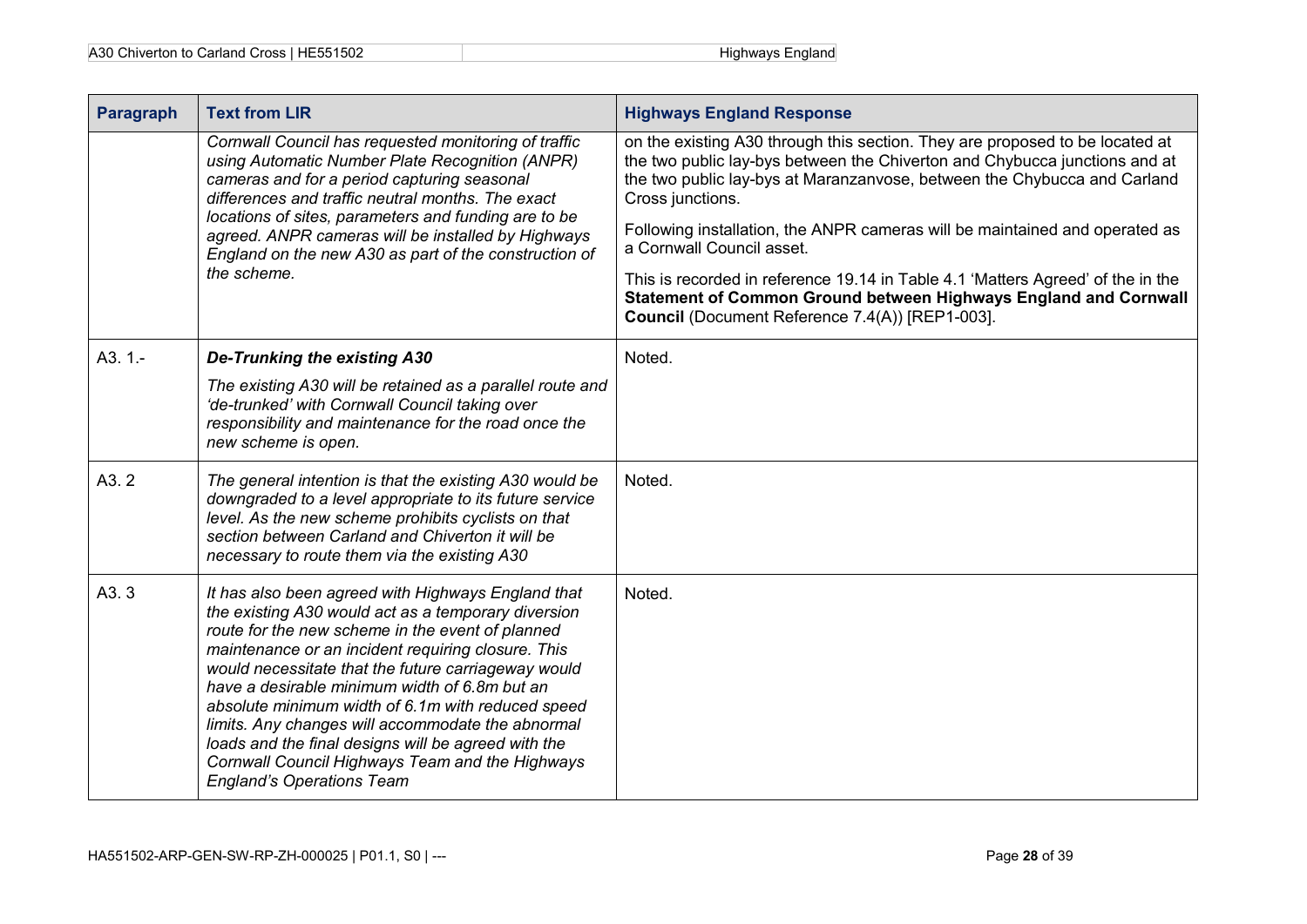| A30 Chiverton to Carland Cross   HE551502 | Highways England |
|-------------------------------------------|------------------|
|-------------------------------------------|------------------|

| Paragraph         | <b>Text from LIR</b>                                                                                                                                                                                                                                                                                                                                                                                                                                                                                                                                                                                                                                                                                                                | <b>Highways England Response</b>                                                                                                                                                                                                                                                                                                                                                                                                                                                                                                                                                                                                                                                                                                                                                                          |
|-------------------|-------------------------------------------------------------------------------------------------------------------------------------------------------------------------------------------------------------------------------------------------------------------------------------------------------------------------------------------------------------------------------------------------------------------------------------------------------------------------------------------------------------------------------------------------------------------------------------------------------------------------------------------------------------------------------------------------------------------------------------|-----------------------------------------------------------------------------------------------------------------------------------------------------------------------------------------------------------------------------------------------------------------------------------------------------------------------------------------------------------------------------------------------------------------------------------------------------------------------------------------------------------------------------------------------------------------------------------------------------------------------------------------------------------------------------------------------------------------------------------------------------------------------------------------------------------|
| A <sub>3</sub> .4 | The predicted two way annual average daily traffic<br>(AADT) flows on the existing A30 are shown in table<br>A3.1 below:                                                                                                                                                                                                                                                                                                                                                                                                                                                                                                                                                                                                            | Noted.                                                                                                                                                                                                                                                                                                                                                                                                                                                                                                                                                                                                                                                                                                                                                                                                    |
|                   | [see LIR for Table]                                                                                                                                                                                                                                                                                                                                                                                                                                                                                                                                                                                                                                                                                                                 |                                                                                                                                                                                                                                                                                                                                                                                                                                                                                                                                                                                                                                                                                                                                                                                                           |
| A3.5.             | The Council has reviewed the predicted traffic flows on<br>the existing A30 and formed an outline de-trunking<br>strategy with regards to future speed limits, road<br>classification and provision for WCH whilst recognising<br>the need to accommodate abnormal loads and to act<br>as a temporary diversion route.                                                                                                                                                                                                                                                                                                                                                                                                              | Noted.                                                                                                                                                                                                                                                                                                                                                                                                                                                                                                                                                                                                                                                                                                                                                                                                    |
| A3.6.             | This outline strategy is described further below and<br>illustrated on Drawing A2 Outline detrunking strategy<br>(EDG1494-CSL-HGN-SW797500-SK-Z-0002-P01)<br>found at end of this report. It should be noted that the<br>measures described are interrelated in that what is<br>done in one location effects and ideally complements<br>what is done elsewhere.                                                                                                                                                                                                                                                                                                                                                                     | Noted.                                                                                                                                                                                                                                                                                                                                                                                                                                                                                                                                                                                                                                                                                                                                                                                                    |
| A3.7.             | <b>Carland to Boxheater</b><br>The eastern most section of the existing A30 will be the<br>busiest in terms of predicted traffic flows, albeit<br>significantly less than the current situation, and would<br>be the signed route from Carland Cross junction to<br>Goonhavern and Perranporth. Therefore it is proposed<br>that this section is downgraded to a B road<br>classification, effectively continuing the B3285 from<br>Goonhavern and Perranporth to Carland Cross. As<br>shown on Drawing A2 - Outline Detrunking strategy it is<br>proposed this section of road would operate under a<br>50mph limit, with a reduction in carriageway width and<br>changes to cross section to accommodate an off road<br>WCH path. | Any width changes along the full length of the existing A30 as part of the de-<br>trunking works will be carried out by Cornwall Council following the<br>construction of the A30 scheme.<br>Highways England will fund the reduction of the existing A30 width at<br>Pennycomequick (in relation to Penglaze Barrow) to a minimum of between<br>6.1m-6.8m in response to requests from Historic England.<br>This is recorded in reference 19.9 in Table 4.1 'Matters Agreed' of the in the<br>Statement of Common Ground between Highways England and Cornwall<br>Council (Document Reference 7.4(A)) [REP1-003].<br>The proposed off-carriageway enhancements for WCHs on the existing A30 in<br>this section will not be carried out by Highways England as part of the<br>construction of the scheme. |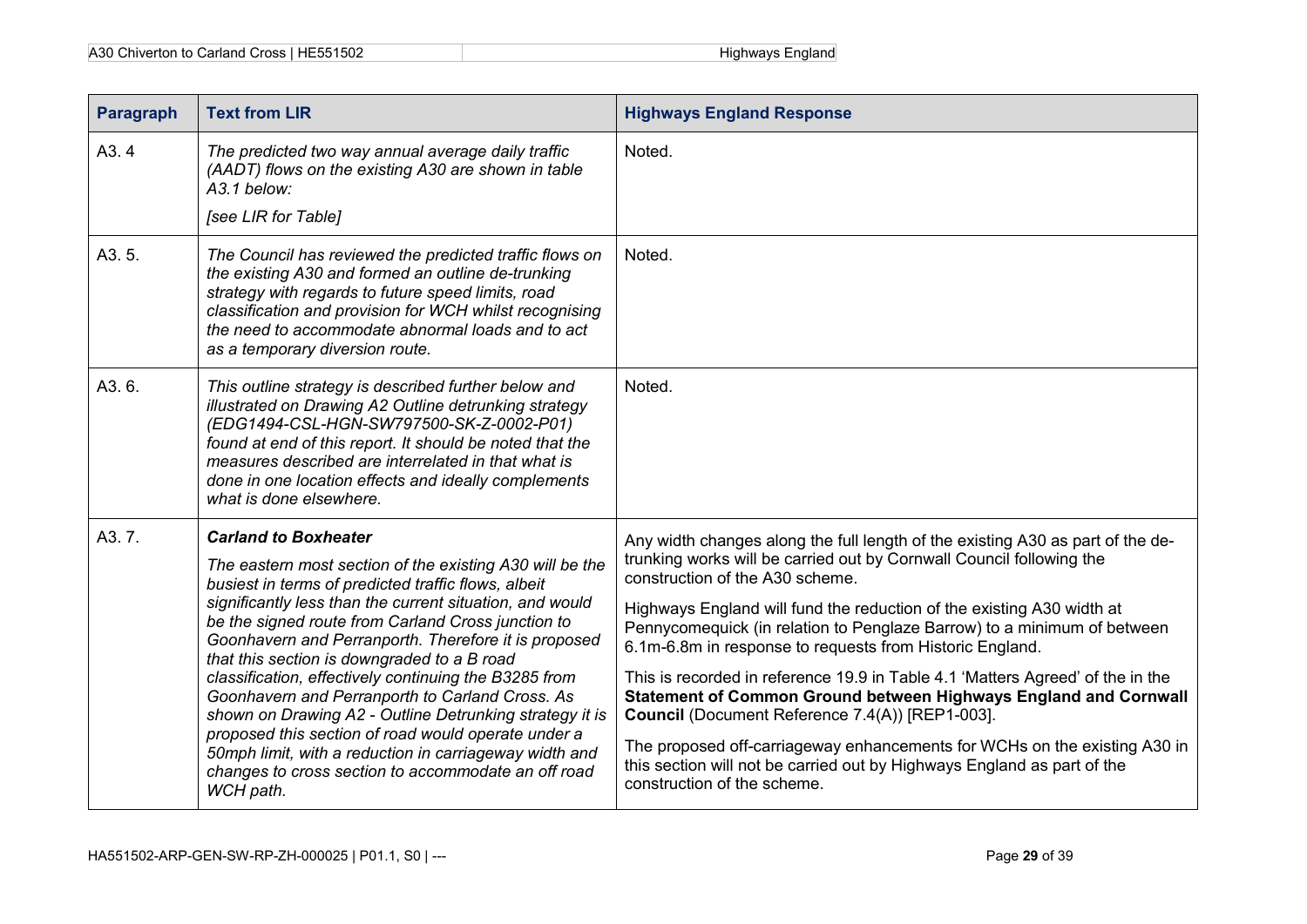| A30 Chiverton to Carland Cross   HE551502 | Highways England |
|-------------------------------------------|------------------|
|-------------------------------------------|------------------|

| <b>Paragraph</b> | <b>Text from LIR</b>                                                                                                                                                                                                                                                                                                                                                                                                                                                                                                                                                                                                                                                                                                                                   | <b>Highways England Response</b>                                                                                                                                                                                                                                                                                                                                                                                                                                                                                                                                                                                                                                                                                                                              |
|------------------|--------------------------------------------------------------------------------------------------------------------------------------------------------------------------------------------------------------------------------------------------------------------------------------------------------------------------------------------------------------------------------------------------------------------------------------------------------------------------------------------------------------------------------------------------------------------------------------------------------------------------------------------------------------------------------------------------------------------------------------------------------|---------------------------------------------------------------------------------------------------------------------------------------------------------------------------------------------------------------------------------------------------------------------------------------------------------------------------------------------------------------------------------------------------------------------------------------------------------------------------------------------------------------------------------------------------------------------------------------------------------------------------------------------------------------------------------------------------------------------------------------------------------------|
| A3.8.            | Further design work is required to provide scheme cost<br>estimate for these measures, but it is the Councils view<br>that these measures should be funded by Highways<br>England as part of detrunking package of measures.                                                                                                                                                                                                                                                                                                                                                                                                                                                                                                                           | This is recorded in reference 19.13 in Table 4.1 'Matters Agreed' of the in the<br>Statement of Common Ground between Highways England and Cornwall<br>Council (Document Reference 7.4(A)) [REP1-003].                                                                                                                                                                                                                                                                                                                                                                                                                                                                                                                                                        |
| A3.9.<br>A3. 10. | <b>Boxheater Junction</b><br>As illustrated in figure A3.1 below, as a direct<br>consequence of the new scheme opening the<br>predominate flows at Boxheater junction would be<br>traffic to and from Goonhavern and Perranporth on the<br>B3285. Therefore it is the Councils view that the<br>junction priority needs to be adjusted to reflect this new<br>situation, and address potential safety issues this<br>change in flows would raise with the current layout.<br>To address these issues the Council is proposing an<br>alternative arrangement. The concept design is<br>illustrated on Drawing A2 - Outline De-trunking<br>strategy. An initial estimate puts this scheme cost at<br>£611,800. The Councils position is that this scheme | The improvements proposed by Cornwall Council to the Boxheater junction<br>would not be carried out by Highways England as part of the construction of<br>the scheme; any works would be carried out by Cornwall Council.<br>Highways England does not consider that funding of the proposed<br>improvements is required, as there is no evidence of any safety issues with<br>the current layout of the junction and no evidence from traffic modelling that<br>the scheme would benefit from a reconfiguration of the junction.<br>This is recorded in reference 19.1 in Section 5.2 'Specific Matters<br>Outstanding' of the in the Statement of Common Ground between<br>Highways England and Cornwall Council (Document Reference 7.4(A))<br>[REP1-003]. |
|                  | should be funded by Highways England as part of de-<br>trunking package of measures.                                                                                                                                                                                                                                                                                                                                                                                                                                                                                                                                                                                                                                                                   |                                                                                                                                                                                                                                                                                                                                                                                                                                                                                                                                                                                                                                                                                                                                                               |
| A3.11.           | As alluded to above any changes at Boxheater junction<br>are related to the potential closure of Henver Lane, plus<br>measures to downgrade the existing A30 and wider<br>measures on Scotland Road and the A3075. The final<br>agreed solution at this junction and on other parts of<br>the network will need to reflect a complementary<br>package of measures.                                                                                                                                                                                                                                                                                                                                                                                     |                                                                                                                                                                                                                                                                                                                                                                                                                                                                                                                                                                                                                                                                                                                                                               |
| A3. 12.          | The realignment at Boxheater would also create the<br>opportunity for a short length of 30mph speed limit on<br>approach to new priority junction passing Mount<br>Pleasant farm and number of dwellings in close<br>proximity to the road. Once through this section the                                                                                                                                                                                                                                                                                                                                                                                                                                                                              | Any width changes along the full length of the existing A30 as part of the de-<br>trunking works will be carried out by Cornwall Council following the<br>construction of the A30 scheme.                                                                                                                                                                                                                                                                                                                                                                                                                                                                                                                                                                     |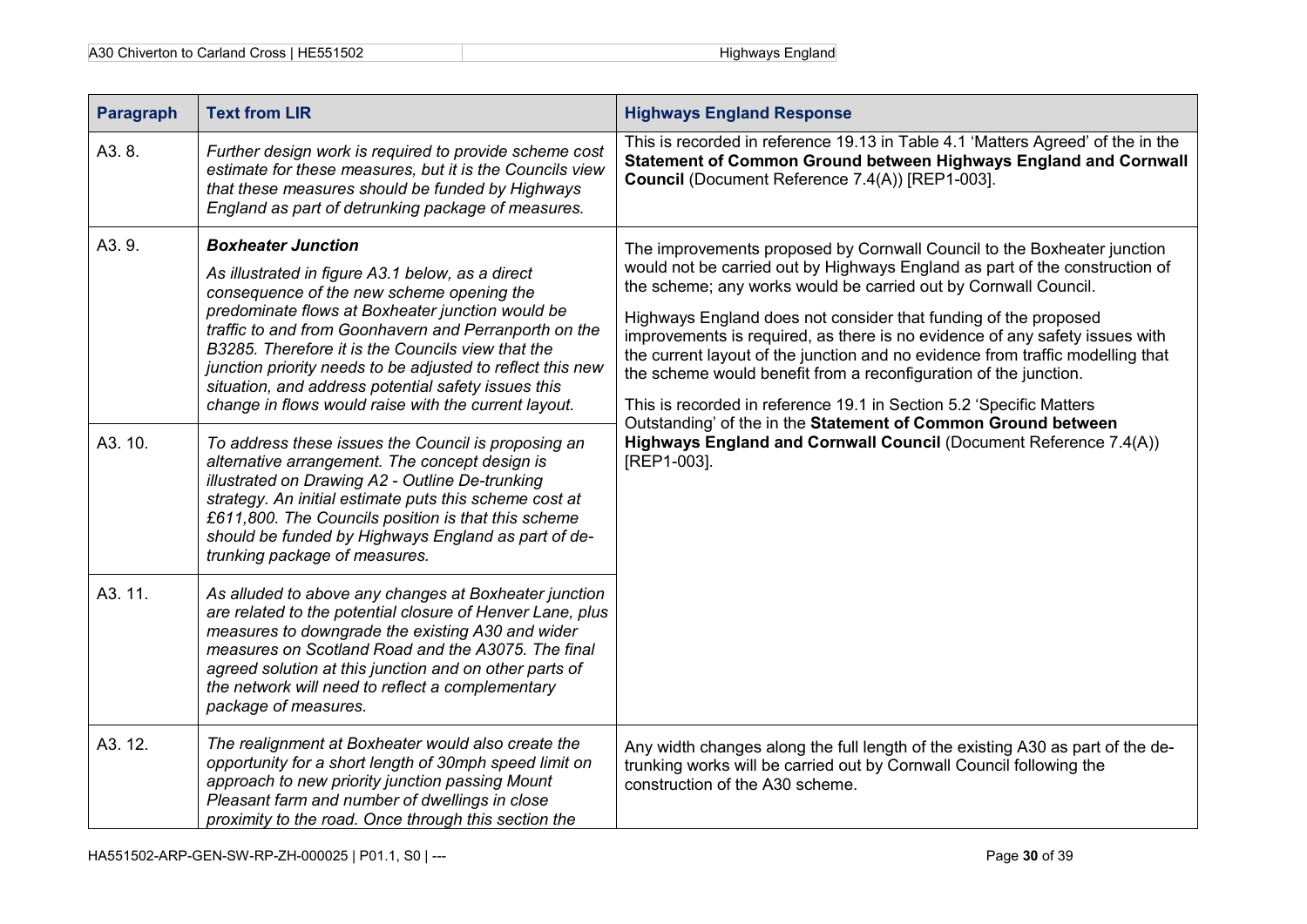| <b>Paragraph</b>                                                                                                                                                                                                                                                                                                                                                                                                                                             | <b>Text from LIR</b>                                                                                                                                                                                                                                                                                                                                          | <b>Highways England Response</b>                                                                                                                                                                                                                                                                                                                                     |
|--------------------------------------------------------------------------------------------------------------------------------------------------------------------------------------------------------------------------------------------------------------------------------------------------------------------------------------------------------------------------------------------------------------------------------------------------------------|---------------------------------------------------------------------------------------------------------------------------------------------------------------------------------------------------------------------------------------------------------------------------------------------------------------------------------------------------------------|----------------------------------------------------------------------------------------------------------------------------------------------------------------------------------------------------------------------------------------------------------------------------------------------------------------------------------------------------------------------|
|                                                                                                                                                                                                                                                                                                                                                                                                                                                              | road widens out and 40mph limit would be appropriate,<br>with changes to the cross section to incorporate cycle<br>lanes. It is proposed to downgrade this section to C                                                                                                                                                                                       | This is recorded in reference 19.9 in Table 4.1 'Matters Agreed' of the in the<br>Statement of Common Ground between Highways England and Cornwall<br>Council (Document Reference 7.4(A)) [REP1-003].                                                                                                                                                                |
|                                                                                                                                                                                                                                                                                                                                                                                                                                                              | road classification to reflect the much reduced use of<br>the road.                                                                                                                                                                                                                                                                                           | The proposed off-carriageway enhancements for WCHs on the existing A30 in<br>this section will not be carried out by Highways England as part of the                                                                                                                                                                                                                 |
| A3.13                                                                                                                                                                                                                                                                                                                                                                                                                                                        | The speed limit through Marazanvose would be                                                                                                                                                                                                                                                                                                                  | construction of the scheme.                                                                                                                                                                                                                                                                                                                                          |
|                                                                                                                                                                                                                                                                                                                                                                                                                                                              | reduced to 30mph, supported by gateway signing and<br>traffic management features. Consultation with<br>residents is required to develop this principle further.                                                                                                                                                                                              | This is recorded in reference 19.13 in Table 4.1 'Matters Agreed' of the in the<br>Statement of Common Ground between Highways England and Cornwall<br>Council (Document Reference 7.4(A)) [REP1-003].                                                                                                                                                               |
| A3. 14.                                                                                                                                                                                                                                                                                                                                                                                                                                                      | <b>Chybucca to Chiverton</b>                                                                                                                                                                                                                                                                                                                                  | Any width changes along the full length of the existing A30 as part of the de-                                                                                                                                                                                                                                                                                       |
|                                                                                                                                                                                                                                                                                                                                                                                                                                                              | The western most section of the route is anticipated to<br>have the lowest future traffic flows, and subject to<br>further review could be further downgraded as<br>unclassified lane. Changes to the cross section are<br>proposed to provide on carriageway cycle lanes and<br>single central running traffic lane, again operating<br>under a 40mph limit. | trunking works will be carried out by Cornwall Council following the<br>construction of the A30 scheme.                                                                                                                                                                                                                                                              |
|                                                                                                                                                                                                                                                                                                                                                                                                                                                              |                                                                                                                                                                                                                                                                                                                                                               | Highways England will fund the reduction of the existing A30 width at Four<br>Burrows to a minimum of between 6.1m-6.8m in response to requests from<br>Historic England. Highways England will also fund localised new green<br>coloured surfacing at Four Burrows as part of the scheme mitigation works<br>subject to further consultation with Historic England. |
| A3.15<br>Further design work and consultation is required to<br>develop the de-trunking proposals in line with the<br>strategy aspirations set out above. It is Councils view<br>that these changes will necessitate works to reduce the<br>width of some sections of the existing A30 in order for<br>the de-trunked road to meet its future objectives, and<br>construction of the scheme.<br>that these measures should be funded by Highways<br>England. |                                                                                                                                                                                                                                                                                                                                                               | This is recorded in reference 19.9 in Table 4.1 'Matters Agreed' of the in the<br>Statement of Common Ground between Highways England and Cornwall<br>Council (Document Reference 7.4(A)) [REP1-003].                                                                                                                                                                |
|                                                                                                                                                                                                                                                                                                                                                                                                                                                              |                                                                                                                                                                                                                                                                                                                                                               | The proposed off-carriageway enhancements for WCHs on the existing A30 in<br>this section will not be carried out by Highways England as part of the                                                                                                                                                                                                                 |
|                                                                                                                                                                                                                                                                                                                                                                                                                                                              | This is recorded in reference 19.13 in Table 4.1 'Matters Agreed' of the in the                                                                                                                                                                                                                                                                               |                                                                                                                                                                                                                                                                                                                                                                      |
| A3. 16.                                                                                                                                                                                                                                                                                                                                                                                                                                                      | Alongside the outline de-trunking strategy there are<br>some further detailed issues to consider.                                                                                                                                                                                                                                                             | Statement of Common Ground between Highways England and Cornwall<br>Council (Document Reference 7.4(A)) [REP1-003].                                                                                                                                                                                                                                                  |
| A3.17                                                                                                                                                                                                                                                                                                                                                                                                                                                        | <b>Signing Strategy</b>                                                                                                                                                                                                                                                                                                                                       | It is agreed that a signage strategy for the existing A30 will be provided by                                                                                                                                                                                                                                                                                        |
|                                                                                                                                                                                                                                                                                                                                                                                                                                                              | A signage strategy for the existing A30 has been<br>provided by Highways England to Cornwall Council,<br>including the approach to brown tourist signs, and                                                                                                                                                                                                   | Highways England to Cornwall Council, including the approach to brown<br>tourist signs, and Cornwall Council will review the final provision of all signage<br>on the existing A30. This is to include the existing trunk road signs on the                                                                                                                          |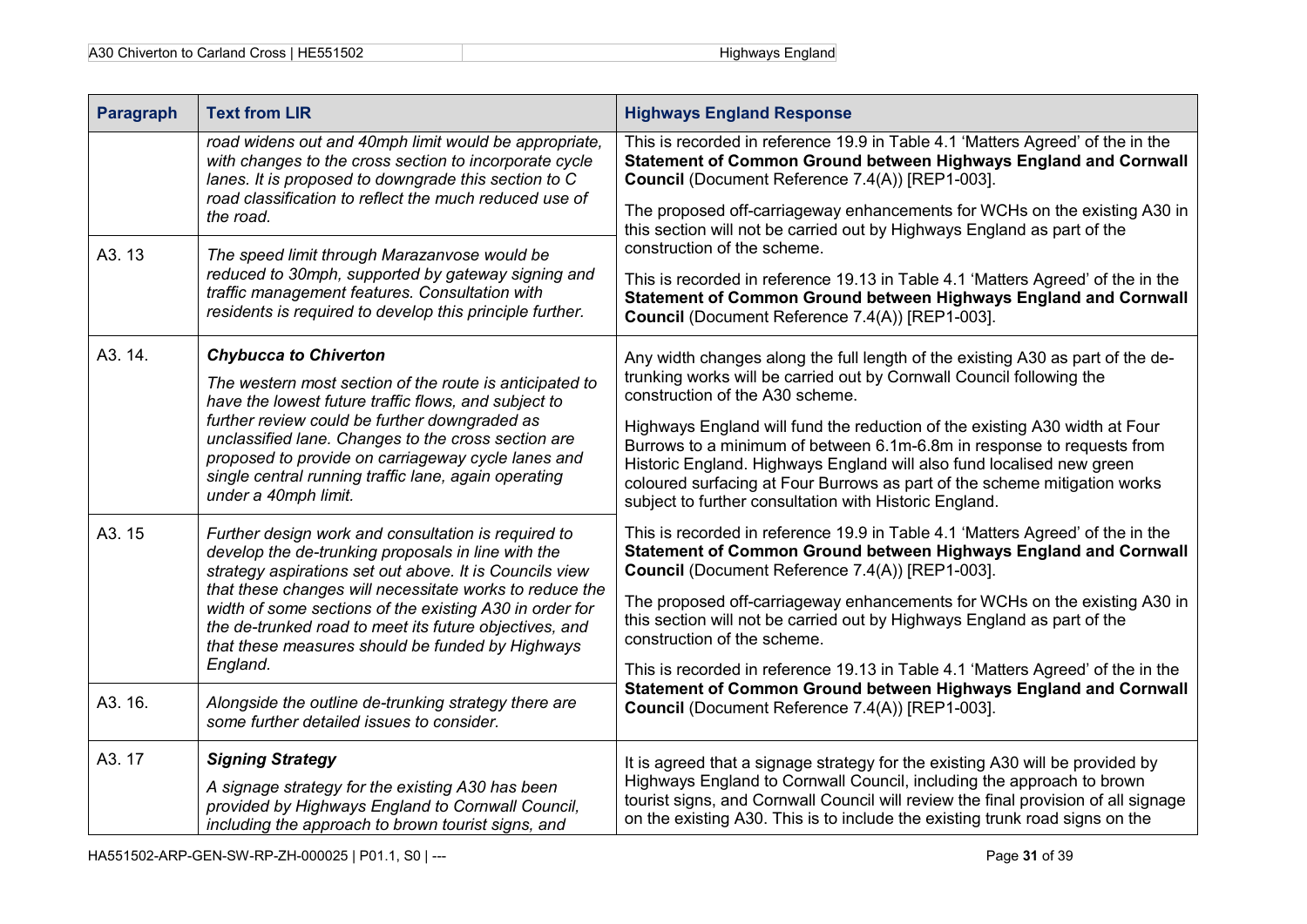| A30 Chiverton to Carland Cross   HE551502 | Highways England |
|-------------------------------------------|------------------|
|-------------------------------------------|------------------|

| Paragraph | <b>Text from LIR</b>                                                                                                                                                                                                                                                                                                                                  | <b>Highways England Response</b>                                                                                                                                                                                                                                                                                                                                                                                                                   |
|-----------|-------------------------------------------------------------------------------------------------------------------------------------------------------------------------------------------------------------------------------------------------------------------------------------------------------------------------------------------------------|----------------------------------------------------------------------------------------------------------------------------------------------------------------------------------------------------------------------------------------------------------------------------------------------------------------------------------------------------------------------------------------------------------------------------------------------------|
|           | Cornwall Council will review the final provision of all<br>signage on the existing A30. This review is to include<br>existing trunk road signs on the existing A30 that would<br>be removed or replaced with smaller signs where<br>possible. Signage on the existing A30 will be funded by<br>Highways England and carried out by Cornwall Council.  | existing A30, which will be removed or replaced with smaller signs where<br>possible. Signage on the existing A30 will be funded by Highways England<br>and carried out by Cornwall Council.<br>This is recorded in reference 19.6 in Table 4.1 'Matters Agreed' of the in the<br>Statement of Common Ground between Highways England and Cornwall<br>Council (Document Reference 7.4(A)) [REP1-003].                                              |
| A3. 18.   | The Council intends to include the English and Cornish<br>language version of junction names on the main<br>junction map signs. These would be: o Zelah = An Hel<br>o Boxheater = Trielin                                                                                                                                                             | Traffic signs must either be prescribed by Traffic Signs Regulations and<br>General Directions (TSRGD) or specially authorised by the Department for<br>Transport (DfT). Signs that are neither prescribed or authorised are<br>obstructions on the highway and would be removed. Bilingual signs<br>incorporating Cornish legends are not prescribed in TSRGD and the DfT has<br>confirmed that they will not authorise such signs going forward. |
|           |                                                                                                                                                                                                                                                                                                                                                       | On this basis, Highways England cannot provide the junction names in the<br>Cornish language as well as English. If Cornwall Council would like Cornish<br>language names added to any signs on the Strategic Road Network or the<br>local road network, they would need to discuss this matter with DfT directly.                                                                                                                                 |
|           |                                                                                                                                                                                                                                                                                                                                                       | This is recorded in reference 13.2 in Section 5.2 'Specific Matters<br>Outstanding' of the in the Statement of Common Ground between<br>Highways England and Cornwall Council (Document Reference 7.4(A))<br>[REP1-003].                                                                                                                                                                                                                           |
| A3.19     | Lay by strategy and works.<br>A lay-by strategy review will be undertaken by Cornwall<br>Council to identify which laybys should be removed on<br>the existing A30. The removal of lay-bys will aim to<br>reduce potential anti-social behaviour whilst retaining<br>those that are naturally overlooked and would have an<br>appropriate future use. | A lay-by strategy review will be undertaken by Cornwall Council to identify<br>which laybys should be removed on the existing A30.<br>This is recorded in reference 19.11 in Table 4.1 'Matters Agreed' of the in the<br>Statement of Common Ground between Highways England and Cornwall<br>Council (Document Reference 7.4(A)) [REP1-003].                                                                                                       |
| A3.20.    | Further work is required to determine which if any of<br>the existing laybys should be removed, but the<br>Councils position is that the cost of removing any                                                                                                                                                                                         | Any works to remove existing lay-bys will not be funded by Highways<br>England.                                                                                                                                                                                                                                                                                                                                                                    |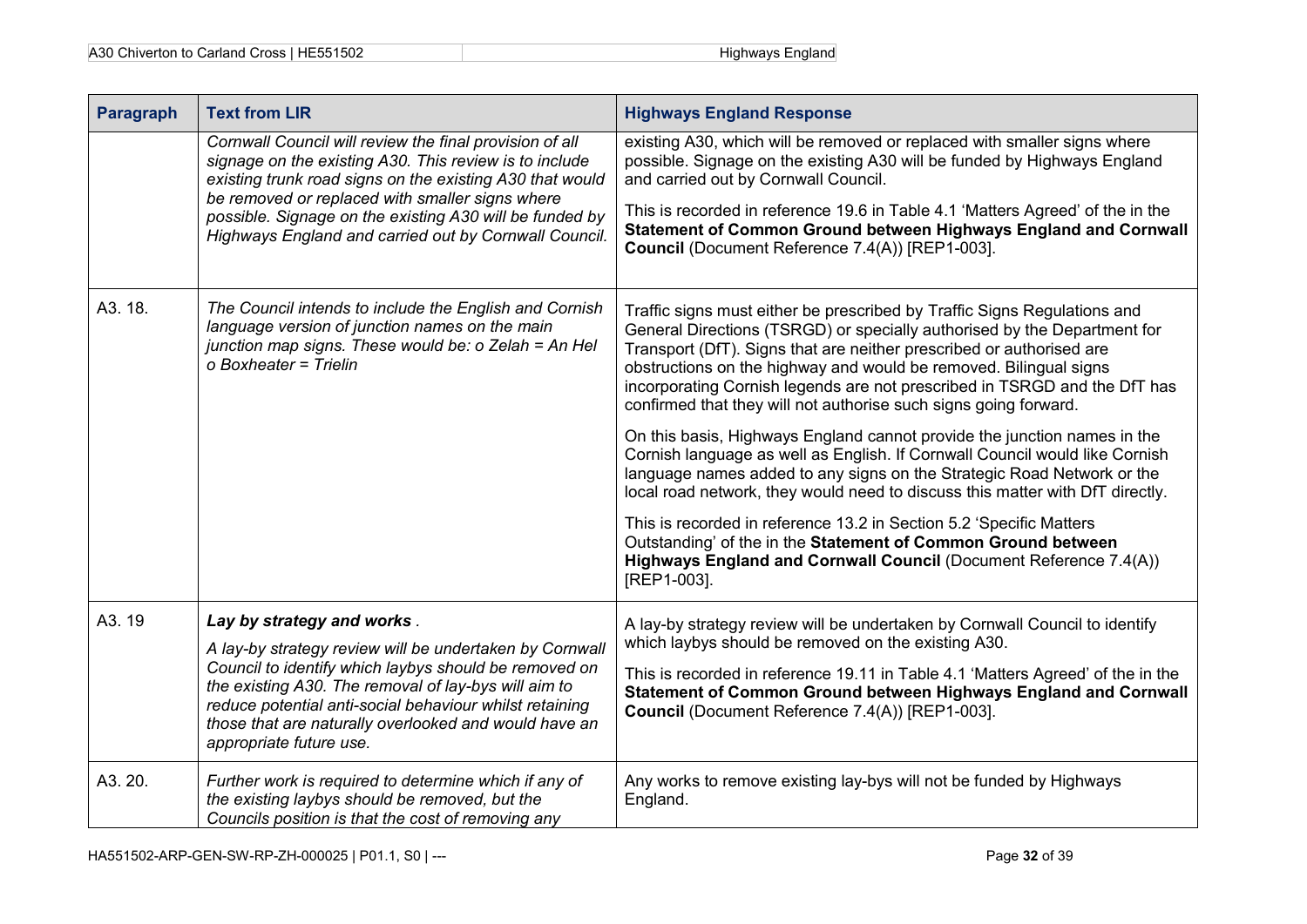| Paragraph | <b>Text from LIR</b>                                                                                                                                                                                                                                                                                                                                                    | <b>Highways England Response</b>                                                                                                                                                                                                                                                                                                                                                                                                                                                                                                                                                                                |
|-----------|-------------------------------------------------------------------------------------------------------------------------------------------------------------------------------------------------------------------------------------------------------------------------------------------------------------------------------------------------------------------------|-----------------------------------------------------------------------------------------------------------------------------------------------------------------------------------------------------------------------------------------------------------------------------------------------------------------------------------------------------------------------------------------------------------------------------------------------------------------------------------------------------------------------------------------------------------------------------------------------------------------|
|           | laybys no longer required due to the new scheme<br>should be funded by Highways England.                                                                                                                                                                                                                                                                                | This is recorded in reference 19.4 in Section 5.2 'Specific Matters<br>Outstanding' of the in the Statement of Common Ground between<br>Highways England and Cornwall Council (Document Reference 7.4(A))<br>[REP1-003].                                                                                                                                                                                                                                                                                                                                                                                        |
| A3.21.    | <b>Condition Survey</b><br>Highways England will agree the scope of and provide<br>Cornwall Council with a condition survey of the existing<br>A30 prior to the de-trunking of the existing A30. This<br>scope will include provision for the agreement of the<br>any maintenance works required as part of the<br>detrunking including surfacing, drainage and verges. | Highways England will agree the scope of and provide Cornwall Council with<br>a condition survey of the existing A30 prior to the de-trunking of the existing<br>A30. This scope will include provision for the agreement of the works required<br>as part of the de-trunking, with Cornwall Council to specify the maintenance<br>category in addition to their proposed future road classification.<br>This is recorded in reference 19.10 in Table 4.1 'Matters Agreed' of the in the<br>Statement of Common Ground between Highways England and Cornwall<br>Council (Document Reference 7.4(A)) [REP1-003]. |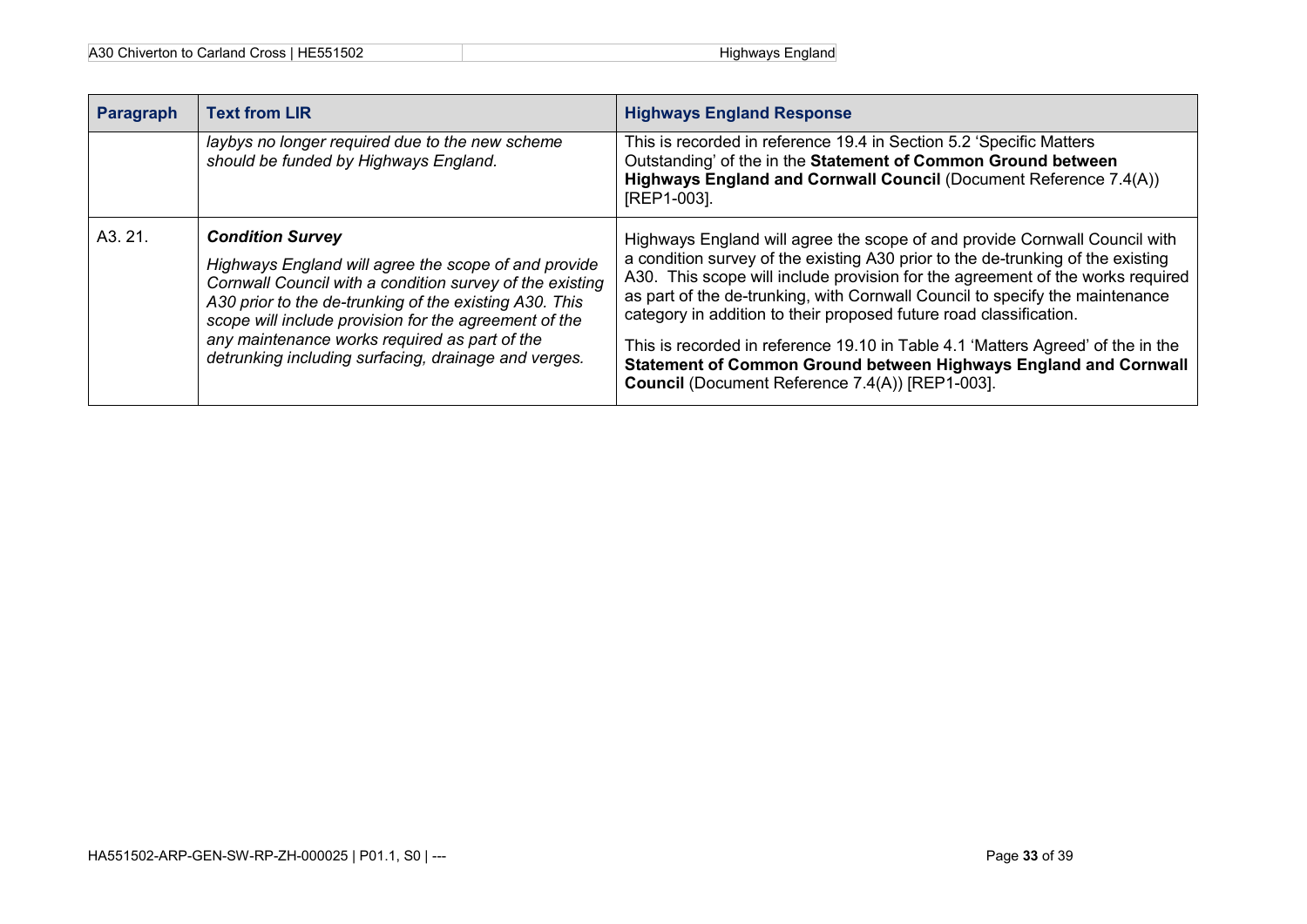## <span id="page-37-0"></span>**13 Public Rights of Way**

#### <span id="page-37-1"></span>**13.1 Overview**

- $13.1.1$ There are no matters outstanding relating to public rights of way (PRoW) in the **Statement of Common Ground between Highways England and Cornwall Council** (Document Reference 7.4(A)) [REP1-003] as submitted at Deadline 1.
- $13.1.2$ Highways England has noted that no comments were received in relation to the overarching approach taken to the assessment of effects on PRoW or the approach to mitigating impacts (such as the Public Rights of Way Management Plan). Rather, the nature of the comments in paragraph 12.1 of the LIR are in relation to potential improvements *'where possible'*.

### <span id="page-37-2"></span>**13.2 Specific comments**

13.2.1 For ease of reference, the Highways England comments on the points raised by Cornwall Council have been tabulated below.

| <b>Paragraph</b> | <b>Text from LIR</b>                                                                                                                                                                                                                                                                                   | <b>Highways England Response</b>                                                                                                                                                                                                                                                                                                                      |
|------------------|--------------------------------------------------------------------------------------------------------------------------------------------------------------------------------------------------------------------------------------------------------------------------------------------------------|-------------------------------------------------------------------------------------------------------------------------------------------------------------------------------------------------------------------------------------------------------------------------------------------------------------------------------------------------------|
| 12.1             | Sheet 1-ref. Z11- Consider whether<br>there could there be an additional<br>length of path to join BOAT<br>309/25/7 on the north side of the<br>bypass to increase connectivity                                                                                                                        | The restricted byway ref Z11 is specifically for<br>eastbound cyclists on the new A30 heading north on<br>the B3277 to St Agnes, providing a shorter distance to<br>the B3277 and avoiding the Chiverton junction.                                                                                                                                    |
|                  |                                                                                                                                                                                                                                                                                                        | A connection between this route and the BOAT<br>309/25/7 could lead to a safety issue of cyclists<br>travelling westbound on the eastbound A30 dual<br>carriageway and therefore this will not included as part<br>of the scheme.                                                                                                                     |
| 12.1             | Sheet 2-ref. Z (PR5)- Could this be<br>upgraded to bridleway status and<br>not footpath;                                                                                                                                                                                                               | PR5 is a stepped footpath to reduce the distance for<br>walkers on the BR314/65/1 to the footways at the<br>Chybucca junction. PR4 provides a connection<br>between BR314/64/1 and BR314/65/1 without having<br>to use the B3284 as agreed with the horse riding user<br>groups. PR5 will not be upgraded to a bridleway as part<br>of the scheme.    |
| 12.1             | Sheet 5-ref. JJ(PR10)- Could<br>private means of access (16) be<br>changed to Public Bridleway and<br>linked to JJ along south side of<br>bypass to give a connection to the<br>east from the underbridge;                                                                                             | Private access (16) was requested by the landowner as<br>a private access so any public bridleway over this<br>length would have to be separate and run parallel to it.<br>There is insufficient land available within the scheme to<br>provide a parallel bridleway to the private access and<br>its extension through to the existing bridleway JJ. |
| 12.1             | Sheet 5- ref. LL (U6083) - support<br>provision of the new right of way<br>but there appears to be a historical<br>gap in highway rights of the<br>unclassified lane U6083 where it<br>crosses the existing A30 - could<br>the footpath extend over the<br>existing A30 to provide continuous<br>link. | The new underpass and crossing of the new A30 will<br>tie into the existing southern steps, with the existing<br>steps and crossing of the existing A30 retained.<br>Cornwall Council could extend the footpath over the<br>existing crossing as part of their de-trunking works if<br>considered necessary.                                          |

#### <span id="page-37-3"></span>**Table 13-1 Highways England comments on section 12.1 of the LIR**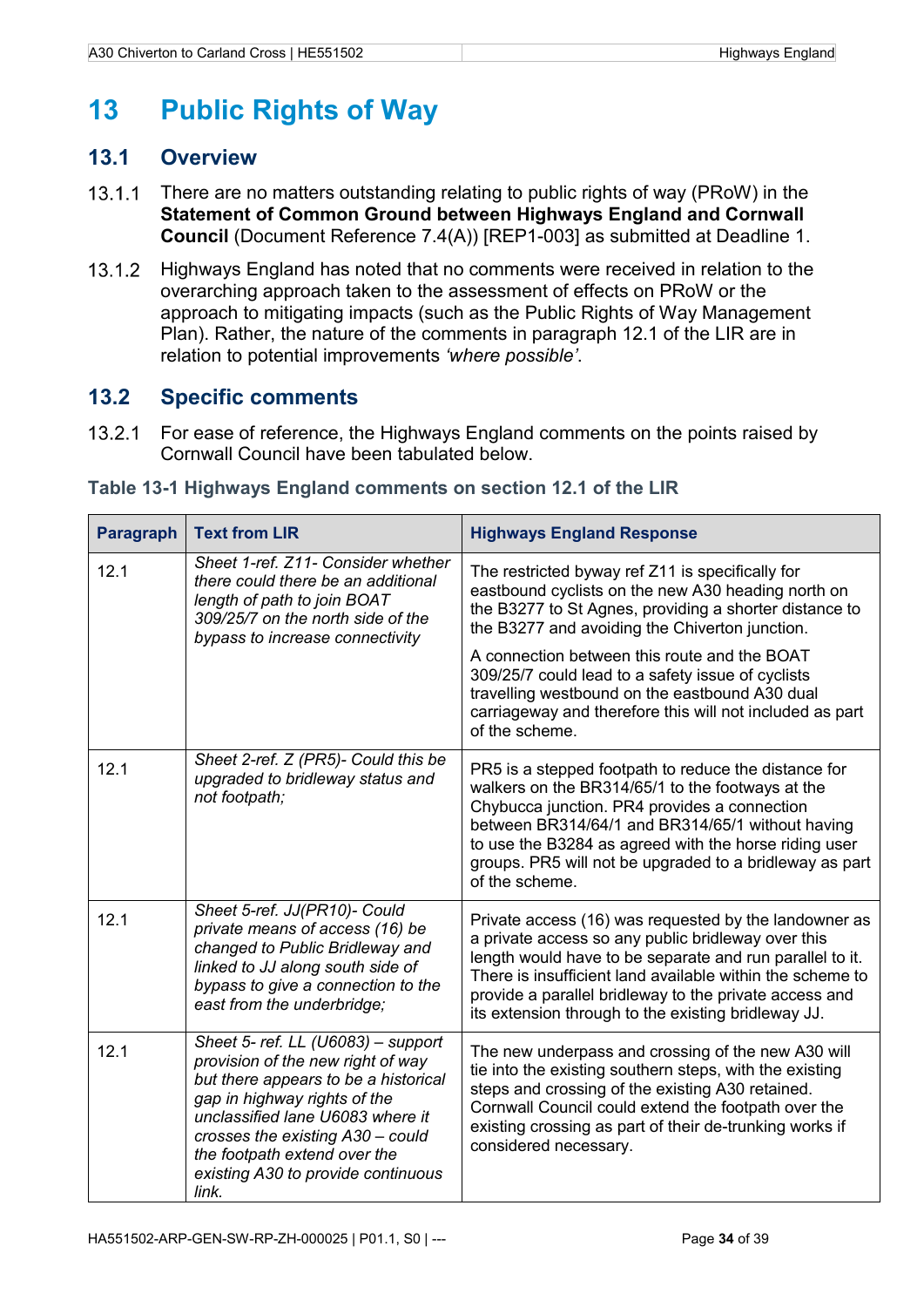## <span id="page-38-0"></span>**14 Surface Water Drainage**

#### <span id="page-38-1"></span>**14.1 Overview**

 $14.1.1$ There are no matters outstanding relating to Road Drainage and the Water Environment in the **Statement of Common Ground between Highways England and Cornwall Council** (Document Reference 7.4(A)) [REP1-003] as submitted at Deadline 1.

#### <span id="page-38-2"></span>**14.2 Specific comments**

- $14.2.1$ Paragraph 13.2 of the LIR refers to consent from Cornwall Council to undertake works within or affecting ordinary watercourses. Consent(s) from Cornwall Council (the Lead Local Flood Authority) to alter ordinary watercourses pursuant to section 23 of the Land Drainage Act 1991 is listed in the **Details of Other Consents and Licences** (Document Reference 7.2) [APP-046].
- $14.2.2$ Paragraphs 13.3 – 13.12 of the LIR are noted and agreed. Requirements are included in Schedule 2 of the **Draft DCO** (Document Reference 3.1(C)), specifically Requirement 12 (Detailed Design) and Requirement 13 (Surface and Foul Water Drainage), confirming that Cornwall Council would be consulted at the detailed design stage.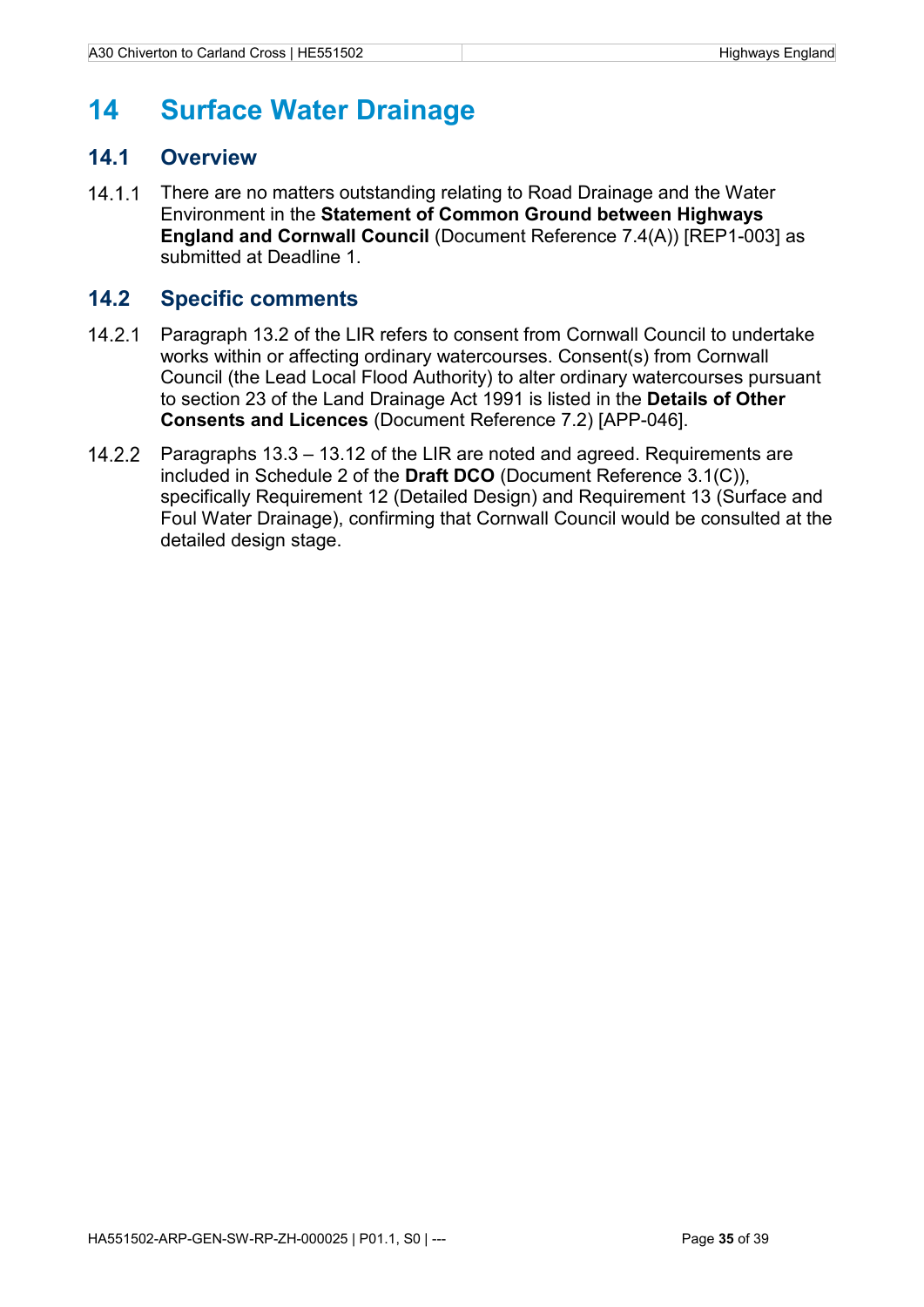## <span id="page-39-0"></span>**15 Minerals Safeguarding Issues**

### <span id="page-39-1"></span>**15.1 Overview**

There are a number of matters relating to materials which are agreed between  $15.1.1$ Cornwall Council and Highways England as set out in the **Statement of Common Ground between Highways England and Cornwall Council** (Document Reference 7.4(A)) [REP1-003] submitted at Deadline 1.

### <span id="page-39-2"></span>**15.2 Specific comments**

For ease of reference, the Highways England comments on the points raised by  $15.2.1$ Cornwall Council have been tabulated below.

<span id="page-39-3"></span>

| Table 15-1 Highways England comments on section 14.1 to 14.4 of the LIR |  |  |  |  |  |  |  |  |
|-------------------------------------------------------------------------|--|--|--|--|--|--|--|--|
|-------------------------------------------------------------------------|--|--|--|--|--|--|--|--|

| <b>Paragraph</b> | <b>Text from LIR</b>                                                                                                                                                                                                                                                                                                                                                                                                                                                                                                                                                                                      | <b>Highways England Response</b>                                                                                                                                                                                                                                                                                                                                                                                                                                                                                                                                                                                                                                                                                                                                                                                    |
|------------------|-----------------------------------------------------------------------------------------------------------------------------------------------------------------------------------------------------------------------------------------------------------------------------------------------------------------------------------------------------------------------------------------------------------------------------------------------------------------------------------------------------------------------------------------------------------------------------------------------------------|---------------------------------------------------------------------------------------------------------------------------------------------------------------------------------------------------------------------------------------------------------------------------------------------------------------------------------------------------------------------------------------------------------------------------------------------------------------------------------------------------------------------------------------------------------------------------------------------------------------------------------------------------------------------------------------------------------------------------------------------------------------------------------------------------------------------|
| 14.1             | As a general introductory statement the<br><b>Council advises that the Minerals</b><br>Safeguarding DPD was adopted by the<br>Council on 4th December following an<br>independent examination. It is understood<br>that the Environmental Statement and<br>Planning Statement were prepared prior to<br>the adoption of the DPD. The following<br>comments are made in respect of Chapter<br>10: Materials, of the Environmental<br>Statement.                                                                                                                                                            | This is correct. At the time of<br>Environmental Statement preparation, the<br>Minerals Safeguarding DPD had not yet<br>been adopted. As such, the information in<br>the draft Minerals Safeguarding DPD was<br>used to inform the assessment.<br>Paragraph 9.6.28 of Chapter 9 Geology<br>and Soils of the Environmental Statement<br>(Document Reference 6.2) [APP-062]<br>states that the draft Minerals Safeguarding<br>Development Plan does not indicate the<br>presence of any Mineral Safeguarding<br>Areas within the scheme study area (using<br>the Cornwall Council Interactive Map).<br>This is consistent with the final version of<br>the plan that was adopted on 4 December<br>2018. This demonstrates that no mineral<br>resource in the area would be sterilised by<br>the proposed development. |
| 14.2             | It is noted that the information in Chapter<br>10 is largely taken from evidence<br>published to support the adopted Cornwall<br>Local Plan; however there are a number of<br>statements that require clarification.<br>Paragraph 10.6.15 refers to a lack of long-<br>term availability of china clay; this is not<br>actually accurate; Cornwall has a sufficient<br>permitted supply of china clay, based on<br>current production levels which would see<br>production maintained for 60 years.<br>However, it is recognised that there is a<br>lack of high specification aggregates in<br>Cornwall. | Highways England notes and agrees with<br>Cornwall Council's comment that there is<br>a lack of high specification aggregates in<br>Cornwall. This is addressed in Paragraphs<br>10:6.15, Paragraph 10.6.16 and Table 10-<br>8 of Chapter 10 Materials of the<br><b>Environmental Statement (Document</b><br>Reference 6.2) [APP-063].<br><b>Highways England notes Cornwall</b><br>Council's assessment of the availability of<br>china clay within Cornwall. An update to<br>the Environmental Statement stating that<br>'China Clay production will be maintained<br>for 60 years' will be provided to the<br><b>Examination in an Environmental</b><br>Statement Addendum.                                                                                                                                      |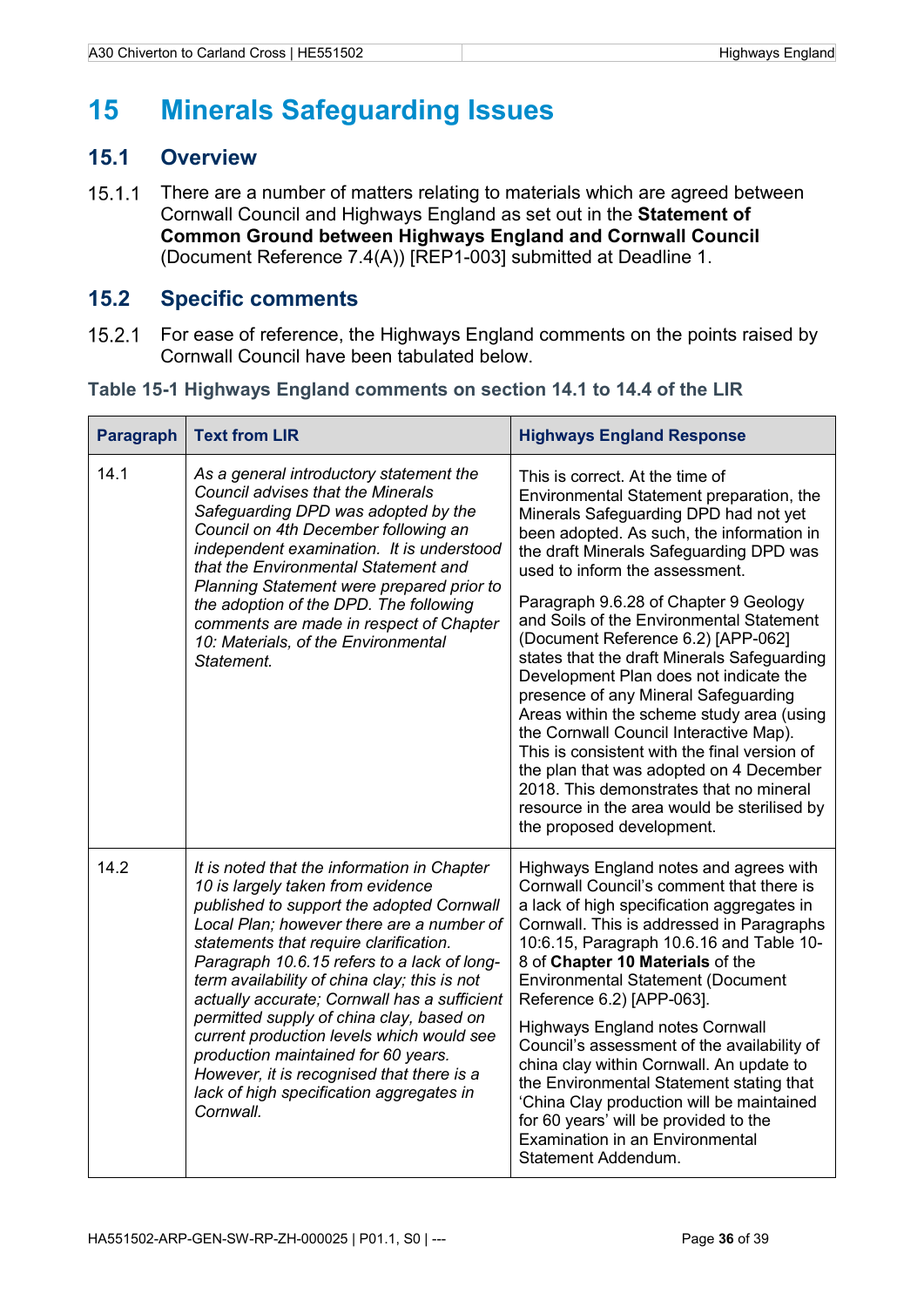| <b>Paragraph</b> | <b>Text from LIR</b>                                                                                                                                                                                                                                                                                                                                                                                                                                                                                           | <b>Highways England Response</b>                                                                                                                                                                                                                                                                                                                                                                                                                                                                                                                                                                                                                                                                                                                      |
|------------------|----------------------------------------------------------------------------------------------------------------------------------------------------------------------------------------------------------------------------------------------------------------------------------------------------------------------------------------------------------------------------------------------------------------------------------------------------------------------------------------------------------------|-------------------------------------------------------------------------------------------------------------------------------------------------------------------------------------------------------------------------------------------------------------------------------------------------------------------------------------------------------------------------------------------------------------------------------------------------------------------------------------------------------------------------------------------------------------------------------------------------------------------------------------------------------------------------------------------------------------------------------------------------------|
| 14.3             | With reference to data on arisings of<br>construction, demolition & excavation<br>waste, this is not widely available and a<br>survey was undertaken nationally in 2008<br>(published in 2010), this survey identified<br>totals for the SW and therefore Cornwall<br>Council developed a methodology for<br>apportioning the data to a local level. This<br>needs to be clearly set out in paragraph<br>10.6.21 and 10.6.22, as currently the<br>wording is not clear.                                        | The current wording of paragraph 10.6.21<br>of Chapter 10 Materials of the<br><b>Environmental Statement (Document</b><br>Reference 6.2) [APP-063] states: "The<br>Cornwall Local Plan (2016) states that<br>waste production associated with the<br><b>Construction, Demolition and Excavation</b><br>(CDE) industries is expected to increase<br>by approximately 230,000 tonnes per<br>annum for the remainder of the Plan<br>period up until 2030. In order to manage<br>the increase in waste, the Plan states that<br>additional waste management<br>infrastructure is required."                                                                                                                                                               |
|                  |                                                                                                                                                                                                                                                                                                                                                                                                                                                                                                                | This has been taken from paragraph 2.121<br>of the Cornwall Local Plan. The Local Plan<br>does not itself set out that Cornwall<br>Council developed a methodology for<br>apportioning the national data to a local<br>level. Highways England will incorporate<br>an amendment into the Environmental<br>Statement Addendum to make this clear.                                                                                                                                                                                                                                                                                                                                                                                                      |
| 14.4             | Paragraph 10.11.8 makes reference to<br>china clay and it is assumed that this<br>should be secondary aggregates resulting<br>from china clay production. These would<br>be sourced from the china clay waste<br>processors rather than the china clay<br>industry directly. The data set out in<br>paragraph 10.11.9 should refer to a<br>national china clay production rate of circa<br>1 million tonnes; due to commercial<br>confidentiality we are unable to report a<br>production figure for Cornwall. | Paragraph 10.11.8 in Chapter 10<br><b>Materials</b> of the Environmental Statement<br>(Document Reference 6.2) [APP-063]<br>refers to the aggregates resulting from the<br>china clay production however it is agreed<br>that stating 'this material can be sourced<br>from local China Clay quarries' is open to<br>interpretation - the material would be<br>sourced from the industry which manages<br>the china clay by-product.<br>Paragraph 10.11.9 of Chapter 10 should<br>say 'China clay is currently being<br>extracted in the UK at a rate of<br>approximately 1 million tonnes per year',<br>not 'Cornwall'. Highways England will<br>incorporate an amendment into the<br><b>Environmental Statement Addendum to</b><br>make this clear. |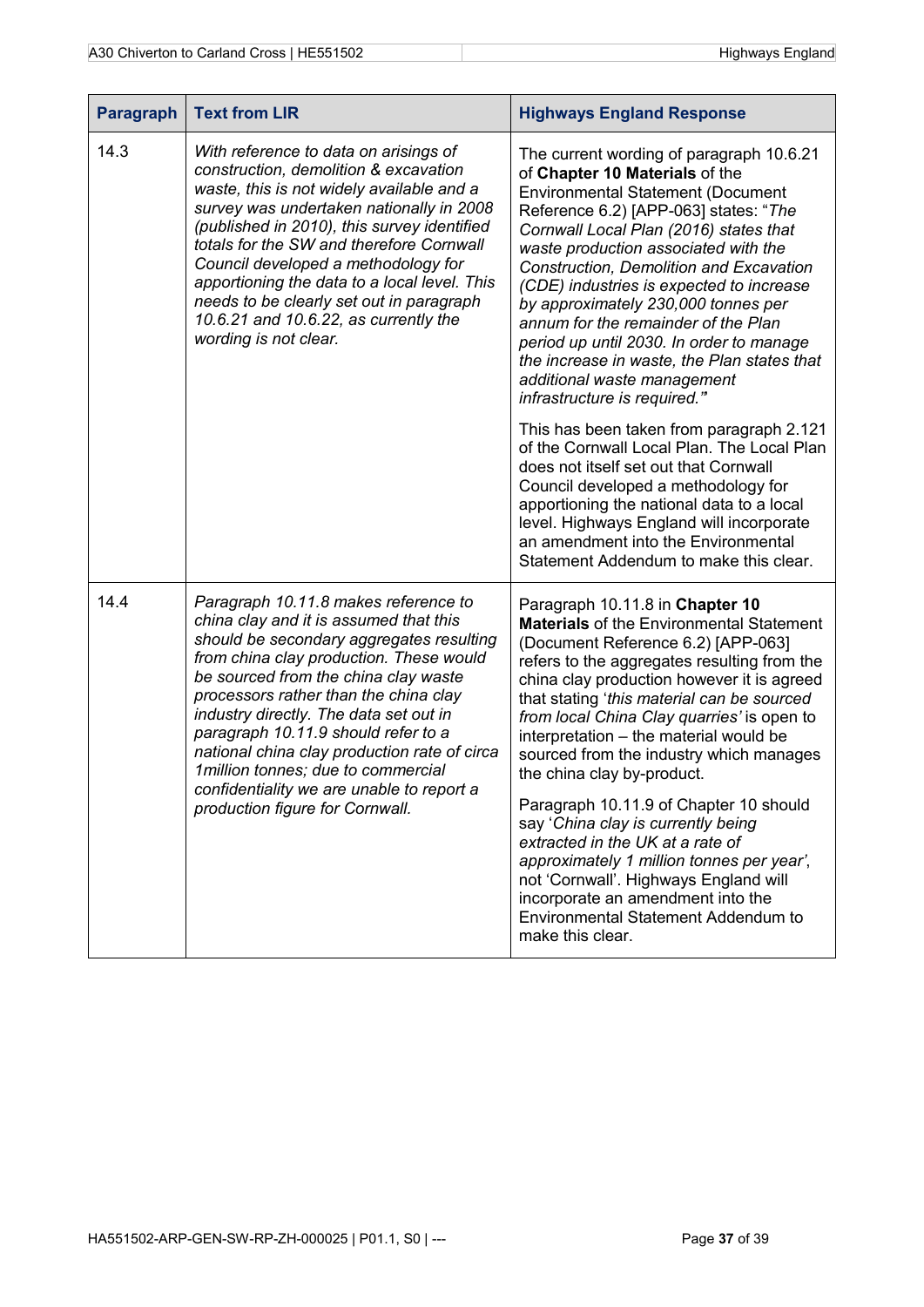### <span id="page-41-0"></span>**16 Scheme Benefits**

#### <span id="page-41-1"></span>**16.1 Overview**

 $16.1.1$ Highways England notes the points made in paragraphs 15.1 to 15.11 regarding Cornwall Council's consideration and recognition of the benefits of the scheme.

### <span id="page-41-2"></span>**16.2 Specific comments**

- $16.2.1$ Highways England notes that the Council considers the scheme to be in accordance with the policy objectives of the following documents:
	- a) National Planning Policy Framework (paragraph 15.1 of the LIR)
	- b) Cornwall Council Local Transport Plan: 2030 strategy policies (paragraph 15.2)
	- c) Cornwall Local Plan with LEP strategies (paragraph 15.3)
- $16.2.2$ Highways England also note paragraph 15.4 which states that the Council consider the scheme will solve problems associated with the existing A30, namely:
	- a) Delay and congestion (15.5 15.6)
	- b) Enhance economic growth (15.7)
	- c) Reduce the number of accidents (15.8)
	- d) Improve quality of life for those that live close to the route (15.9)
	- e) Improve the resilience and reliability of the A30 route (15.10)
	- f) Majority of residents are in favour of the scheme (15.11)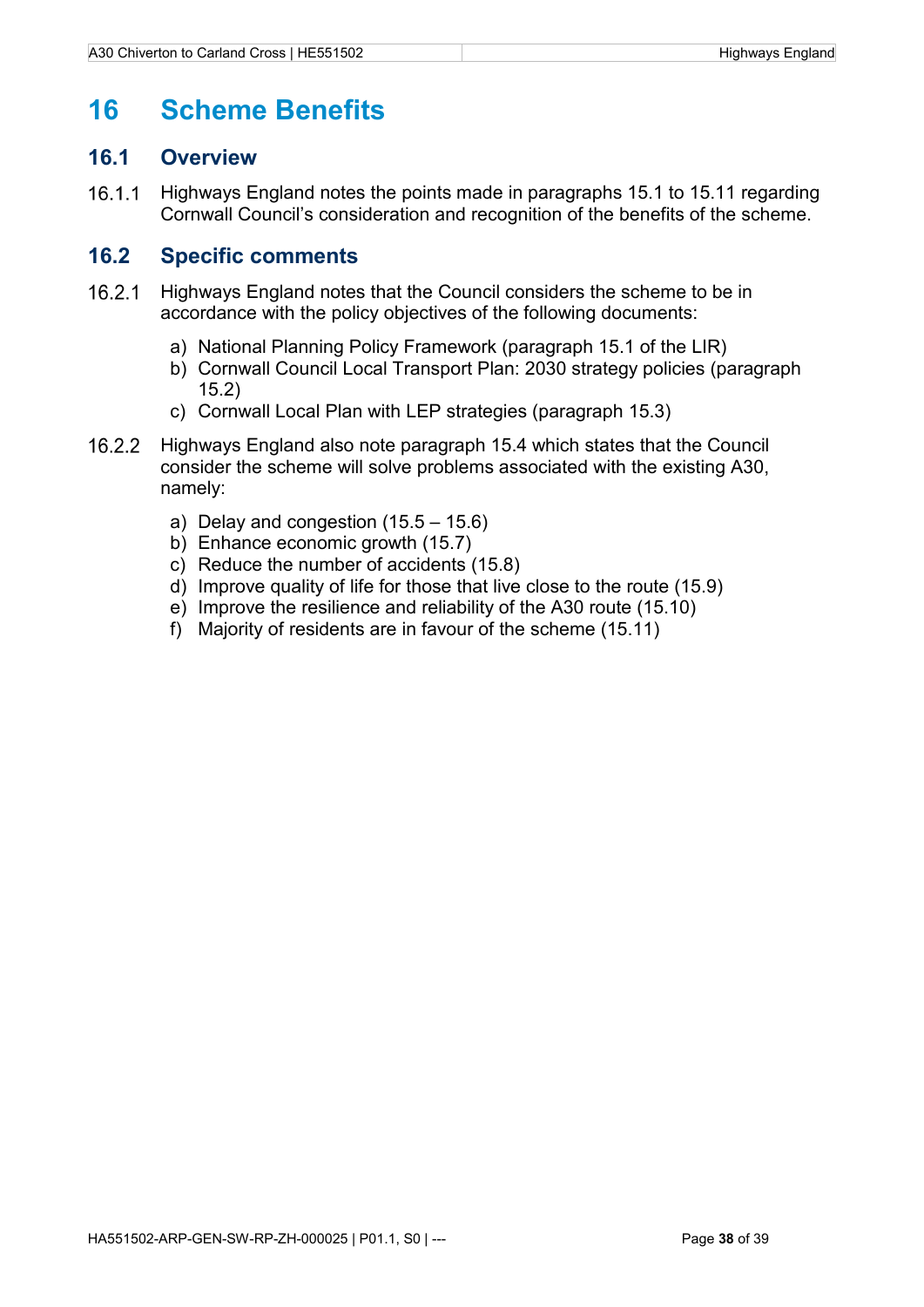## <span id="page-42-0"></span>**17 Conclusion**

- $17.1.1$ This document has focused on the pertinent points cited by Cornwall Council and has responded to the relevant matters raised.
- $17.1.2$ The large number of specific matters agreed between Highways England and Cornwall Council is evidenced in Table 4.1 of the **Statement of Common Ground between Highways England and Cornwall Council** (Document Reference 7.4(A)) [REP1-003] and is reflected in the concise nature of the LIR.
- $17.1.3$ Highways England would concur with paragraph 16.1 of the LIR that:

*"… within the context of the overall scheme these impacts are considered to be limited…"*

Highways England will continue to engage positively with Cornwall Council on all  $17.1.4$ matters that are still subject to negotiation throughout the Examination process.